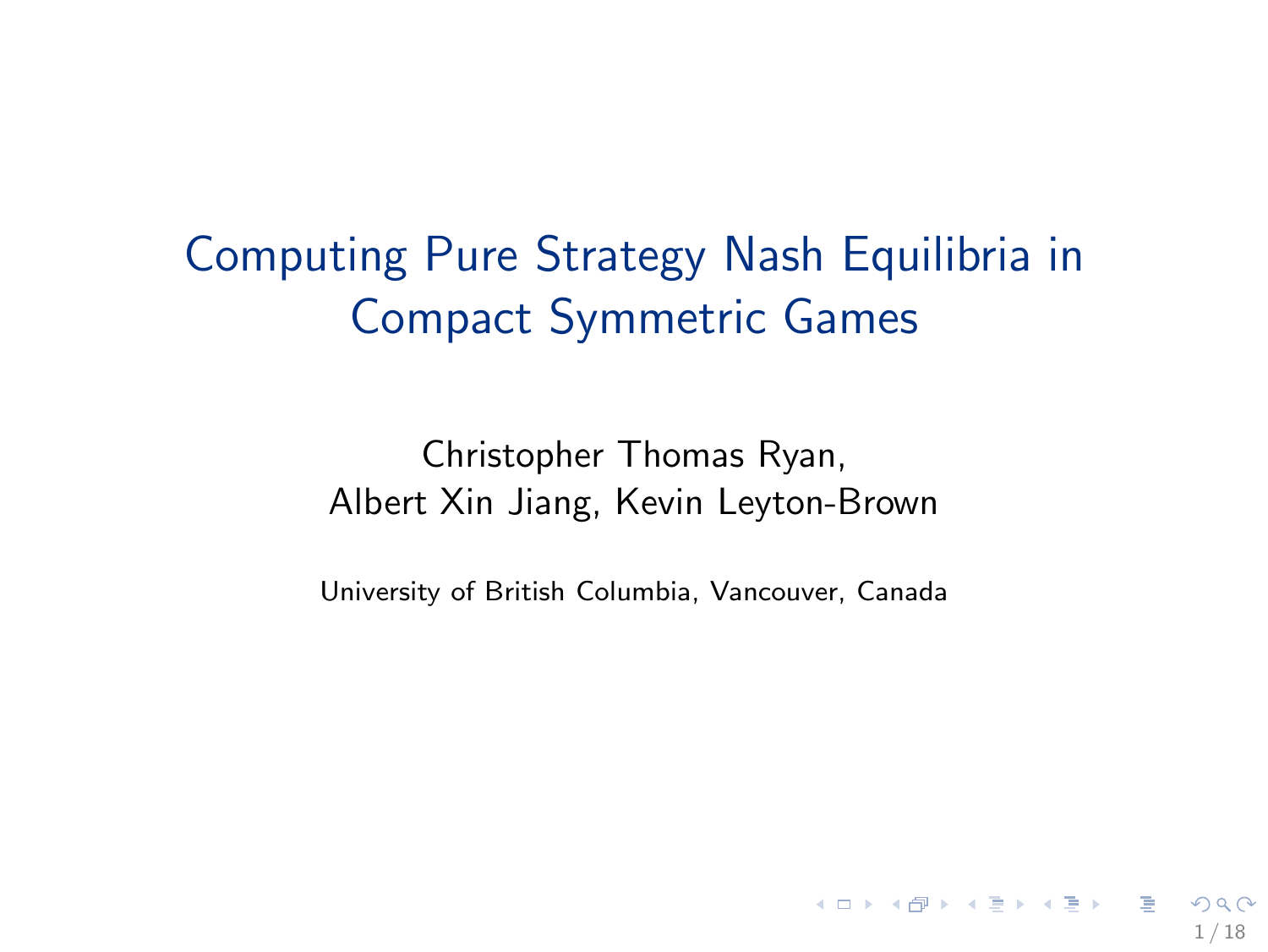K ロ ▶ K @ ▶ K 할 ▶ K 할 ▶ 이 할 → 900 2 / 18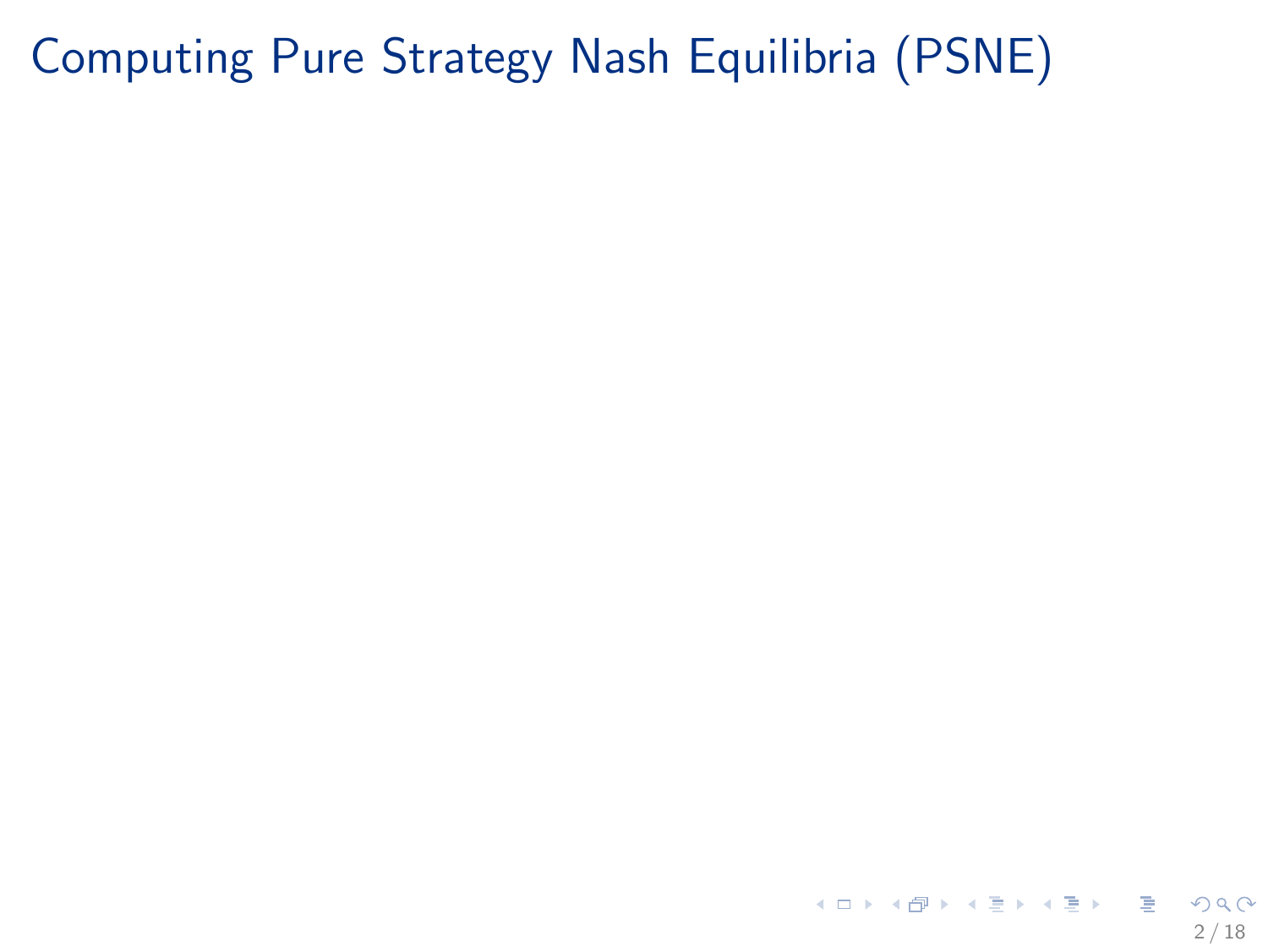$\triangleright$  Computational questions: How hard is it to decide if a game has a PSNE? How hard is it to find one? etc.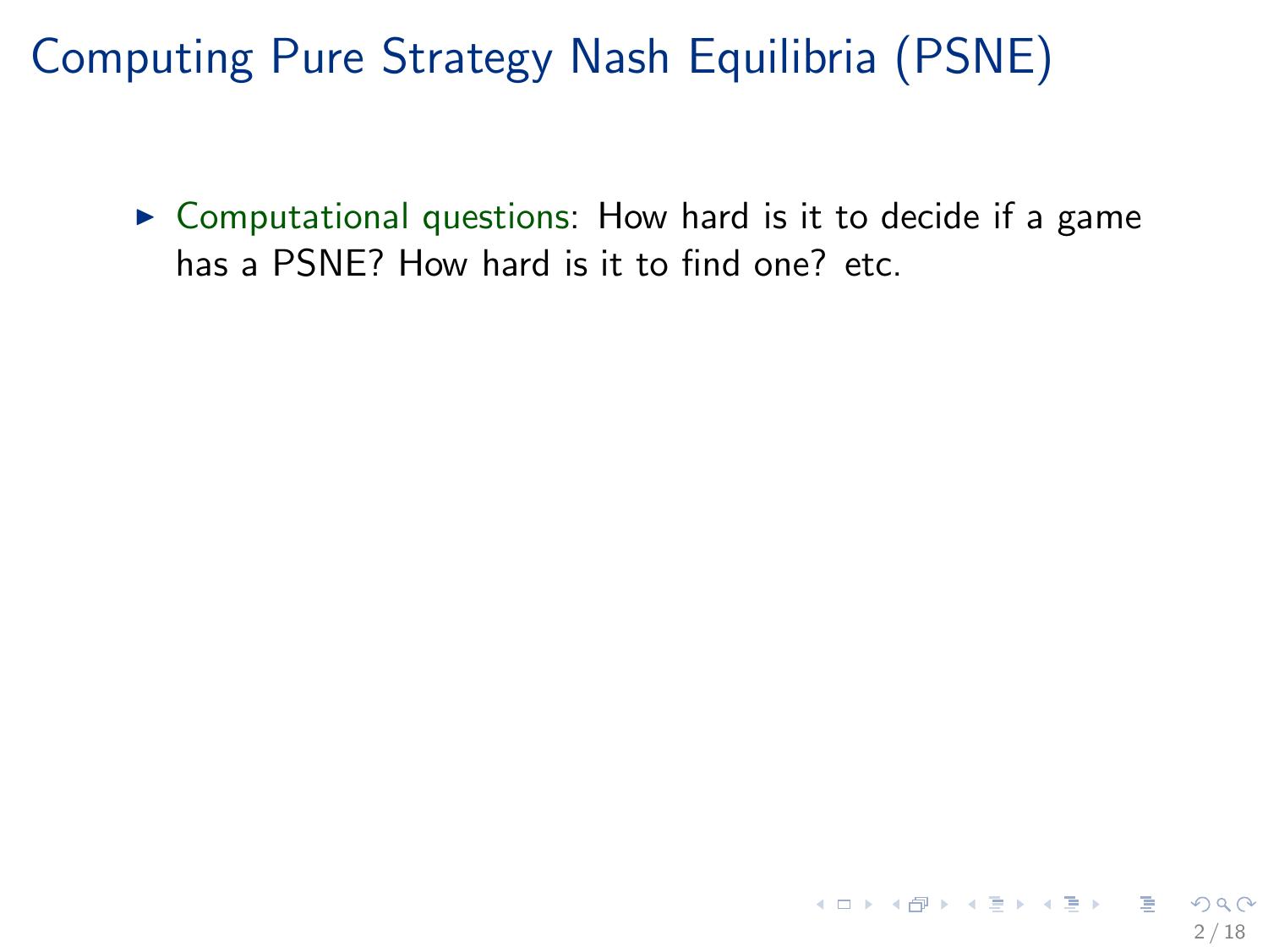$\triangleright$  Computational questions: How hard is it to decide if a game has a PSNE? How hard is it to find one? etc.

2 / 18

イロト 不優 ト 不思 ト 不思 トー 温

- $\blacktriangleright$  Answer: depends on the input.
	- $\triangleright$  Polynomial time when input is in normal form.
		- $\triangleright$  size exponential in the number of players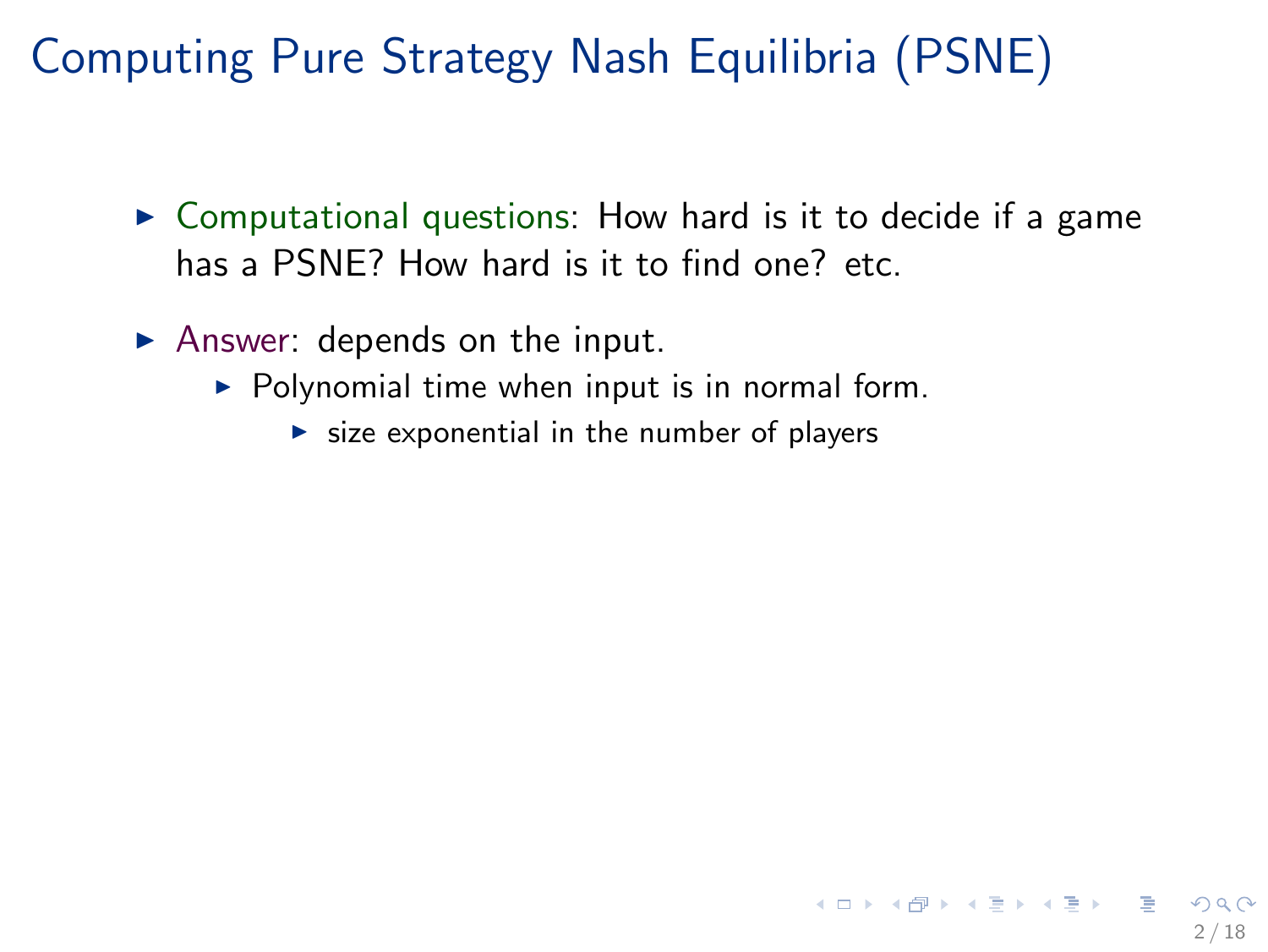- $\triangleright$  Computational questions: How hard is it to decide if a game has a PSNE? How hard is it to find one? etc.
- $\blacktriangleright$  Answer: depends on the input.
	- $\triangleright$  Polynomial time when input is in normal form.
		- $\triangleright$  size exponential in the number of players
	- ▶ Potentially difficult (NP-complete, PLS-complete) when input is "compact".
		- ▶ Congestion games [Fabrikant, Papadimitriou & Talwar, 2004; Ieong et al., 2005]
		- ▶ Graphical games [Gottlob, Greco & Scarcello 2005]
		- ▶ Action graph games [Jiang & Leyton-Brown, 2007; Daskalakis, Schoenebeck, Valiant & Valiant 2009]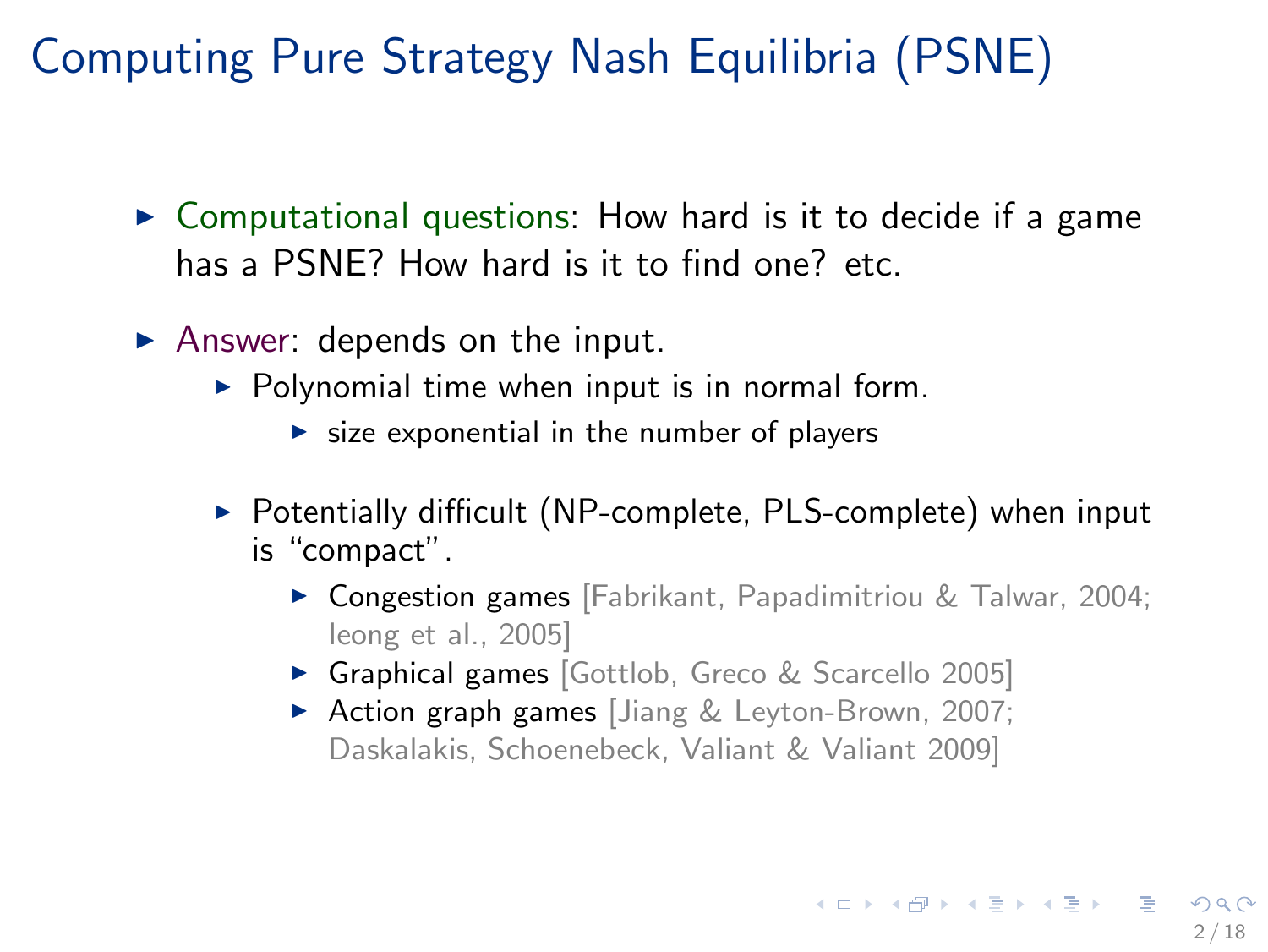- $\triangleright$  We focus on
	- ▶ Symmetric games: all players are identical and indistinguishable.
	- ◮ Fixed number of actions *m*, varying number of players *n*.

3 / 18

K ロ X K @ X K 할 X K 할 X - 할 X YO Q @

 $\blacktriangleright$  Utilities are integers.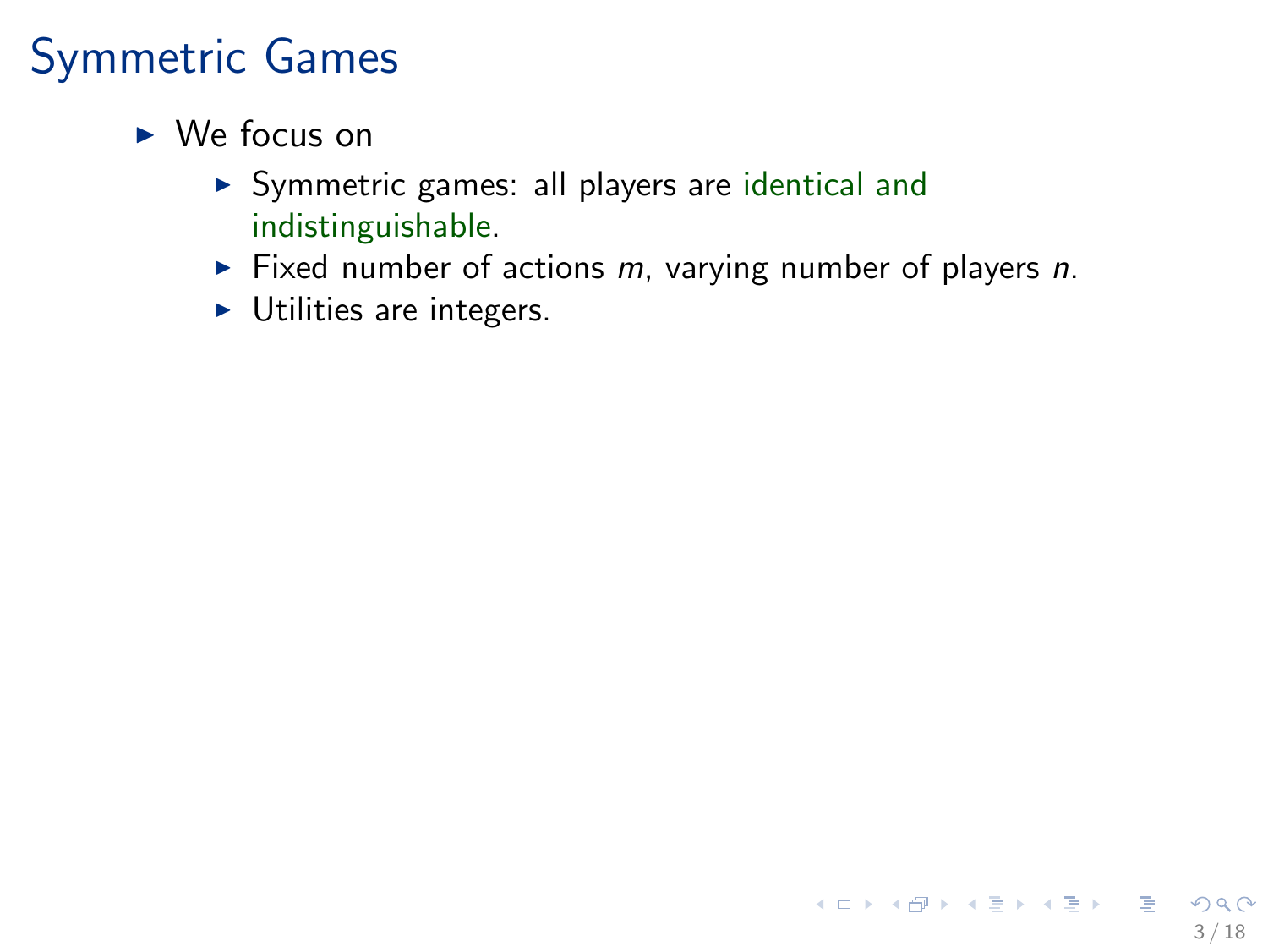- $\triangleright$  We focus on
	- $\triangleright$  Symmetric games: all players are identical and indistinguishable.
	- ◮ Fixed number of actions *m*, varying number of players *n*.
	- $\blacktriangleright$  Utilities are integers.
- $\triangleright$  Define configuration:

$$
\mathbf{x}=(x_a: a\in A)
$$

where *x*<sup>a</sup> is the number of players playing action *a*.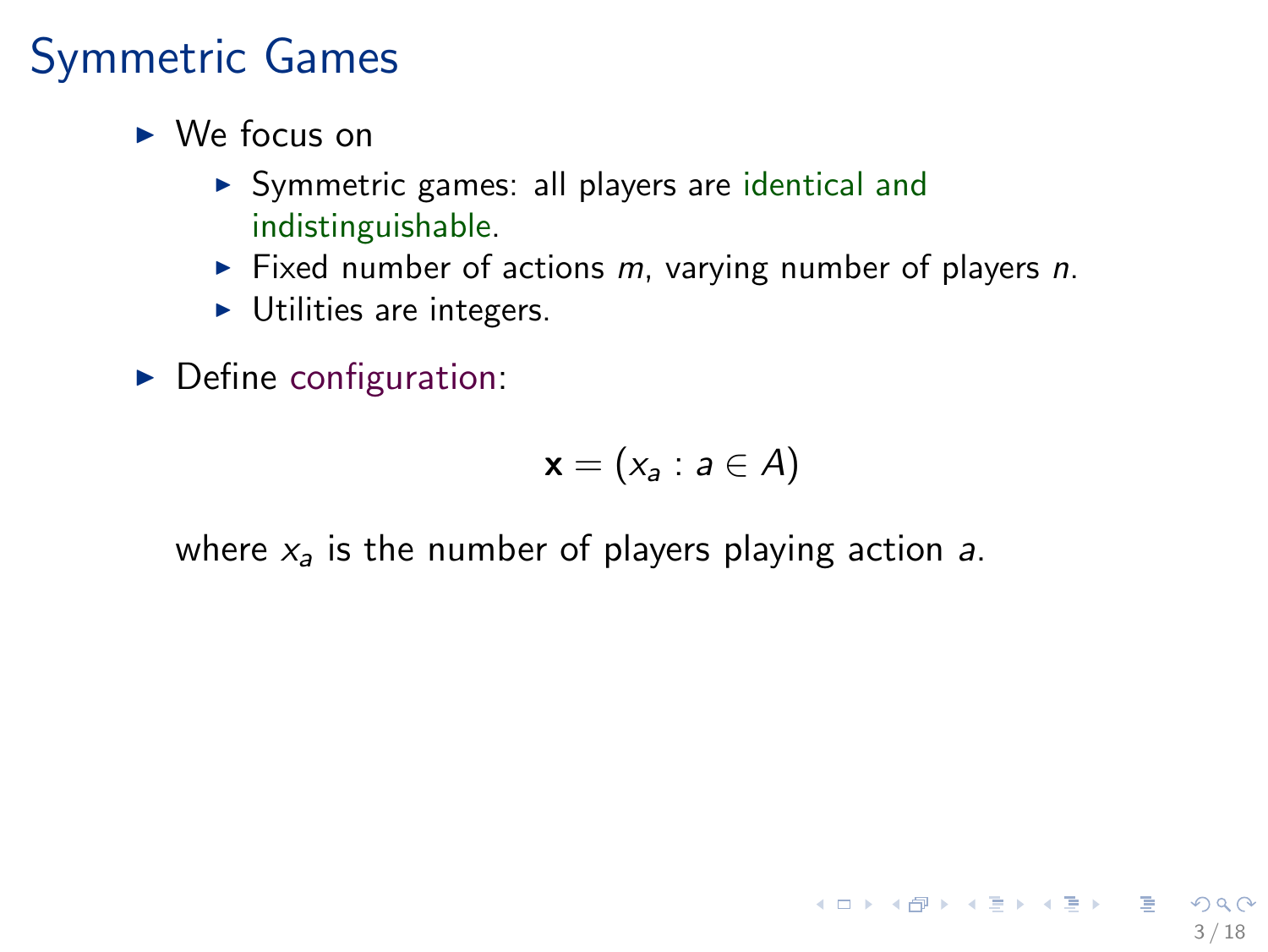- $\triangleright$  We focus on
	- ▶ Symmetric games: all players are identical and indistinguishable.
	- ◮ Fixed number of actions *m*, varying number of players *n*.
	- $\blacktriangleright$  Utilities are integers.
- $\triangleright$  Define configuration:

$$
\mathbf{x}=(x_a: a\in A)
$$

where  $x_a$  is the number of players playing action  $a$ .

- $\triangleright$  Sufficient to specify utility function  $u_a(\mathbf{x})$  for each action *a* and each configuration x.
	- ► There are  $\binom{n+m-1}{m-1} = \Theta(n^{m-1})$  distinct configurations.

3 / 18

K ロ ▶ K @ ▶ K 할 ▶ K 할 ▶ 이 할 → 9 Q Q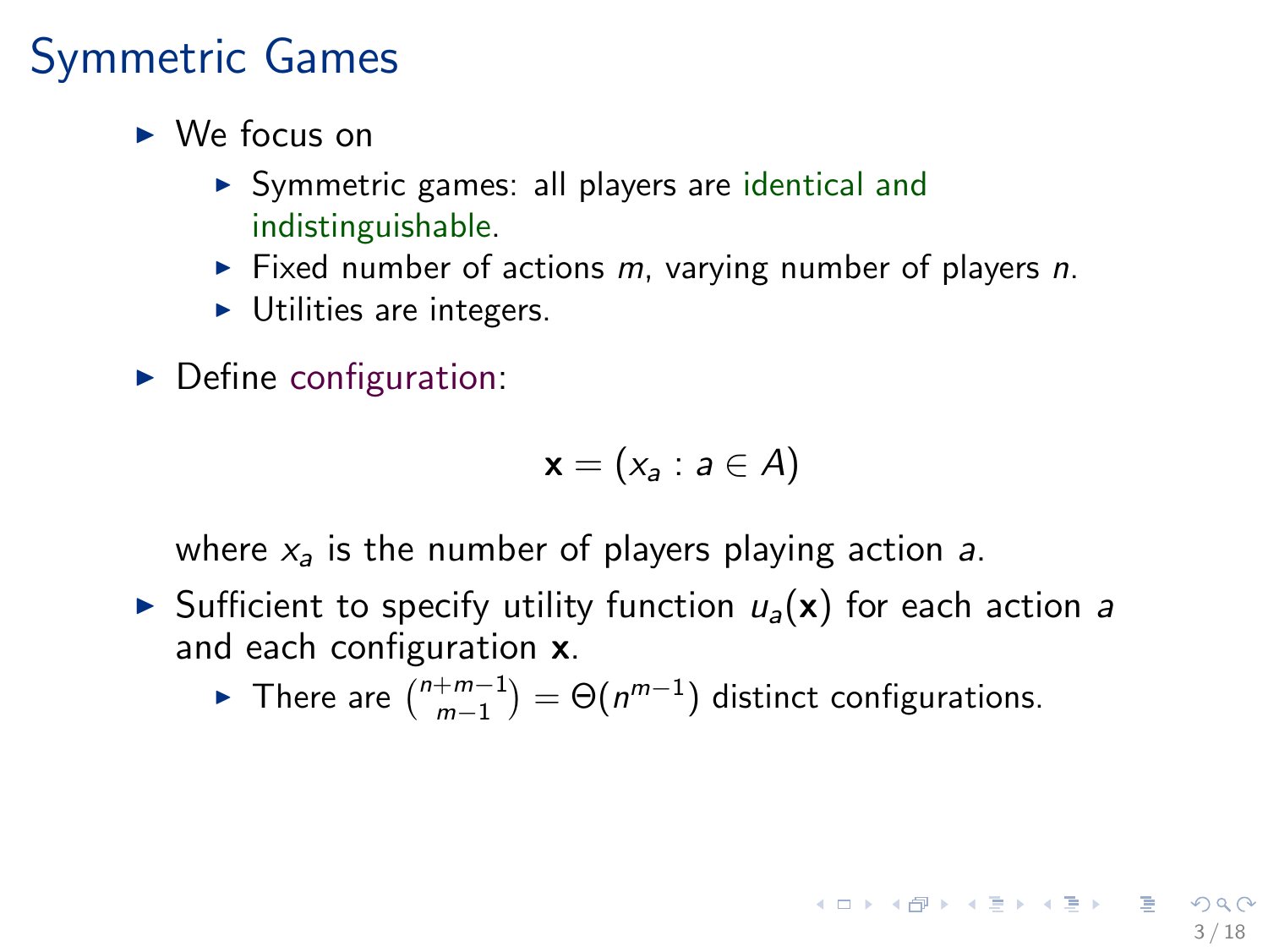- $\triangleright$  We focus on
	- ▶ Symmetric games: all players are identical and indistinguishable.
	- ◮ Fixed number of actions *m*, varying number of players *n*.
	- $\blacktriangleright$  Utilities are integers.
- $\triangleright$  Define configuration:

$$
\mathbf{x}=(x_a: a\in A)
$$

where  $x_a$  is the number of players playing action  $a$ .

- $\triangleright$  Sufficient to specify utility function  $u_a(\mathbf{x})$  for each action *a* and each configuration x.
	- ► There are  $\binom{n+m-1}{m-1} = \Theta(n^{m-1})$  distinct configurations.
	- ▶ In previous studies [e.g. Brandt, Fischer & Holzer, 2009; Roughgarden & Papadimitriou, 2005], utility values are given explicitly.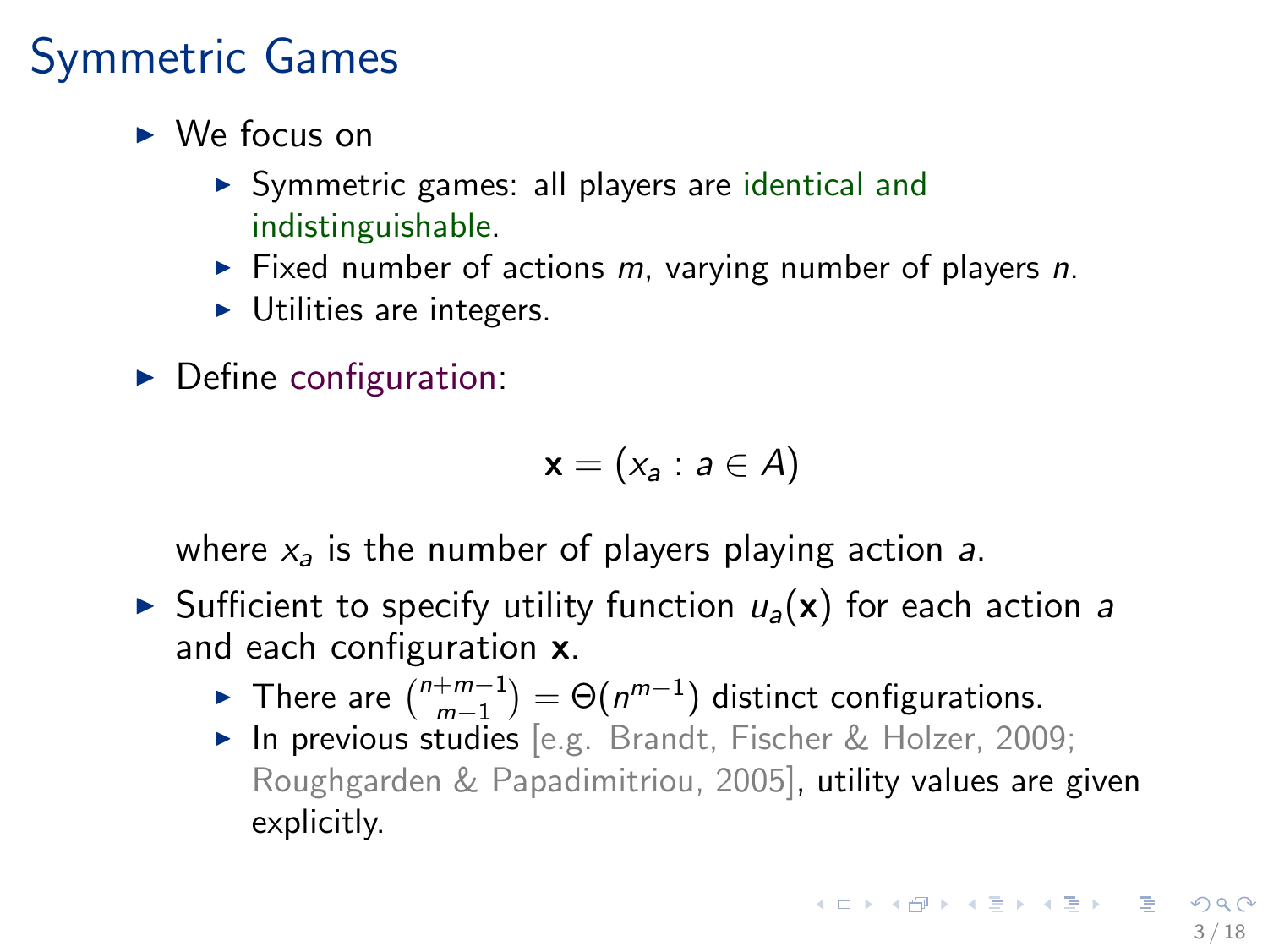- $\triangleright$  We focus on
	- ▶ Symmetric games: all players are identical and indistinguishable.
	- ◮ Fixed number of actions *m*, varying number of players *n*.
	- $\blacktriangleright$  Utilities are integers.
- $\triangleright$  Define configuration:

$$
\mathbf{x}=(x_a: a\in A)
$$

where  $x_a$  is the number of players playing action  $a$ .

- $\triangleright$  Sufficient to specify utility function  $u_a(\mathbf{x})$  for each action *a* and each configuration x.
	- ► There are  $\binom{n+m-1}{m-1} = \Theta(n^{m-1})$  distinct configurations.
	- ▶ In previous studies [e.g. Brandt, Fischer & Holzer, 2009; Roughgarden & Papadimitriou, 2005], utility values are given explicitly.
	- ► Compute PSNE in poly time by enumerating configurations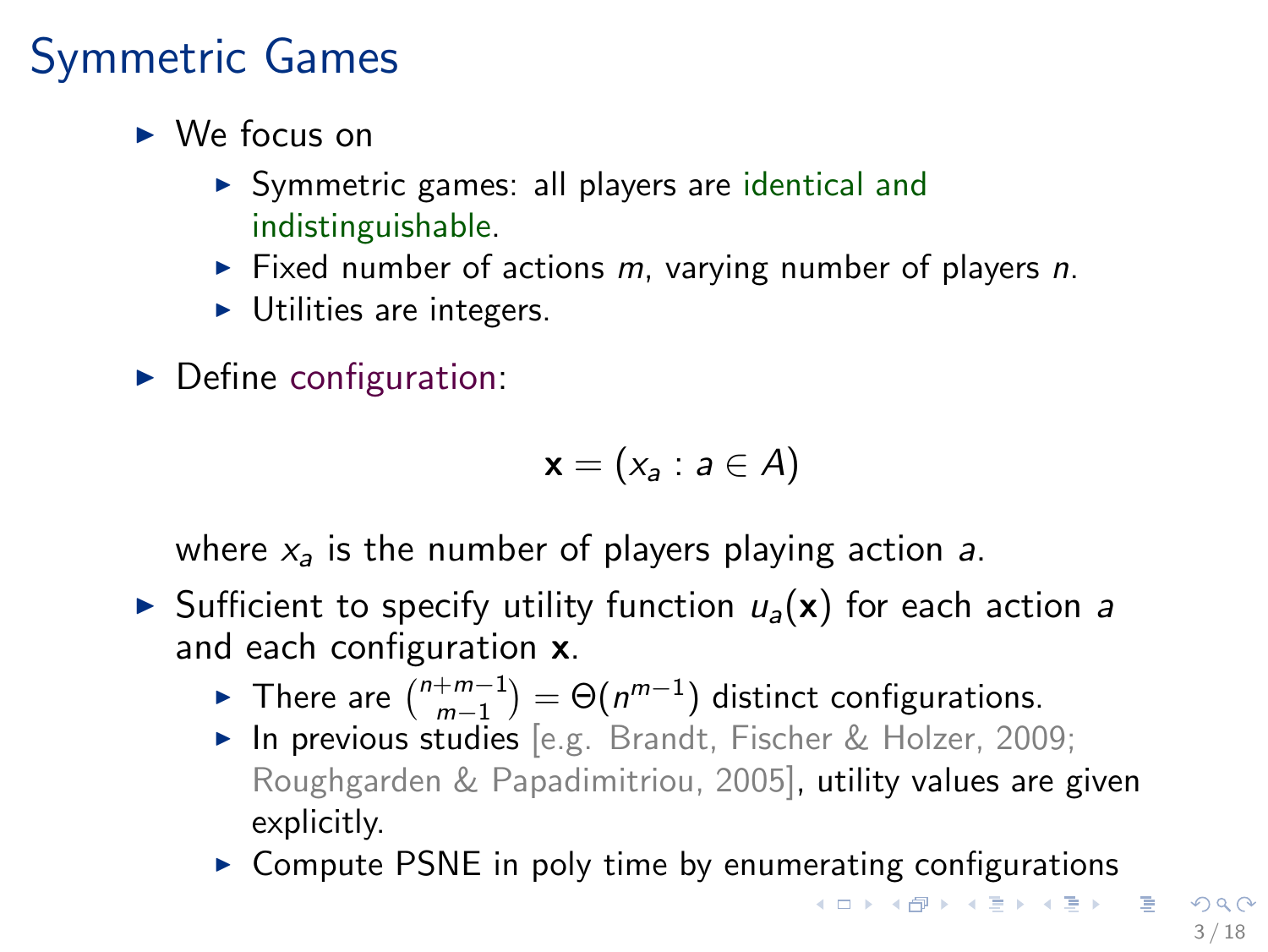$\triangleright$  We focus on compact representations of  $u_a$ : those requiring only *poly*(log *n*) bits.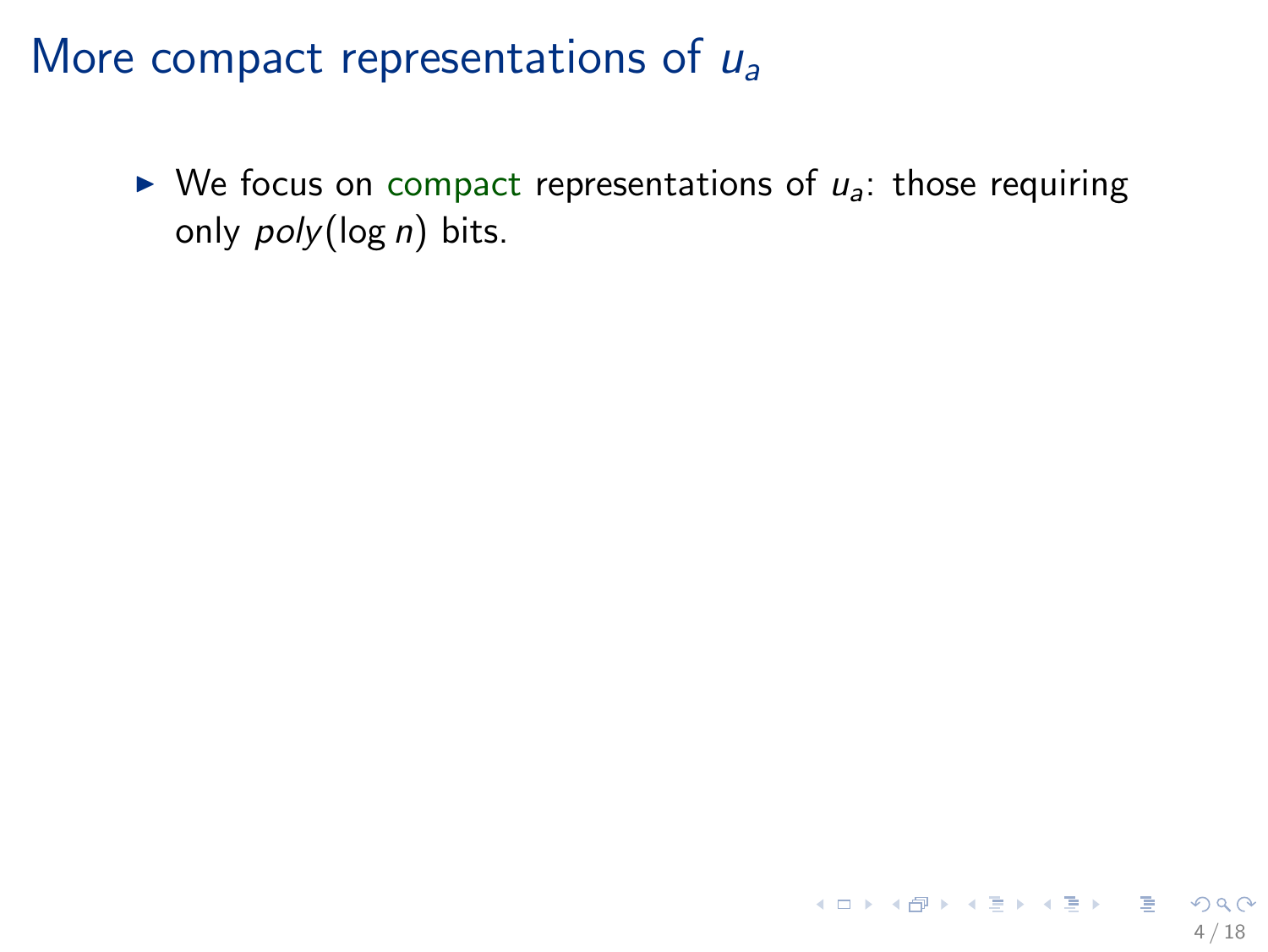- $\triangleright$  We focus on compact representations of  $u_a$ : those requiring only *poly*(log *n*) bits.
- $\blacktriangleright$  Sanity check:
	- ► Specifying input: need only *m* log *n* bits.
	- ► Specifying output: can map utilities to  $\left\{1, 2, \ldots, \binom{n+m-1}{m-1}\right\}$ while preserving PSNE, thus need only *O*(log *n*) bits.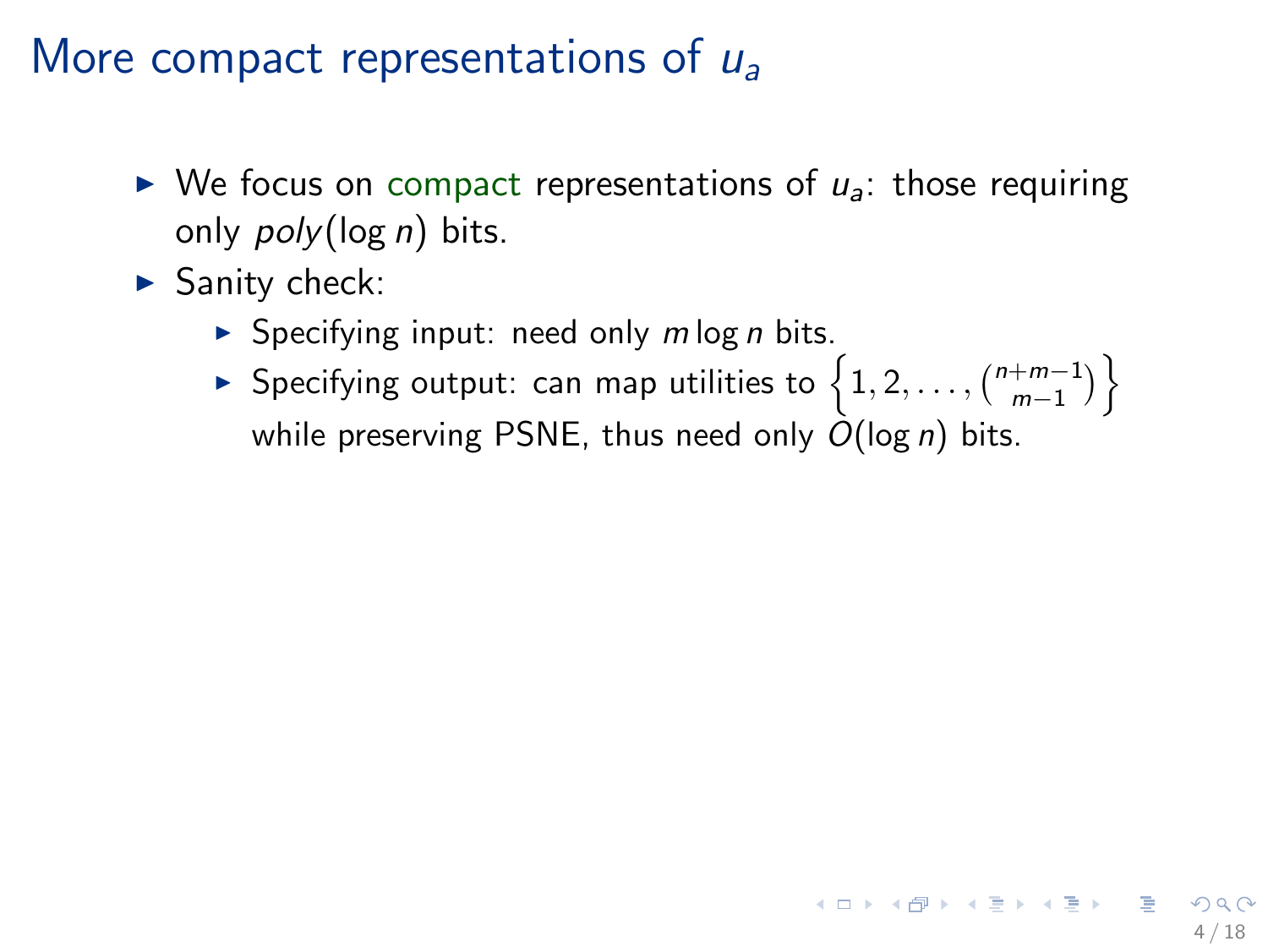- $\triangleright$  We focus on compact representations of  $u_a$ : those requiring only *poly*(log *n*) bits.
- $\blacktriangleright$  Sanity check:
	- ► Specifying input: need only *m* log *n* bits.
	- ► Specifying output: can map utilities to  $\left\{1, 2, \ldots, \binom{n+m-1}{m-1}\right\}$ while preserving PSNE, thus need only *O*(log *n*) bits.
- ▶ Computing PSNE: with such a compact representation, is it even in NP?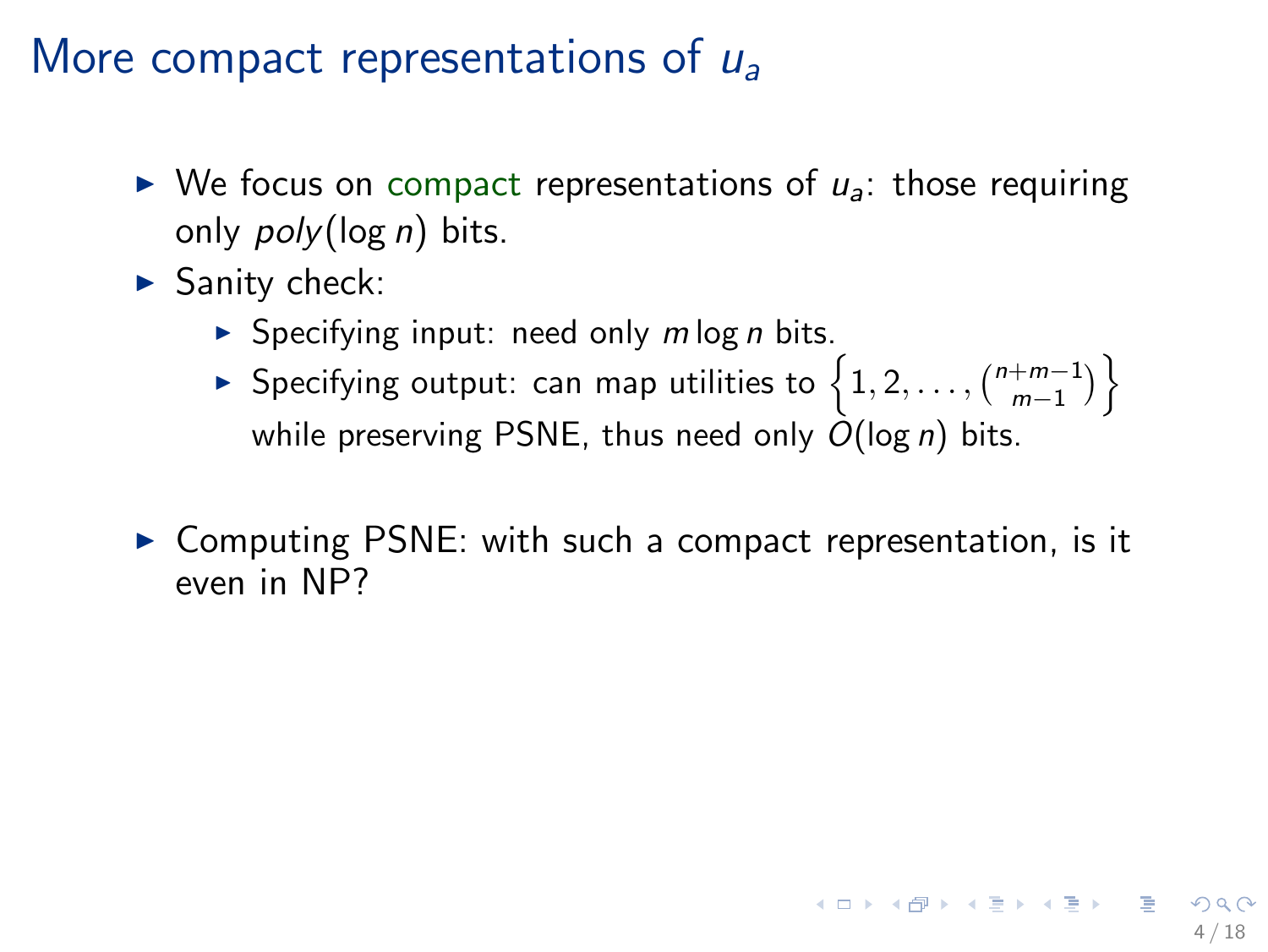- $\triangleright$  We focus on compact representations of  $u_a$ : those requiring only *poly*(log *n*) bits.
- $\blacktriangleright$  Sanity check:
	- ► Specifying input: need only *m* log *n* bits.
	- ► Specifying output: can map utilities to  $\left\{1, 2, \ldots, \binom{n+m-1}{m-1}\right\}$ while preserving PSNE, thus need only *O*(log *n*) bits.
- ▶ Computing PSNE: with such a compact representation, is it even in NP?
	- ► To check if **x** is in *N*, the set of of PSNE configurations, only need to check for each pair of actions *a* and *a* ′ , whether there is a profitable deviation from playing a to playing a'.
	- ► Checking whether  $x \in N$  is in P (thus computing PSNE in NP) if the utility functions can be evaluated in poly time.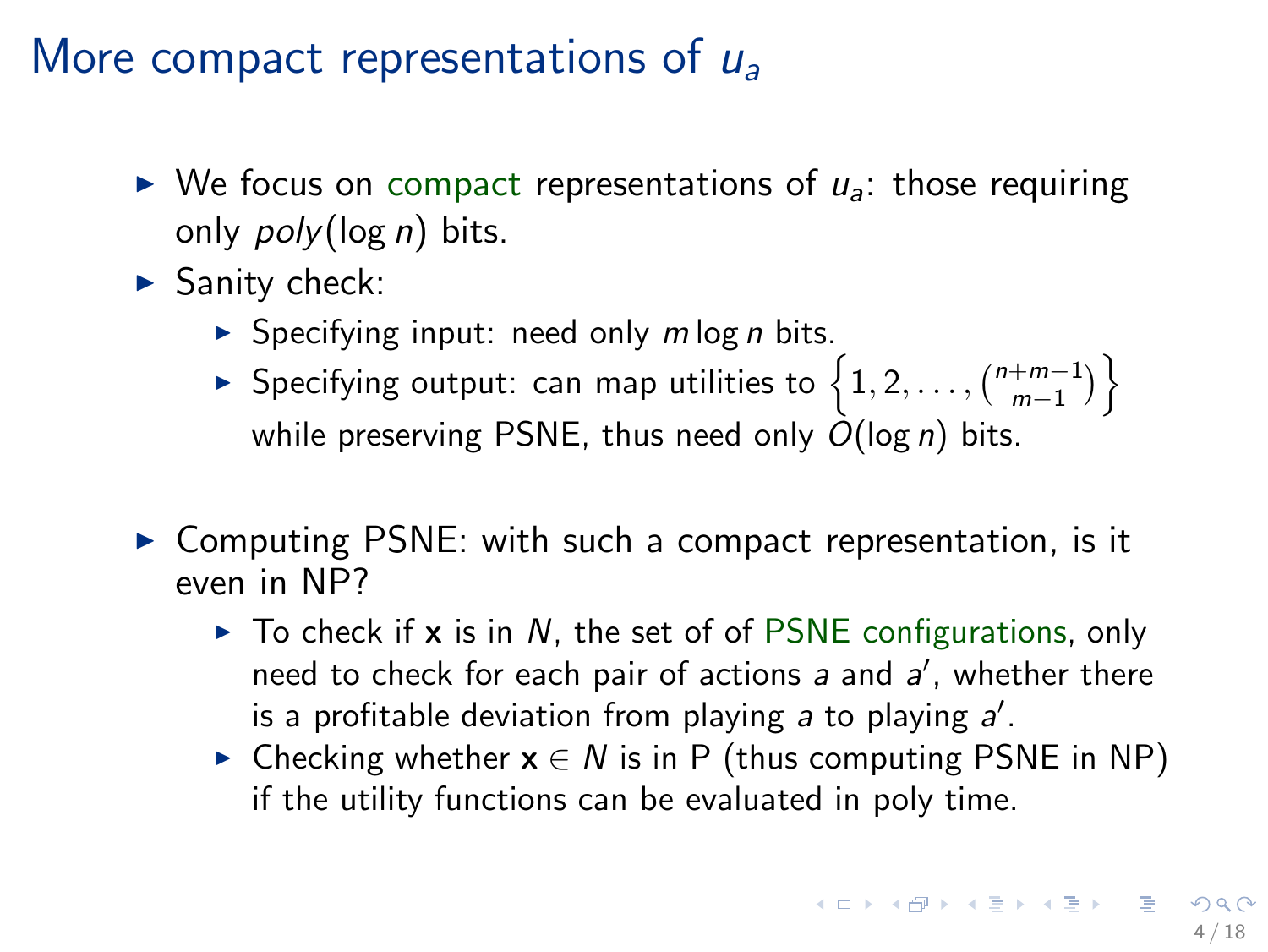### Circuit Symmetric Games

- $\blacktriangleright$  How hard can it get?
- ► Represent each *u<sub>a</sub>* by a Boolean circuit
	- $\blacktriangleright$  general method for representing utility functions; complexity for other circuit-based models studied in e.g. [Schoenebeck & Vadhan, 2006]
- ► Compact when number of gates is *poly*(log *n*)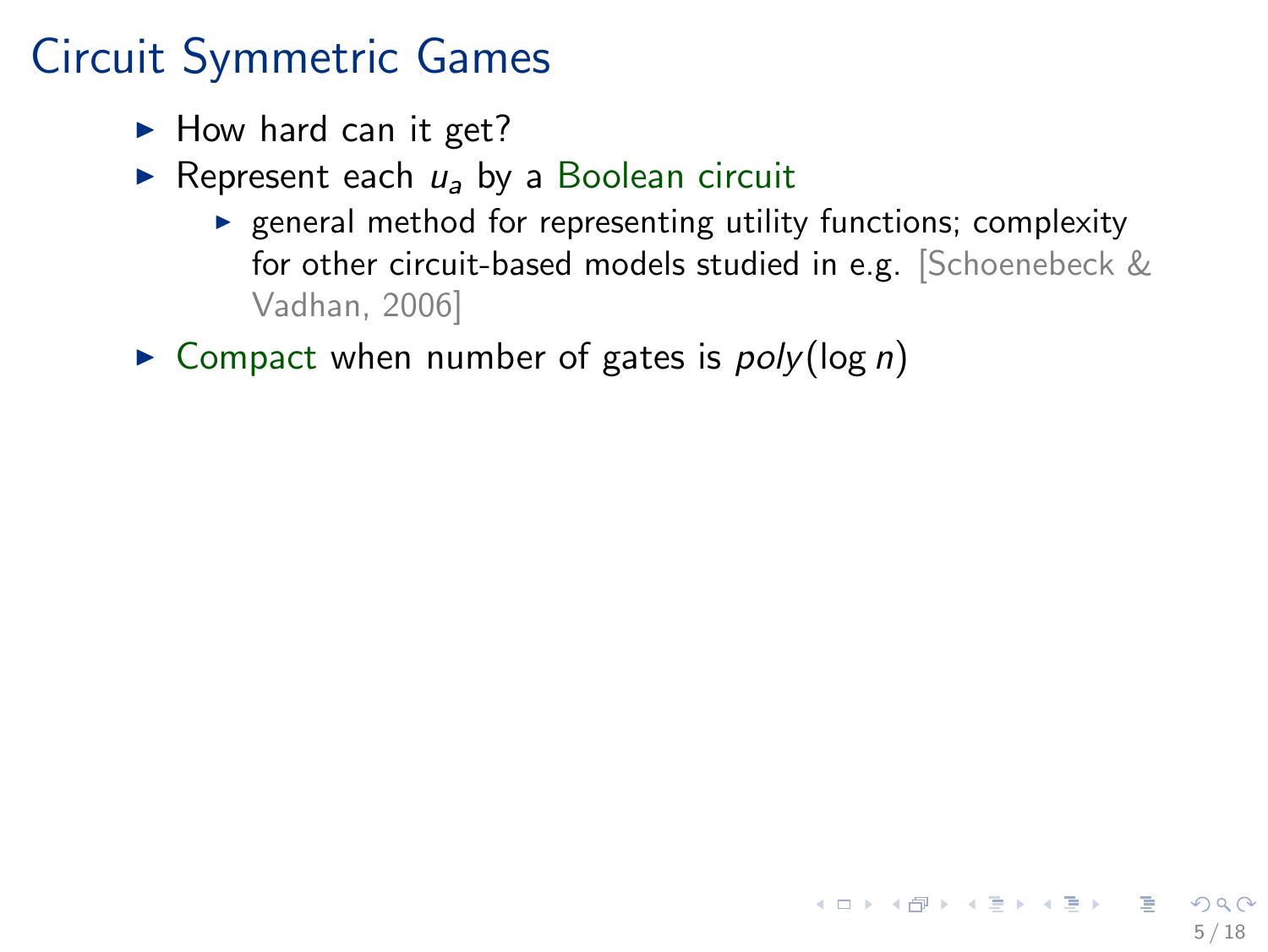### Circuit Symmetric Games

- $\blacktriangleright$  How hard can it get?
- ► Represent each *u<sub>a</sub>* by a Boolean circuit
	- $\blacktriangleright$  general method for representing utility functions; complexity for other circuit-based models studied in e.g. [Schoenebeck & Vadhan, 2006]
- ► Compact when number of gates is *poly*(log *n*)

#### Theorem (Circuit symmetric games)

- ◮ *When utilities are represented by Boolean circuits, and m* ≥ 3*, deciding if a PSNE exists is NP -complete.*
- ◮ *When m* = 2*, there exists at least one PSNE and a sample PSNE can be found in poly time.*
- ightharpoonup existence of PSNE for the  $m = 2$  case was proved by [Cheng, Reeves, Vorobeychik & Wellman 2004]; also follows from the fact that such a game is a potential game. K ロ X K (日) X X ミ X X ミ X ミ コ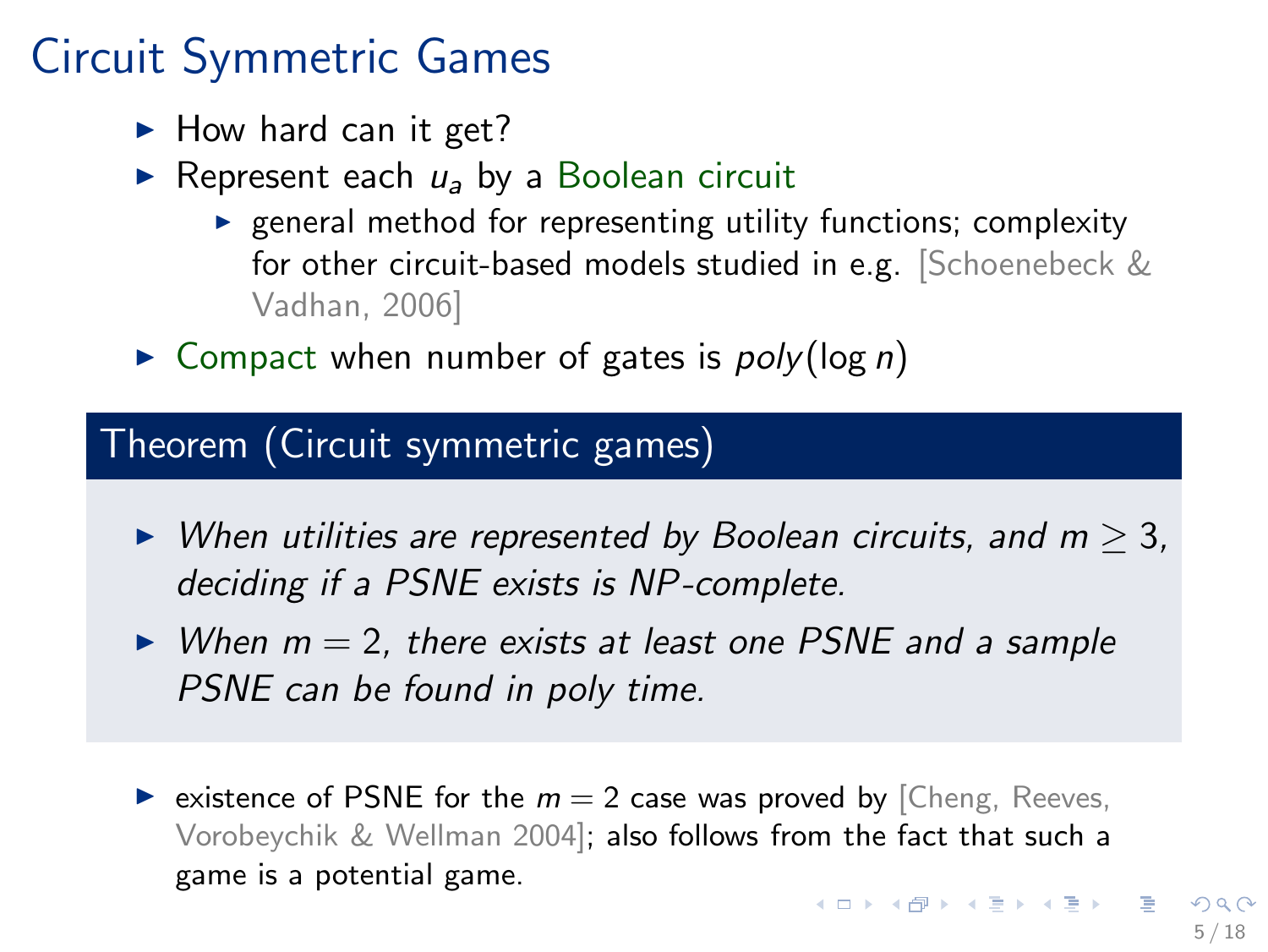Piecewise-linear symmetric games

 $\triangleright$  We can do better by considering a natural subclass: piecewise-linear functions.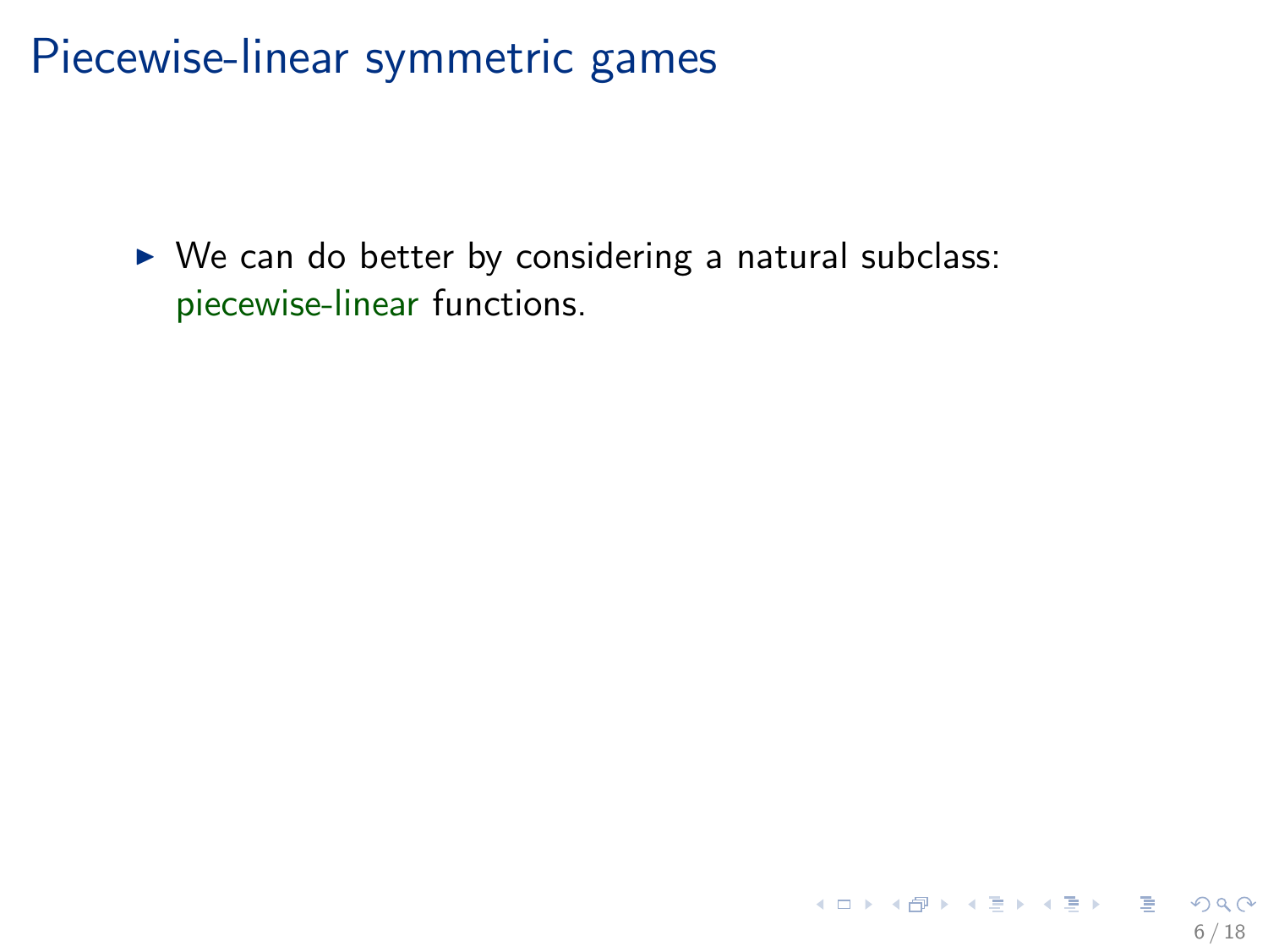Piecewise-linear symmetric games

 $\triangleright$  We can do better by considering a natural subclass: piecewise-linear functions.

#### Theorem (Informal version)

*When utilities are expressed as piecewise-linear functions, there exist polynomial time algorithms to decide if a PSNE exists and find a sample equilibrium.*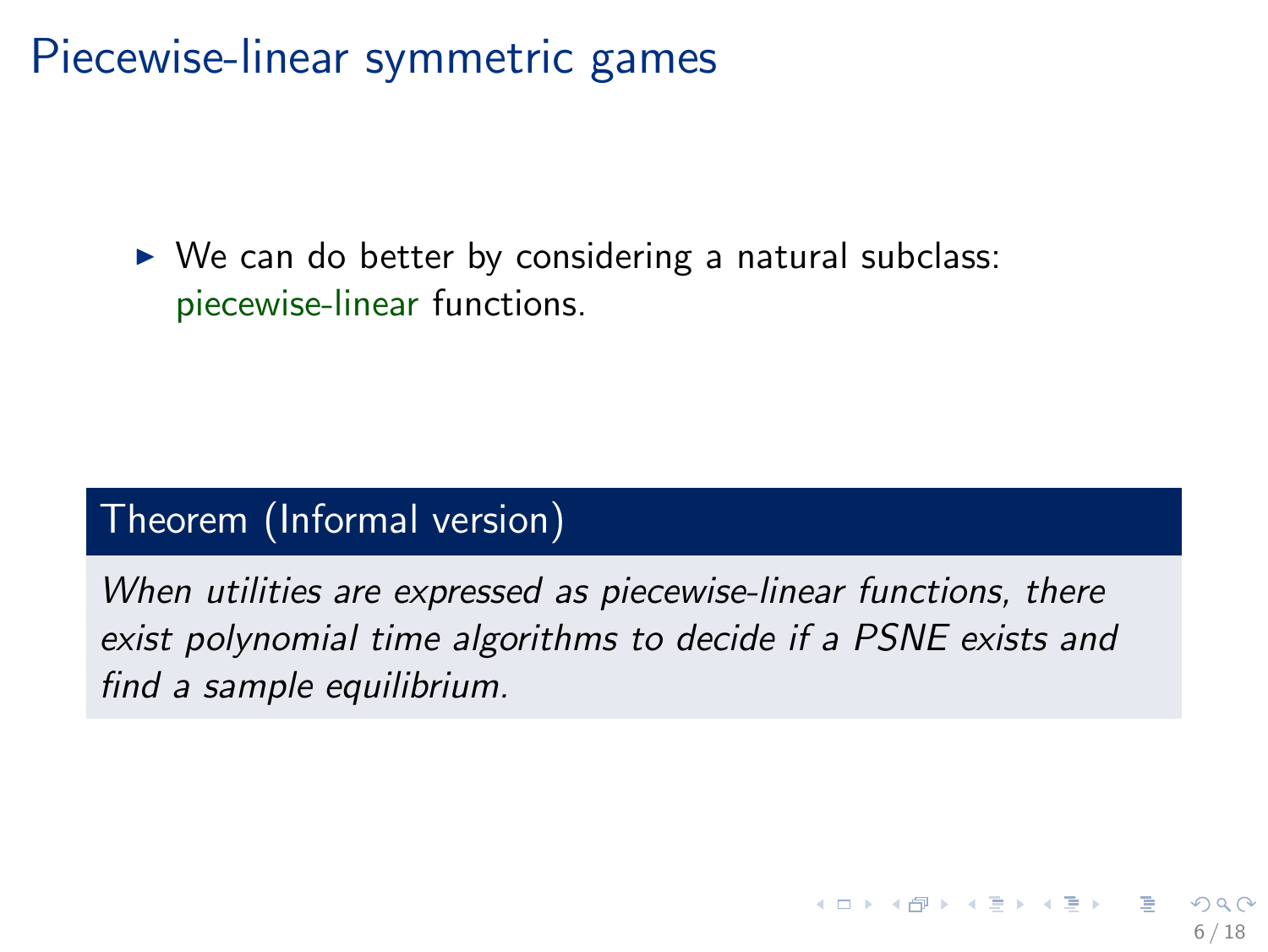K ロ X イ団 X X ミ X X モ X ミ コ X の Q (V) 7 / 18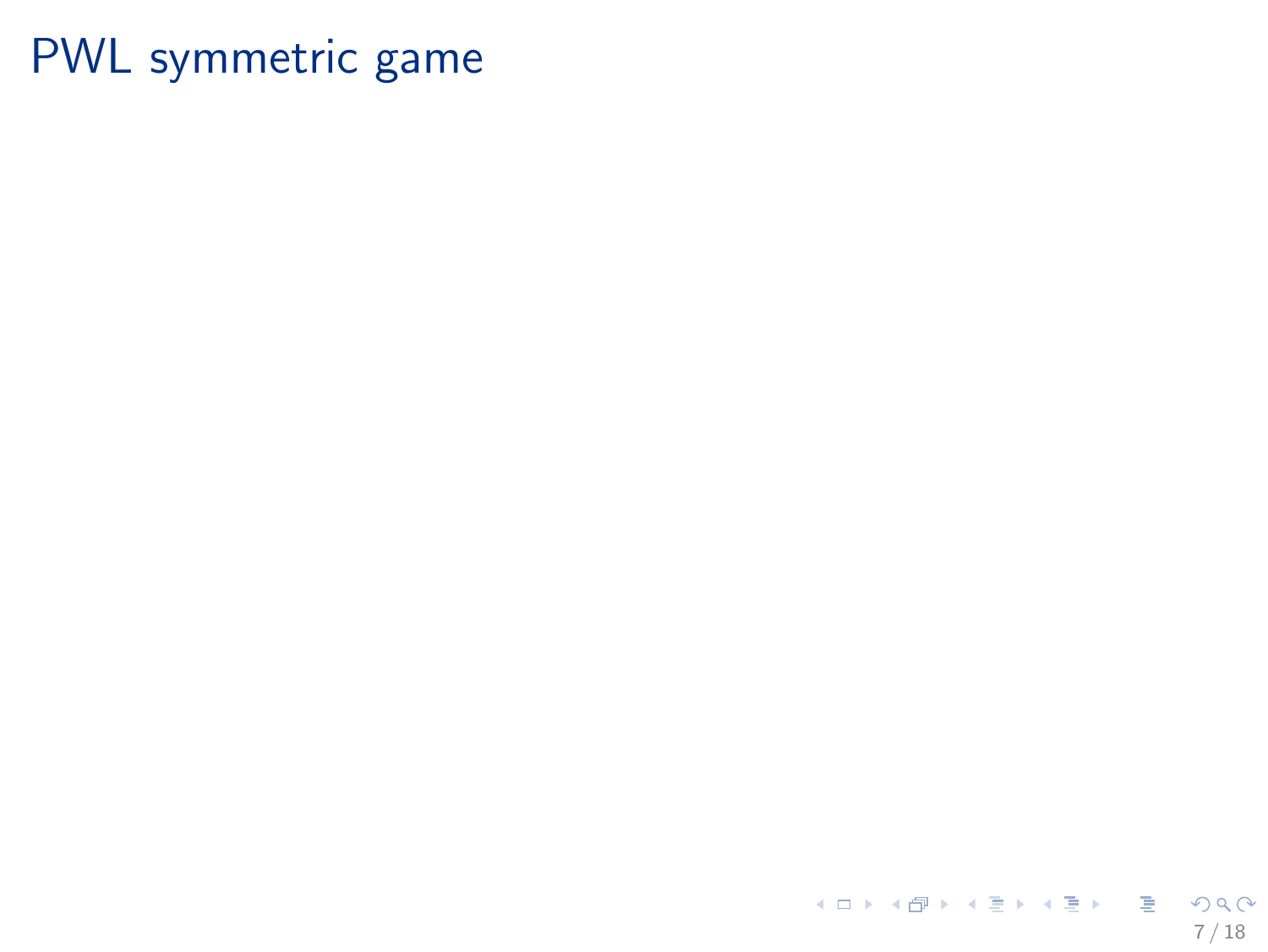▶ Domain of utility functions: configurations

$$
D = \left\{ \mathbf{x} \in \mathbb{Z}^m : \sum_{a \in A} x_a = n, \mathbf{x} \ge \mathbf{0} \right\}
$$

K ロ > K @ > K 할 > K 할 > 1 할 > 1 ⊙ Q Q\* 7 / 18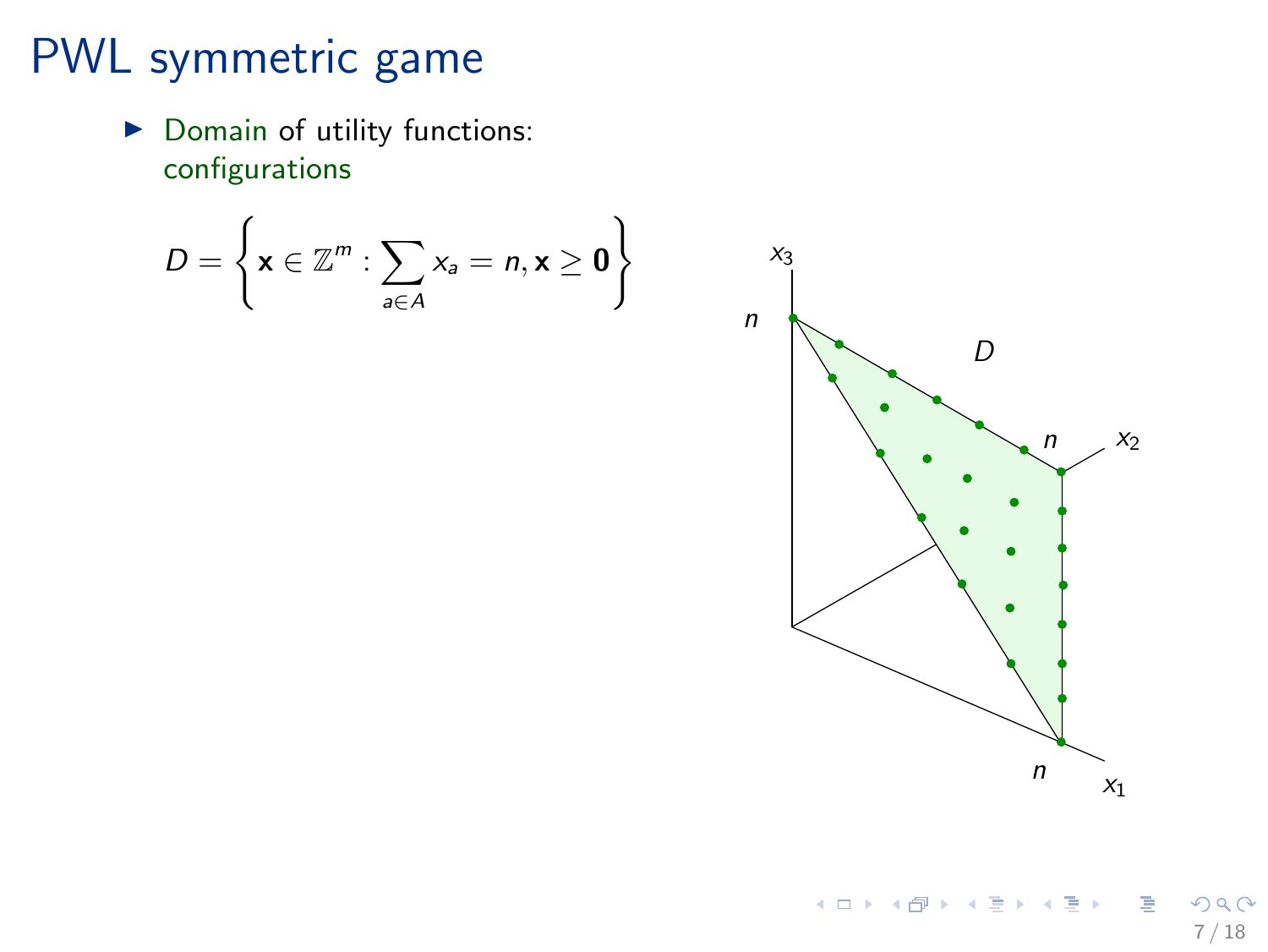▶ Domain of utility functions: configurations

$$
D = \left\{ \mathbf{x} \in \mathbb{Z}^m : \sum_{a \in A} x_a = n, \mathbf{x} \ge \mathbf{0} \right\}
$$

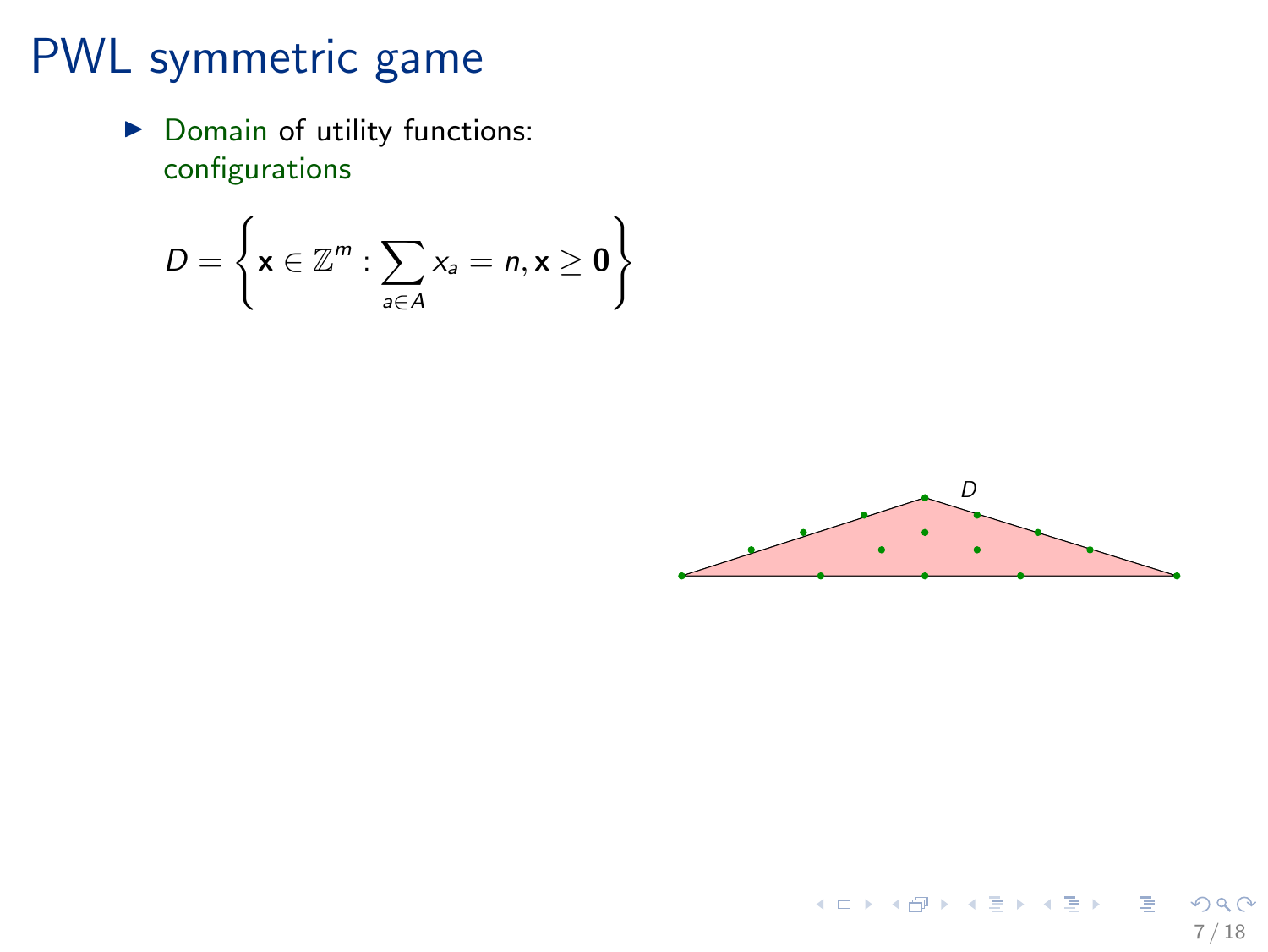▶ Domain of utility functions: configurations

$$
D = \left\{ \mathbf{x} \in \mathbb{Z}^m : \sum_{a \in A} x_a = n, \mathbf{x} \ge \mathbf{0} \right\}
$$

 $\blacktriangleright$  Piecewise linear utilities: For each *a* ∈ *A*:

$$
D=\biguplus_{P_{a,j}\in\mathbf{P}_a}\left(P_{a,j}\cap\mathbb{Z}^m\right)
$$

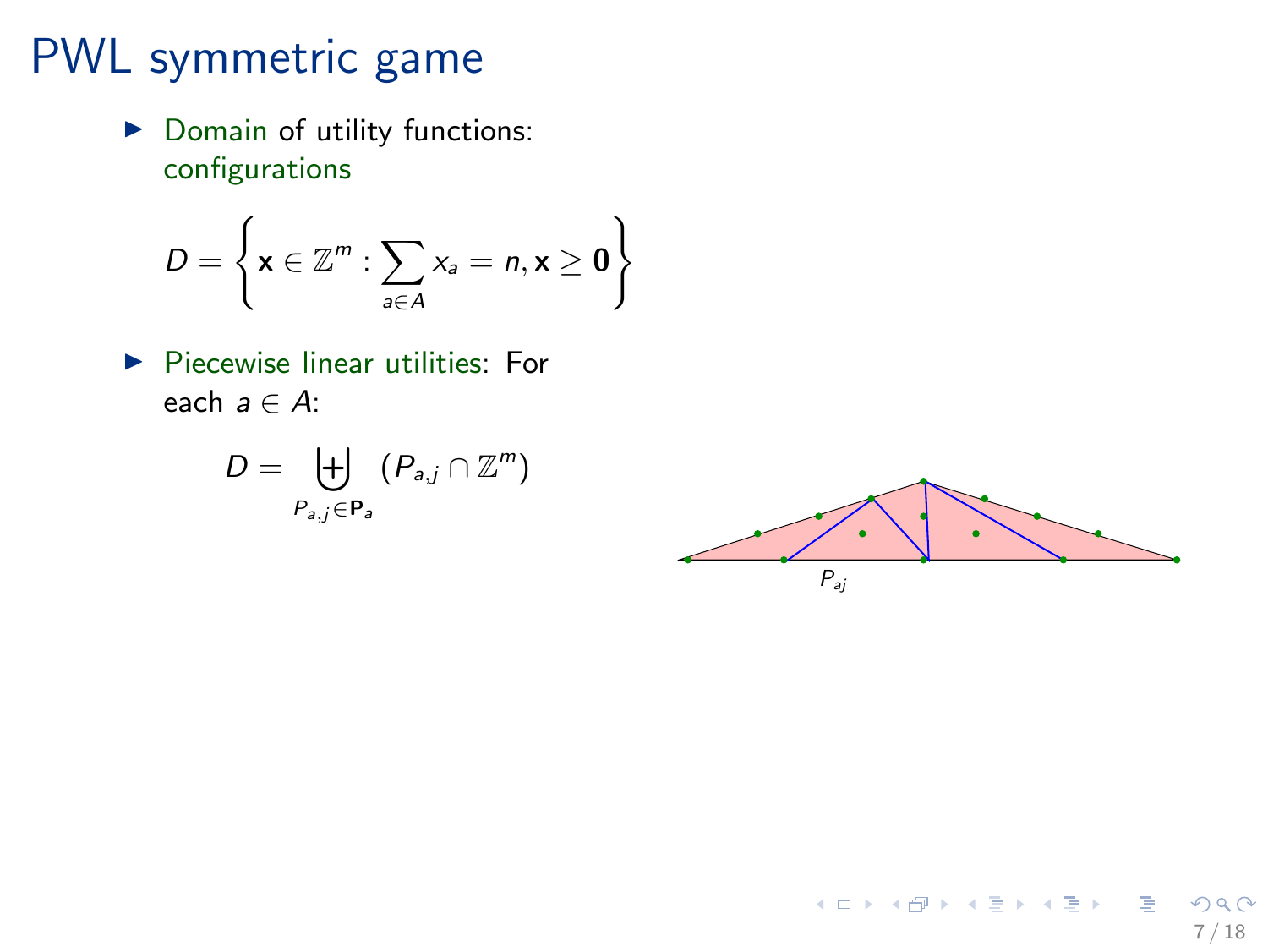▶ Domain of utility functions: configurations

$$
D = \left\{ \mathbf{x} \in \mathbb{Z}^m : \sum_{a \in A} x_a = n, \mathbf{x} \ge \mathbf{0} \right\}
$$

▶ Piecewise linear utilities: For each *a* ∈ *A*:

$$
D=\biguplus_{P_{a,j}\in\mathbf{P}_a}\left(P_{a,j}\cap\mathbb{Z}^m\right)
$$

► Over each cell  $P_{a,j} \cap \mathbb{Z}^m$  there is an affine function  $f_{a,j}(\mathbf{x}) = \alpha_{a,j} \cdot \mathbf{x} + \beta_{a,j}.$ 



K ロ > K d' > K 글 > K 글 > H 글

7 / 18

 $200$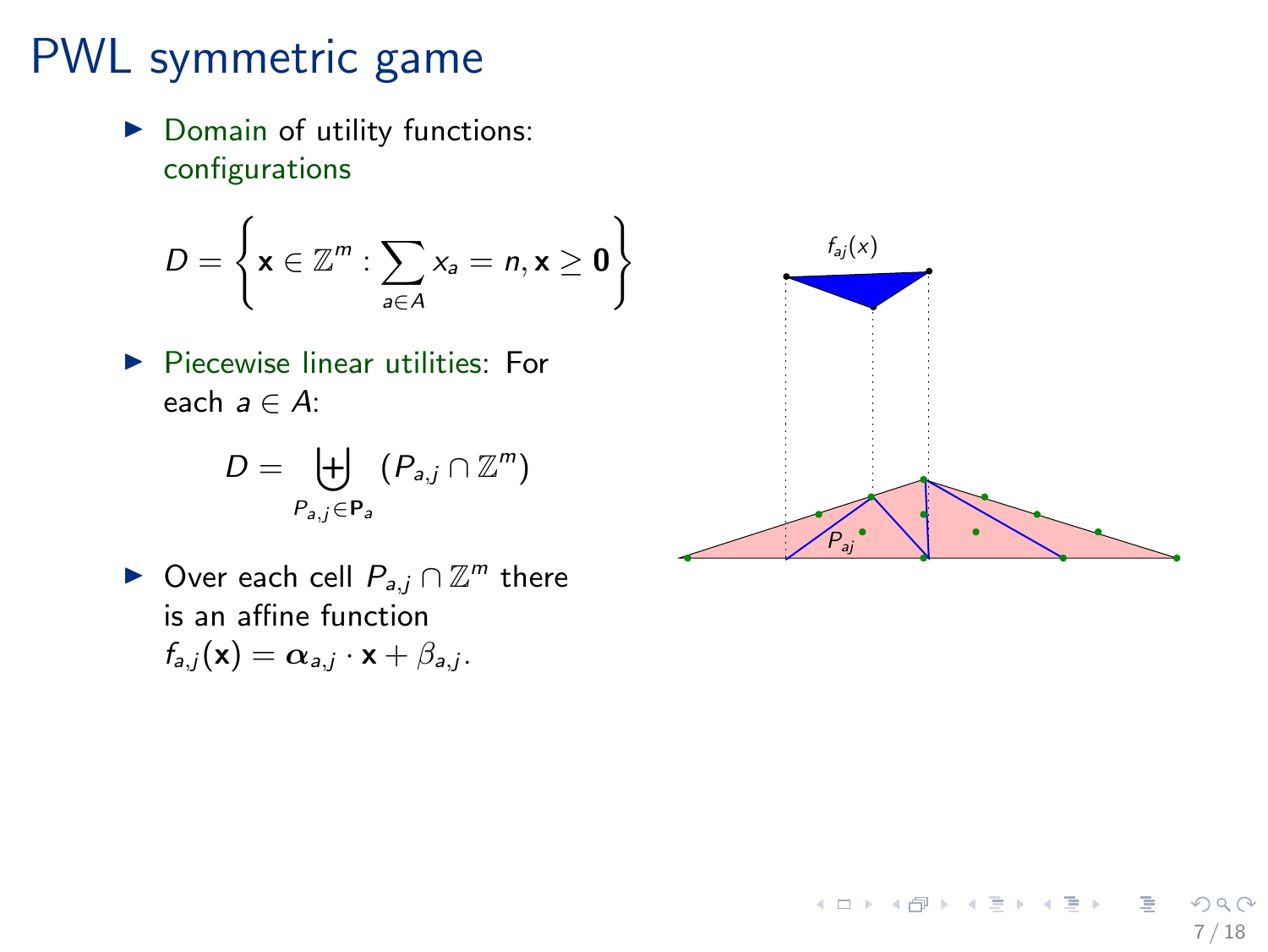▶ Domain of utility functions: configurations

$$
D = \left\{ \mathbf{x} \in \mathbb{Z}^m : \sum_{a \in A} x_a = n, \mathbf{x} \ge \mathbf{0} \right\}
$$

▶ Piecewise linear utilities: For each *a* ∈ *A*:

$$
D=\biguplus_{P_{a,j}\in\mathbf{P}_a}\left(P_{a,j}\cap\mathbb{Z}^m\right)
$$

- ► Over each cell  $P_{a,j} \cap \mathbb{Z}^m$  there  $\frac{1}{2}$  is an affine function  $f_{a,j}(\mathbf{x}) = \boldsymbol{\alpha}_{a,j} \cdot \mathbf{x} + \beta_{a,j}.$
- $\blacktriangleright$  Piecing them together:

$$
u_a(\mathbf{x}) = f_{a,j}(\mathbf{x}) \text{ for } \mathbf{x} \in P_{a,j} \cap \mathbb{Z}^m
$$

 $\triangleright$  Compact when number of pieces |P <sup>a</sup>| is *poly*(log *n*).



イロメ イ部メ イヨメ イヨメ

7 / 18

 $QQ$ 

D.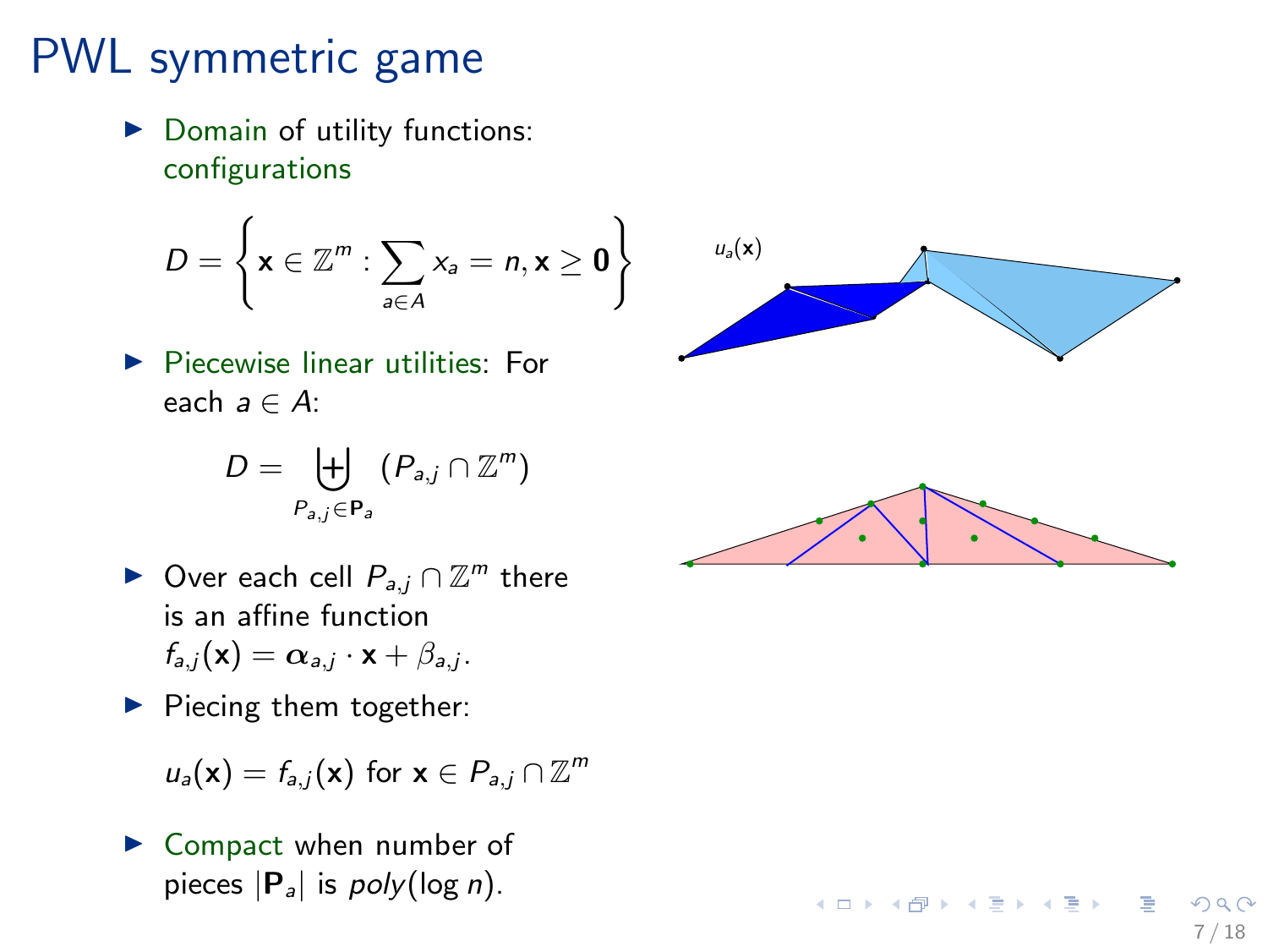#### Theorem (Formal version)

*Consider a symmetric game with PWL utilities given by the following input:*

- ◮ *the binary encoding of the number n of players;*
- $\triangleright$  *for each a* ∈ *A*, the utility function  $u_a(\mathbf{x})$ *represented as the binary encoding of the inequality description of each P*aj *and affine functions f*aj*.*

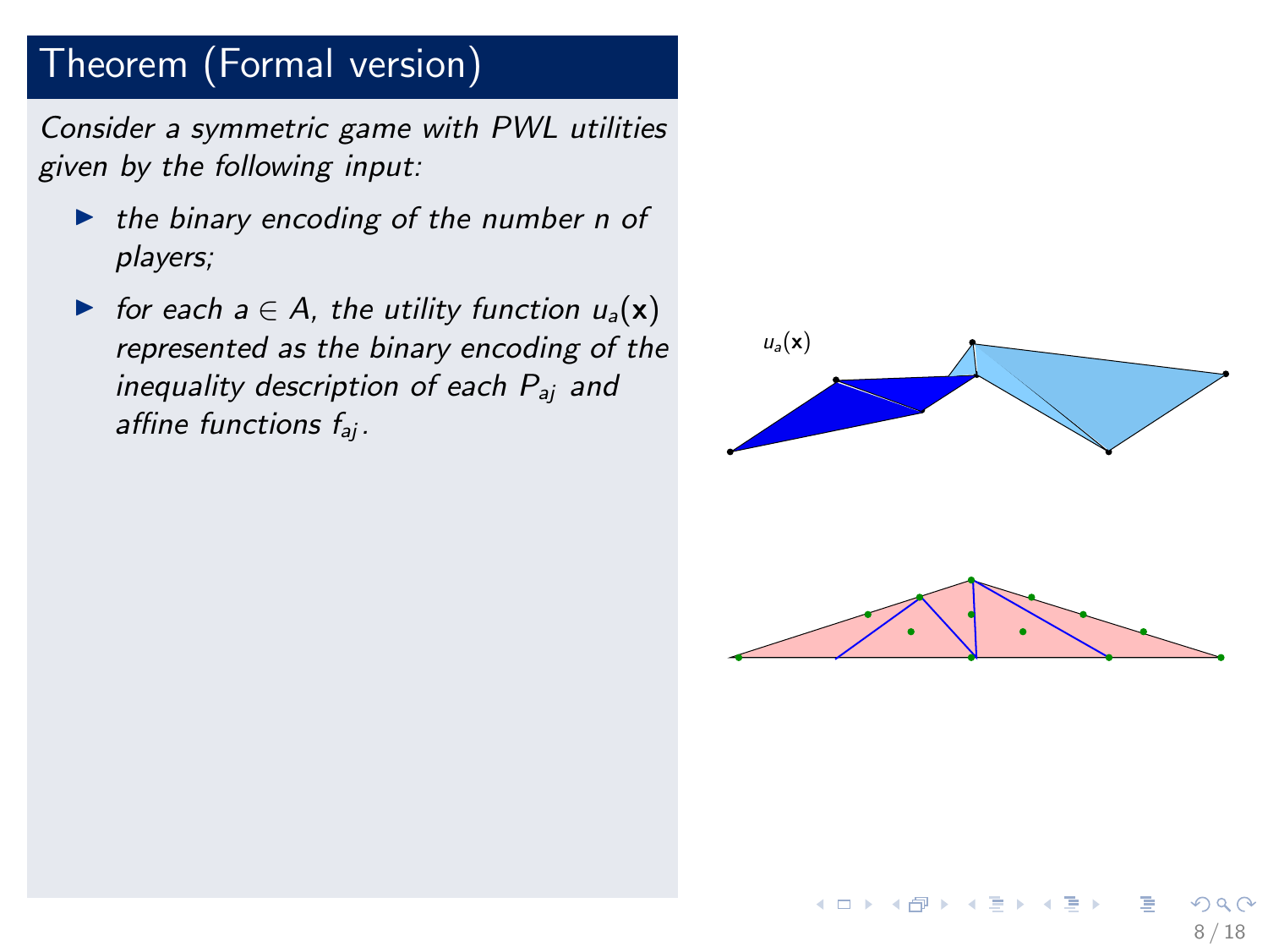#### Theorem (Formal version)

*Consider a symmetric game with PWL utilities given by the following input:*

- ◮ *the binary encoding of the number n of players;*
- ► for each  $a \in A$ , the utility function  $u_a(\mathbf{x})$ *represented as the binary encoding of the inequality description of each P*aj *and affine functions f*aj *.*

*Then, when the number of actions m is fixed, and even when the number of pieces are poly*(log *n* )*, there exists*

- 1. *a polynomial-time algorithm to compute the number of PSNE*
- 2. *a polynomial-time algorithm to find a sample PSNE*
- 3. *a polynomial-space, polynomial-delay enumeration algorithm to enumerate all PSNE.*



イロト イ部 トメ ヨ トメ ヨト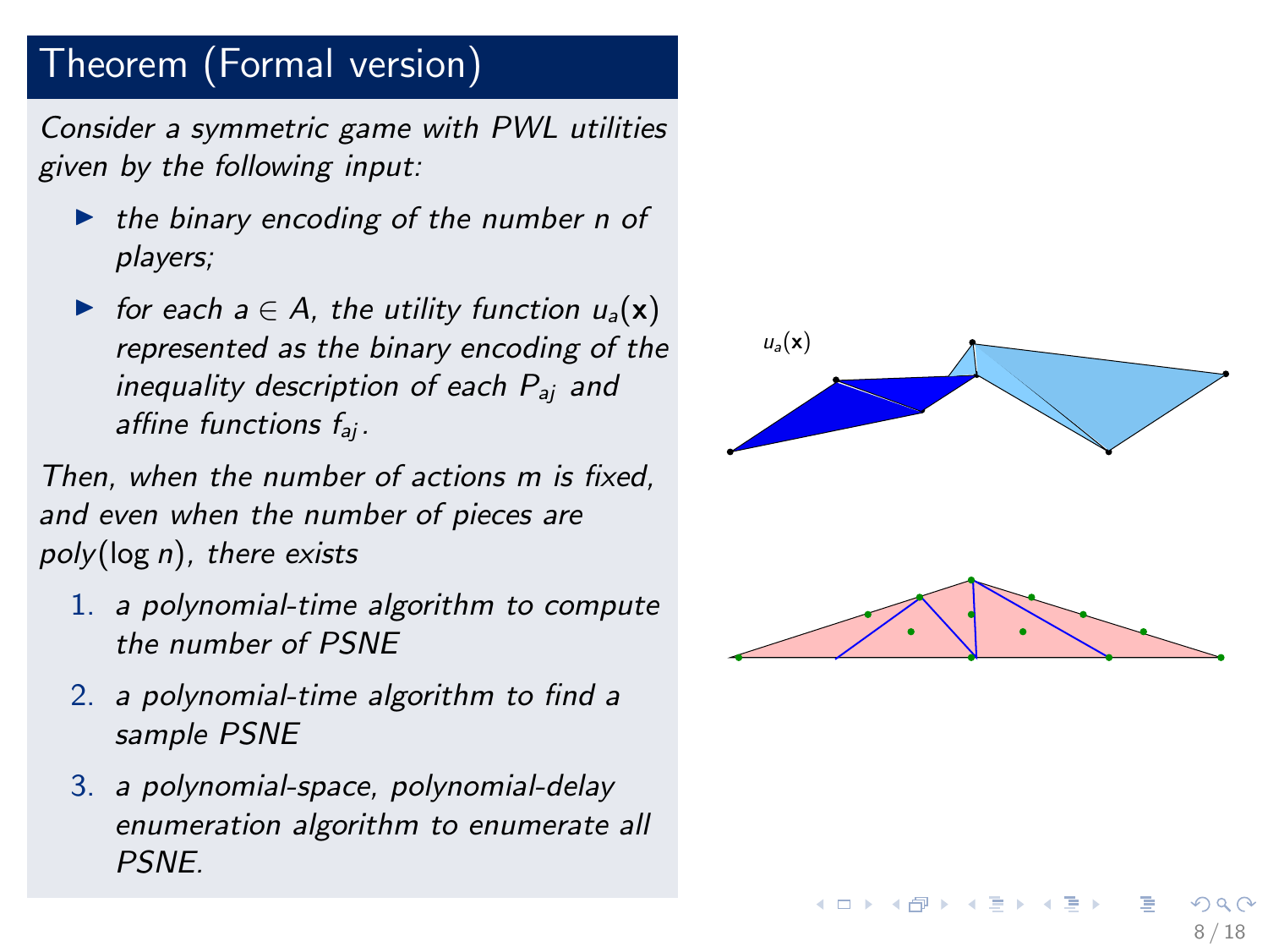### Tool of analysis

- $\triangleright$  Encode the set of PSNE by a rational generating function.
- $\triangleright$  Leverage theory from encoding sets of polytopal lattice points.
	- $\triangleright$  previously applied in combinatorics, optimization, compiler design [e.g. De Loera et al. 2007]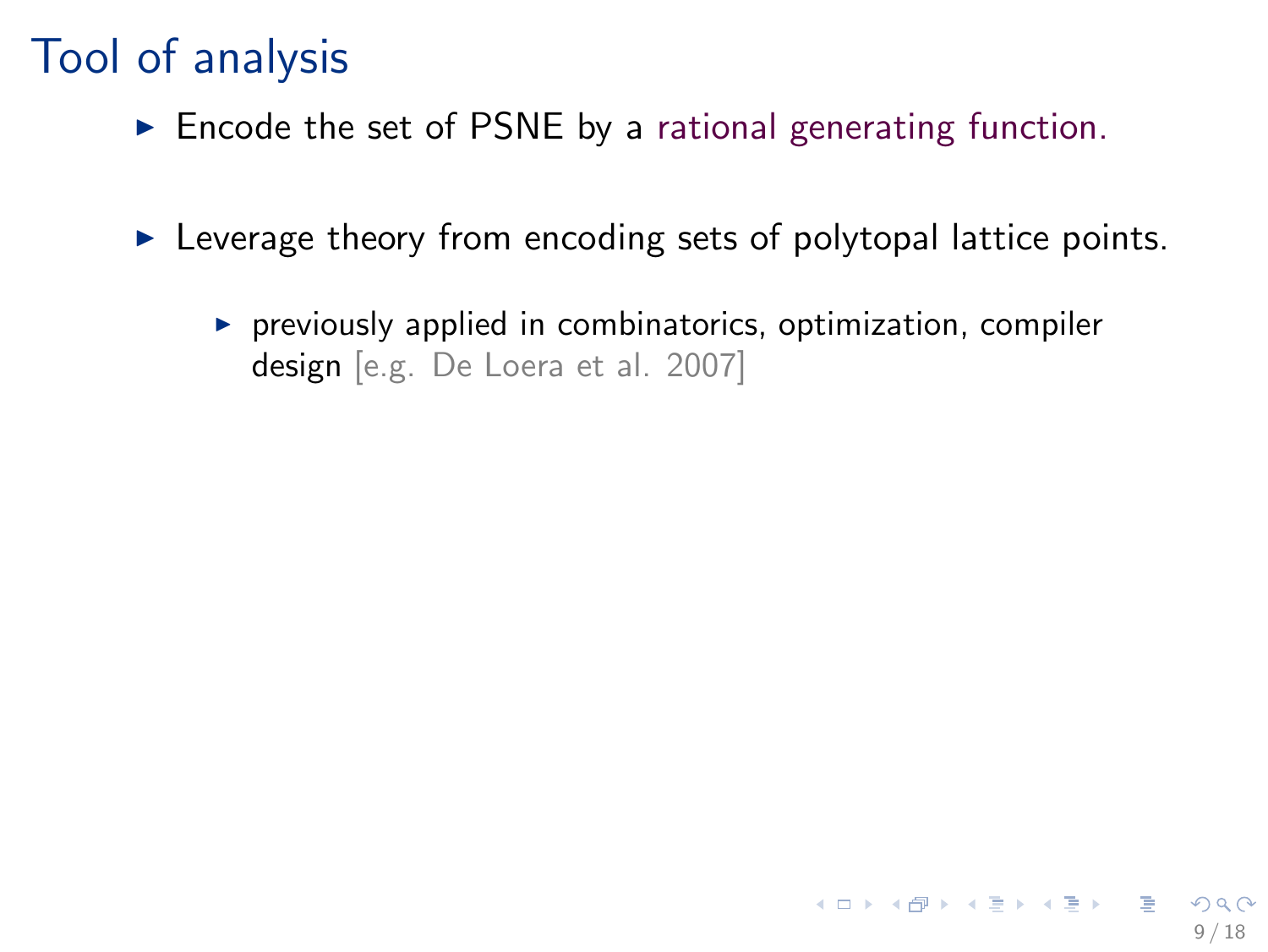### Tool of analysis

- $\triangleright$  Encode the set of PSNE by a rational generating function.
- $\triangleright$  Leverage theory from encoding sets of polytopal lattice points.
	- $\triangleright$  previously applied in combinatorics, optimization, compiler design [e.g. De Loera et al. 2007]

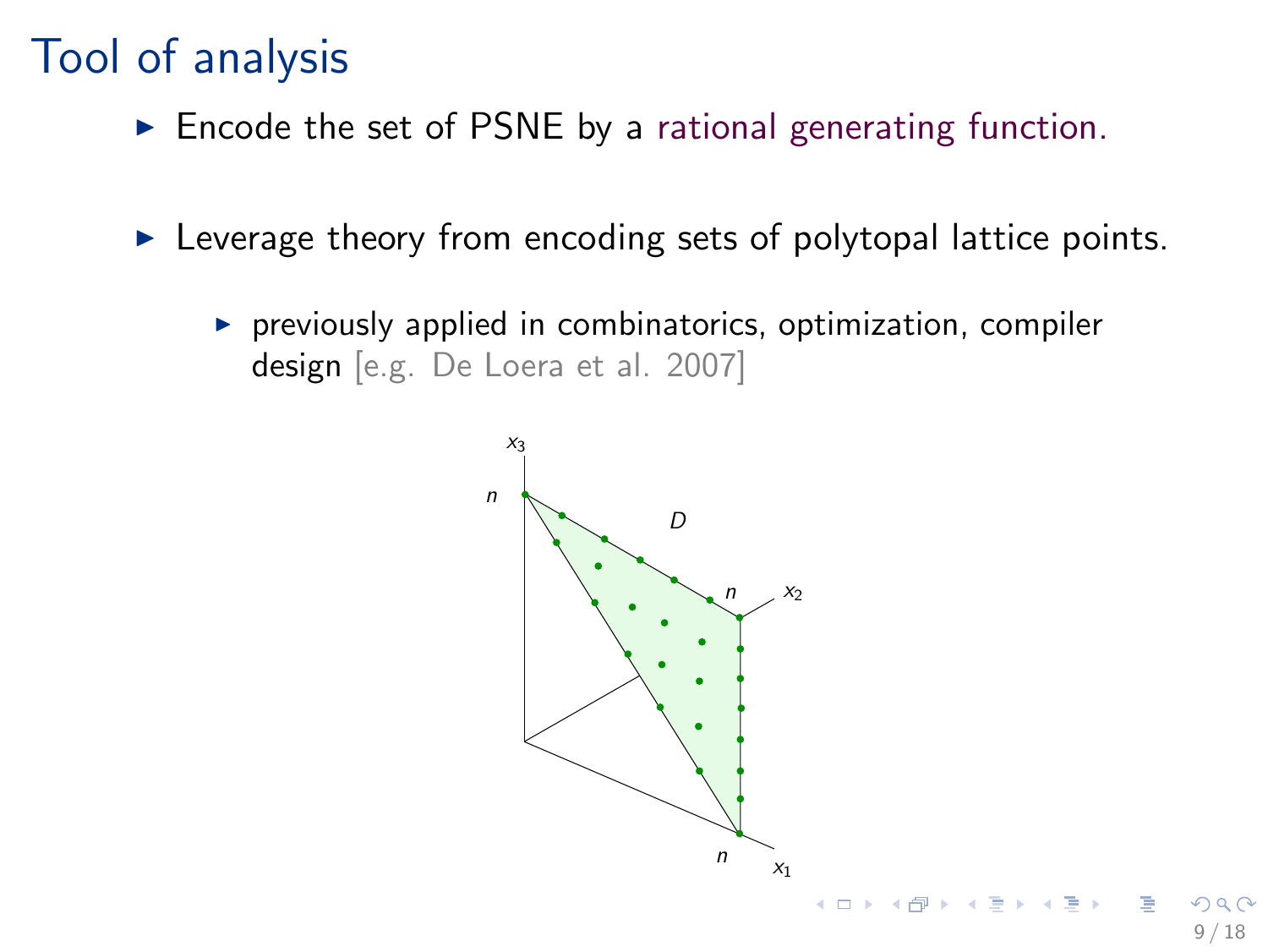► Given  $S \subseteq \mathbb{Z}^n$  we represent the points as a generating function:

$$
g(S, w) = \sum_{a \in S} w_1^{a_1} w_2^{a_2} \cdots w_n^{a_n}
$$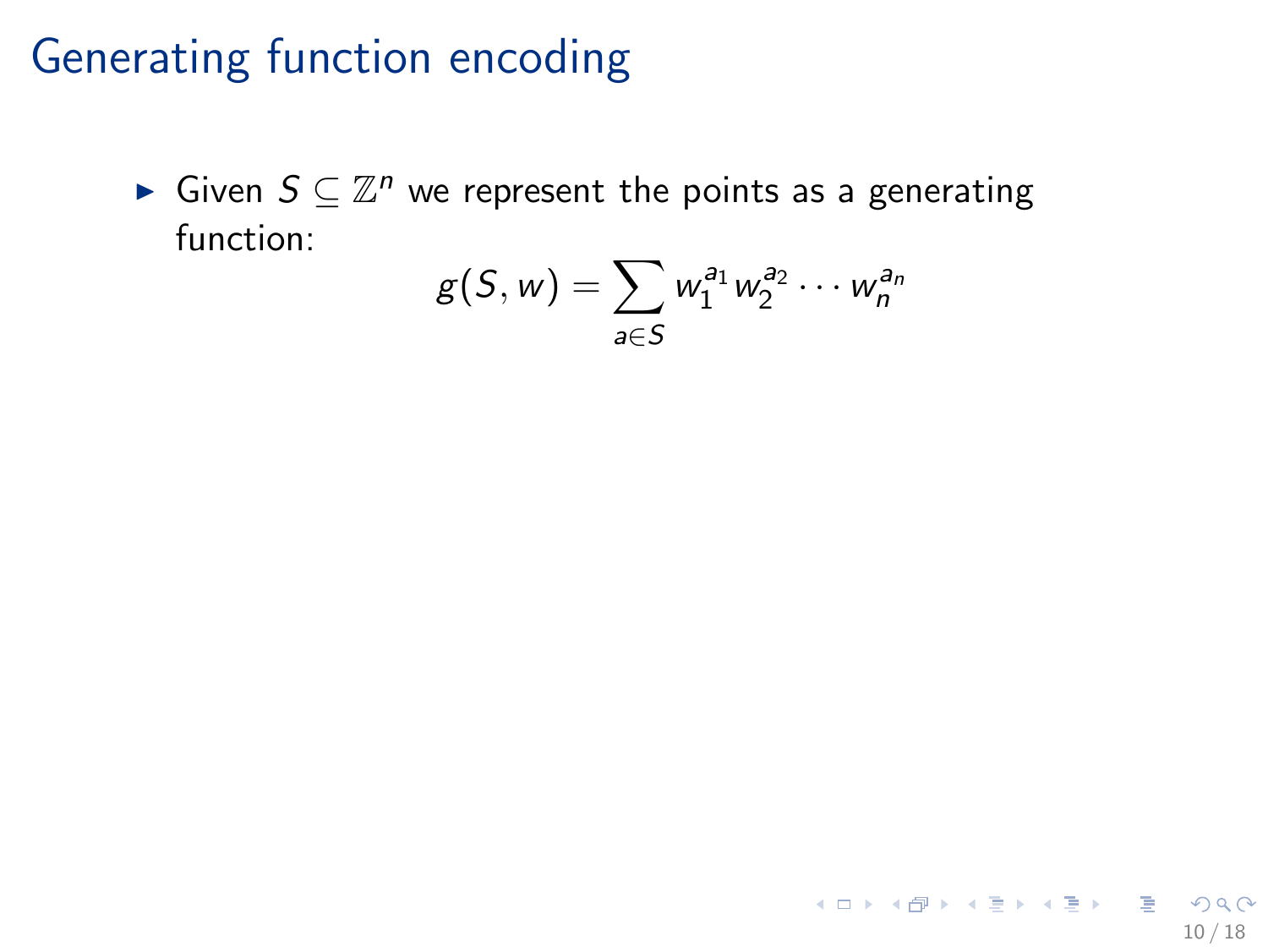► Given  $S \subseteq \mathbb{Z}^n$  we represent the points as a generating function:

$$
g(S, w) = \sum_{a \in S} w_1^{a_1} w_2^{a_2} \cdots w_n^{a_n}
$$

- $\blacktriangleright$  *w<sub>i</sub>* are complex variables
- ► Point  $(2, -3)$  is encoded as monomial  $w_1^2 w_2^{-3}$ .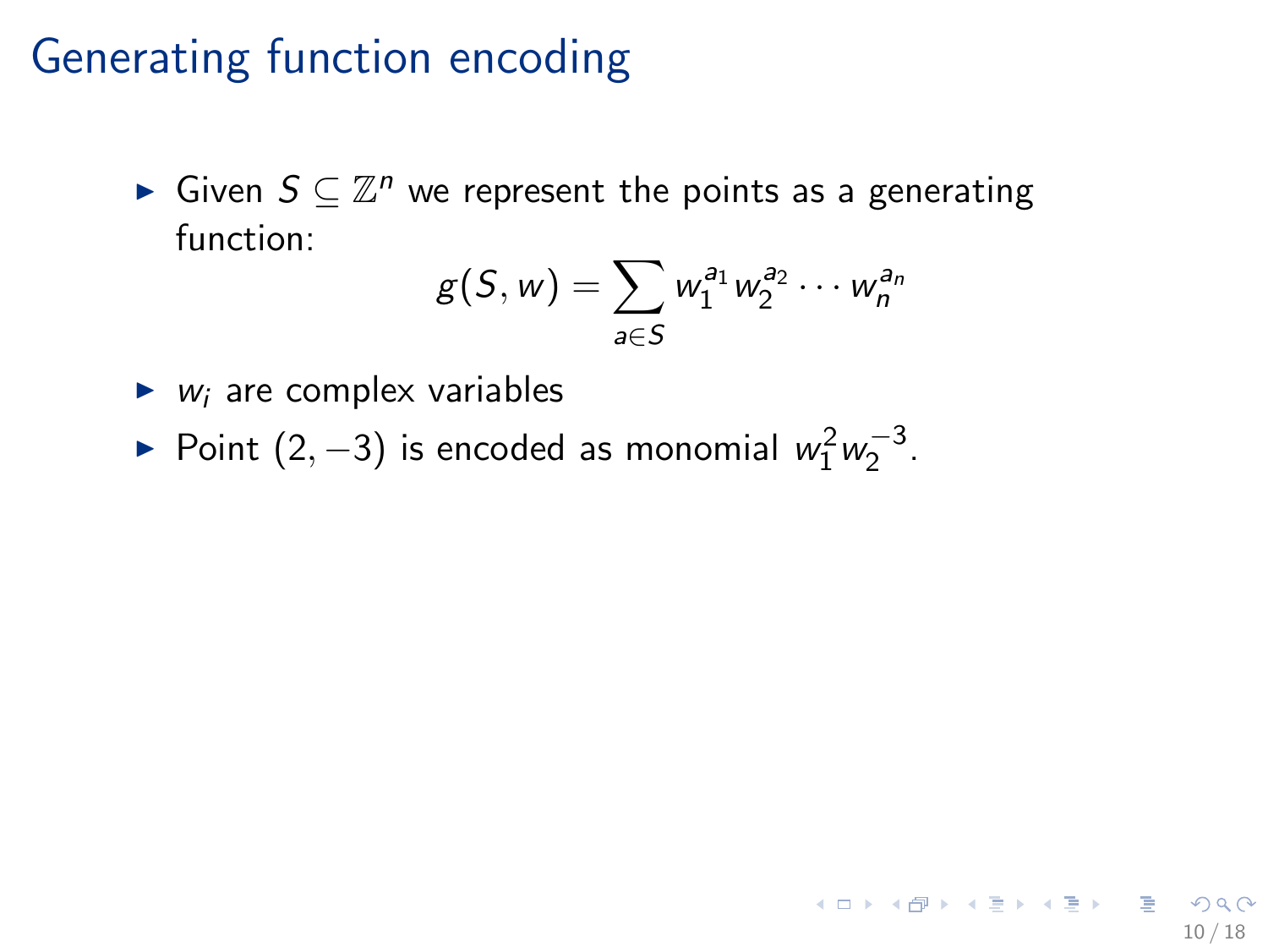► Given  $S \subseteq \mathbb{Z}^n$  we represent the points as a generating function:

$$
g(S, w) = \sum_{a \in S} w_1^{a_1} w_2^{a_2} \cdots w_n^{a_n}
$$

- $\blacktriangleright$  *w<sub>i</sub>* are complex variables
- ► Point  $(2, -3)$  is encoded as monomial  $w_1^2 w_2^{-3}$ .

#### Example

 $\blacktriangleright$  *S* = {0, 1, . . . , 1000}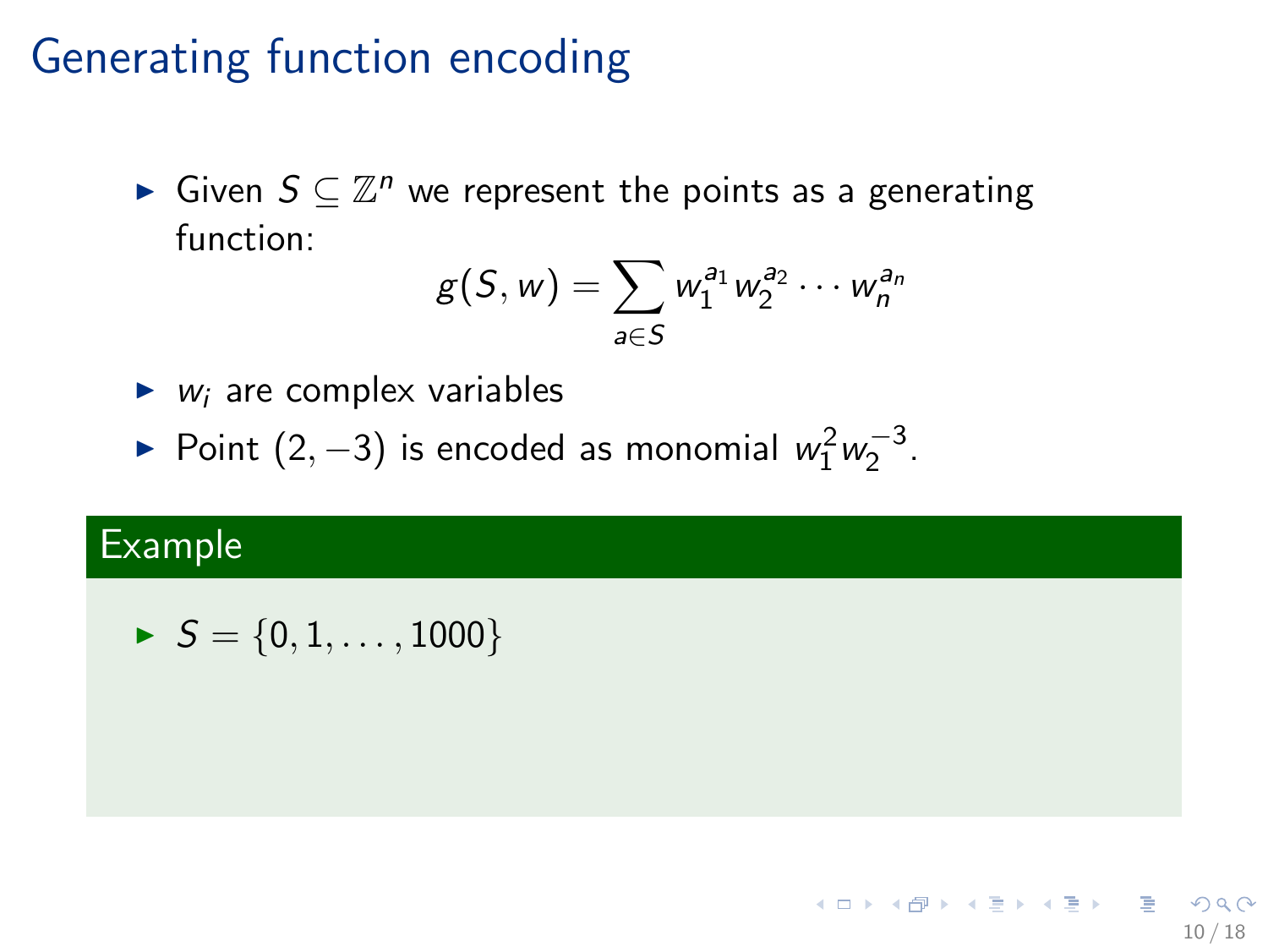► Given  $S \subseteq \mathbb{Z}^n$  we represent the points as a generating function:

$$
g(S, w) = \sum_{a \in S} w_1^{a_1} w_2^{a_2} \cdots w_n^{a_n}
$$

- $\blacktriangleright$  *w<sub>i</sub>* are complex variables
- ► Point  $(2, -3)$  is encoded as monomial  $w_1^2 w_2^{-3}$ .

#### Example

$$
S = \{0, 1, ..., 1000\}
$$
  
\n
$$
g(S, w) = 1 + w + w^{2} + \dots + w^{1000}
$$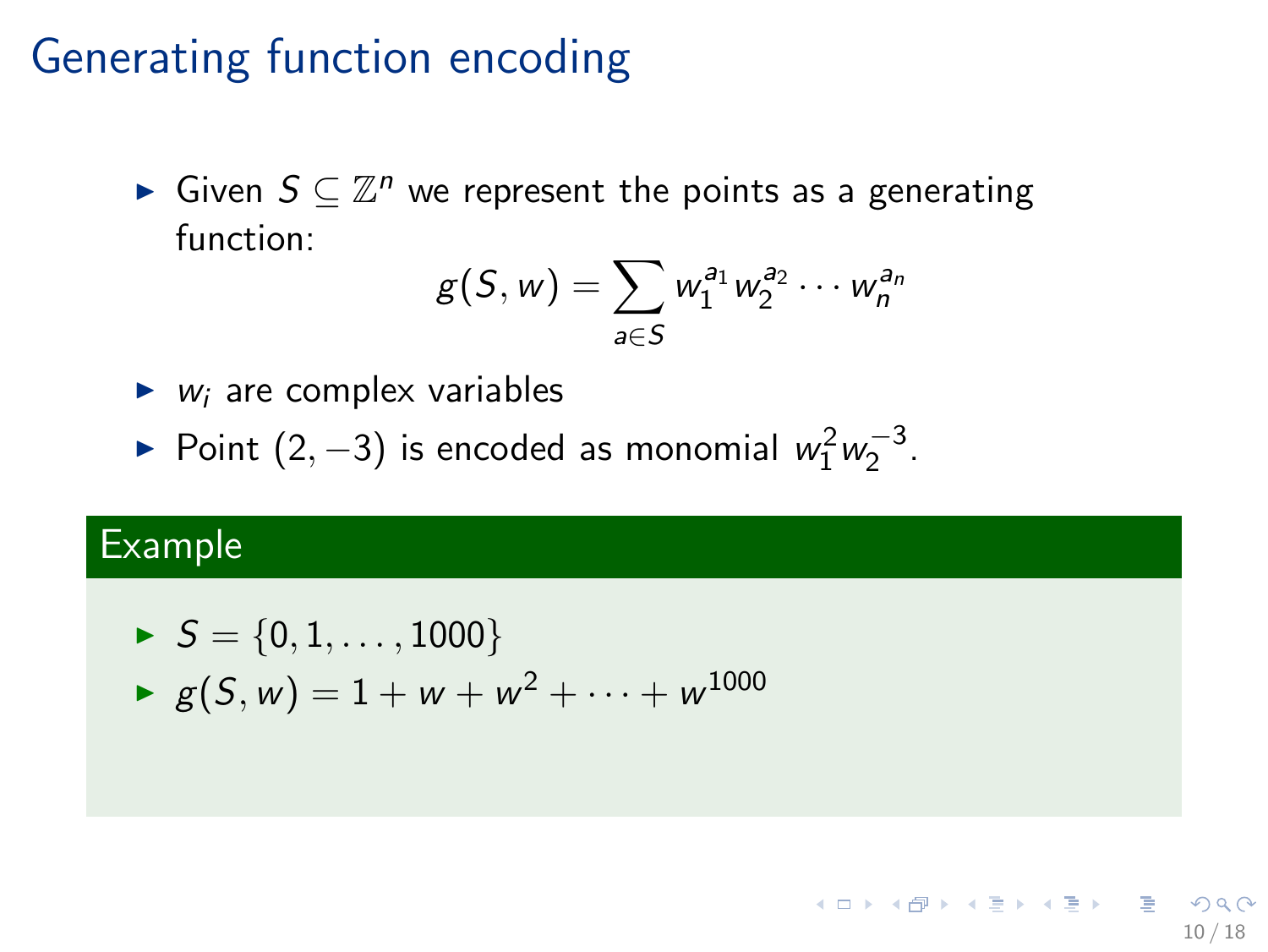► Given  $S \subseteq \mathbb{Z}^n$  we represent the points as a generating function:

$$
g(S, w) = \sum_{a \in S} w_1^{a_1} w_2^{a_2} \cdots w_n^{a_n}
$$

- $\blacktriangleright$  *w<sub>i</sub>* are complex variables
- ► Point  $(2, -3)$  is encoded as monomial  $w_1^2 w_2^{-3}$ .

#### Example

► 
$$
S = \{0, 1, ..., 1000\}
$$
  
\n►  $g(S, w) = 1 + w + w^2 + ... + w^{1000}$   
\n►  $g(S, w) = \frac{1}{1 - w} - \frac{w^{1001}}{1 - w}$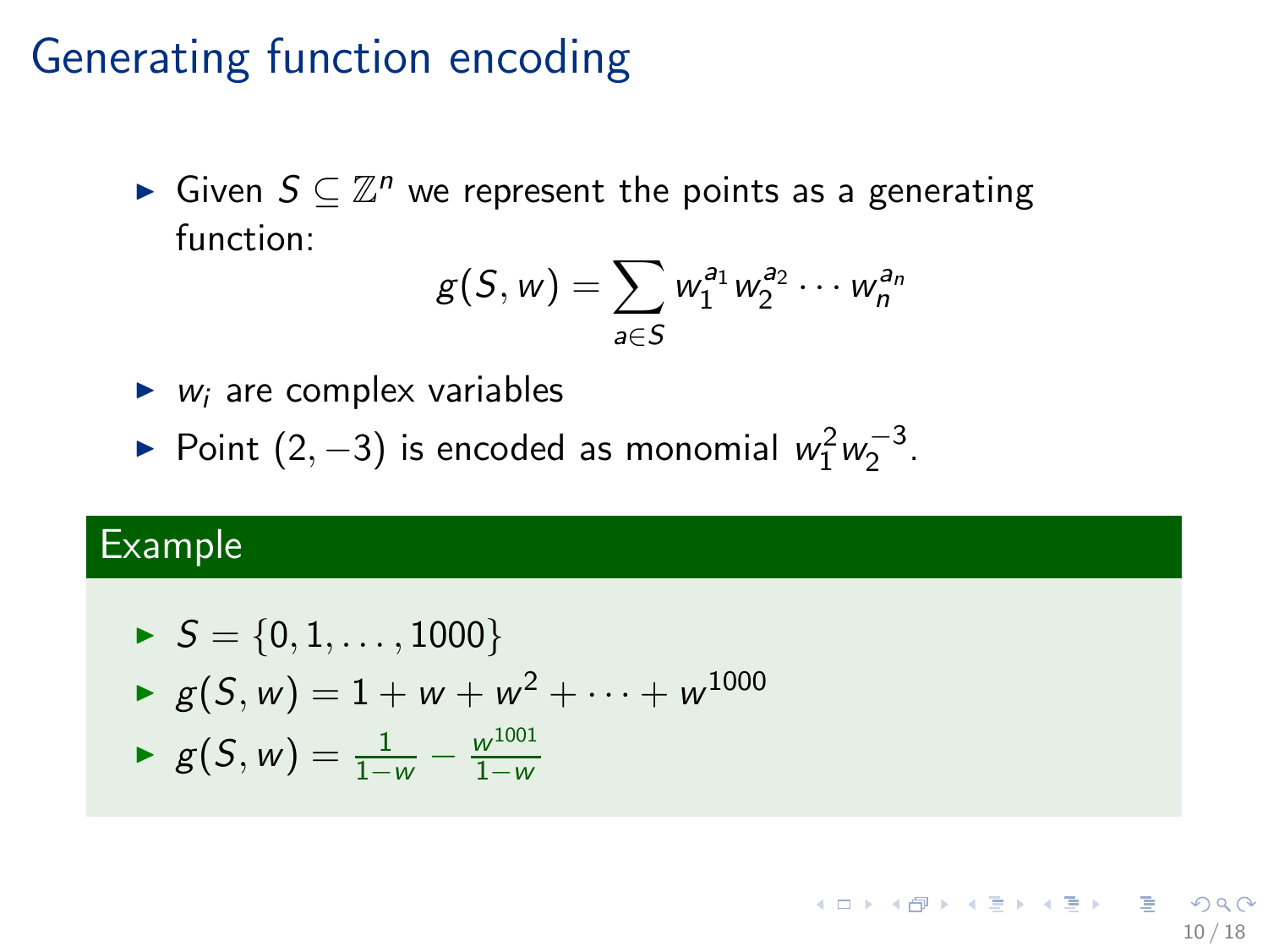# Barvinok's result (1994)

#### Theorem

Let P be a rational convex polytope, i.e.  $P = \{x \in \mathbb{R}^m : Ax \leq b\}.$ *There is a polynomial time algorithm which computes a short rational generating function:*

$$
g(P\cap \mathbb{Z}^m;w)=\sum_{j\in J}\gamma_j \frac{w^{c_j}}{(1-w^{d_{j1}})(1-w^{d_{j2}})\dots (1-w^{d_{jm}})},
$$

*of the lattice points inside P when the dimension m is fixed. The number of terms in the sum is polynomially bounded and*  $\gamma_i \in \{-1, 1\}.$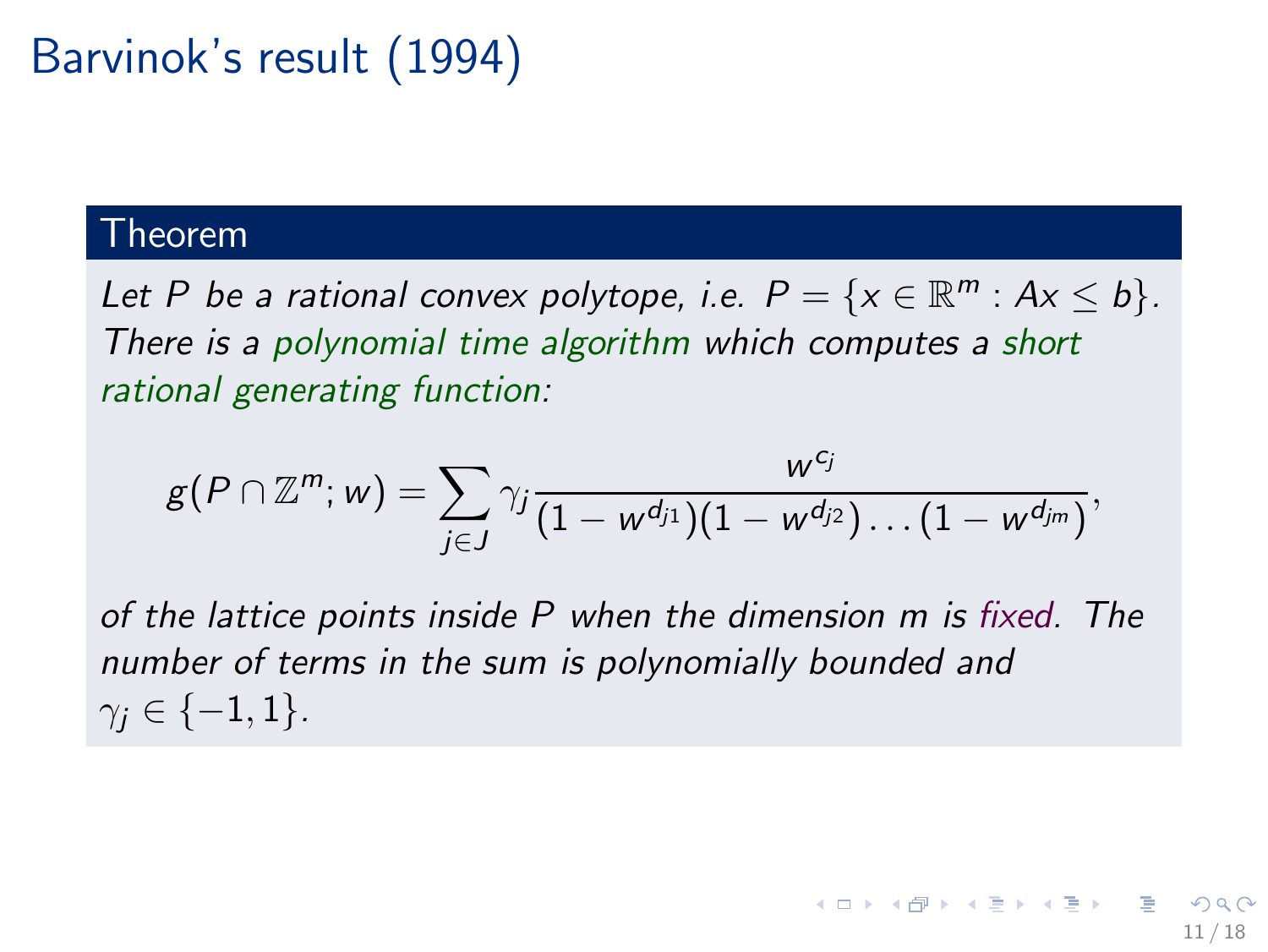#### A Tale of Two Representations



Lattice points: *S*

12 / 18

 $298$ 

目

イロメ イ部メ イヨメ イヨメ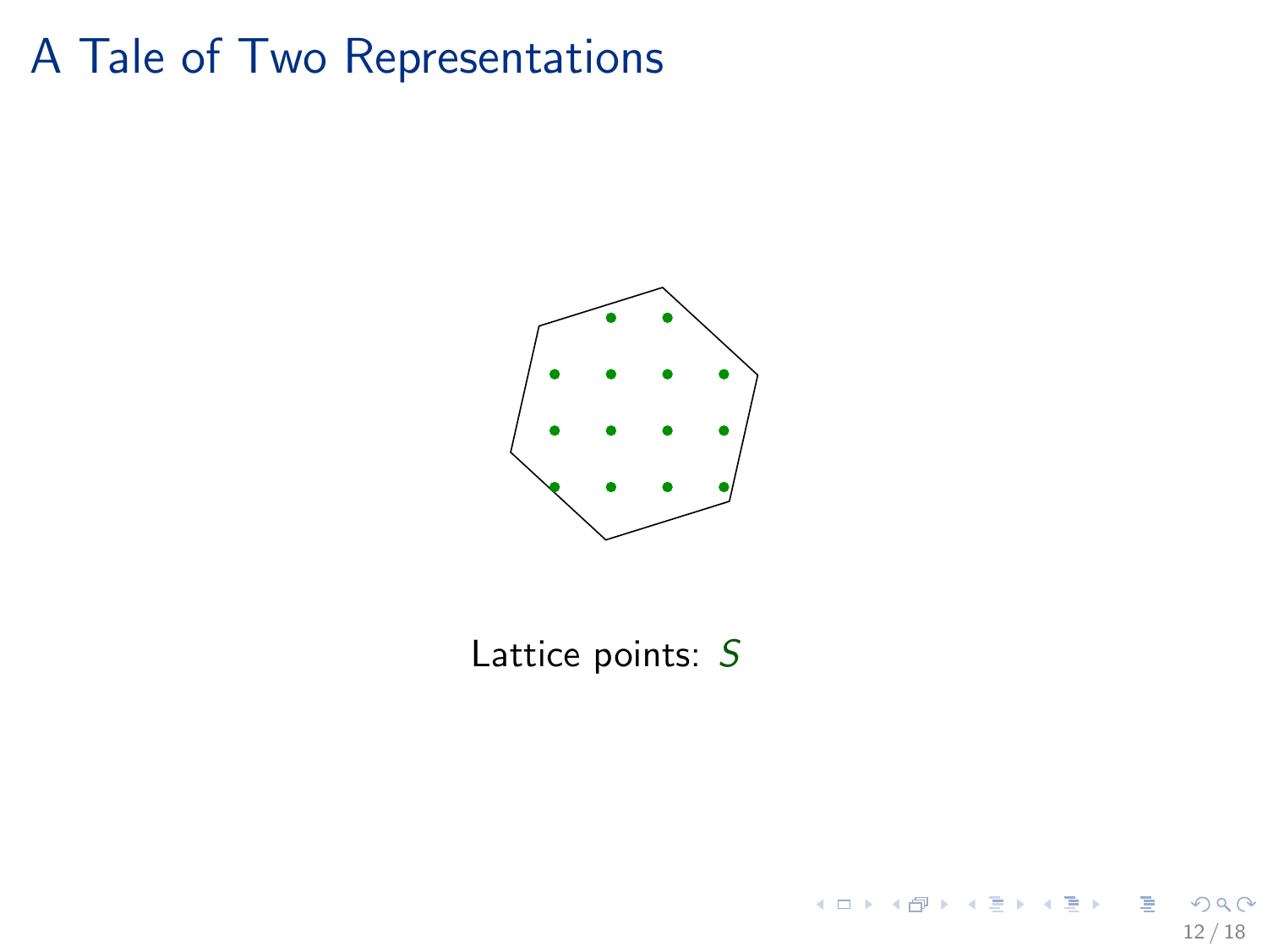### A Tale of Two Representations

Inequality representation:

$$
\{x: Ax \leq b, \ x \in \mathbb{Z}^n\}
$$



Data: *A*, *b*

Lattice points: *S*

12 / 18

 $QQ$ 

э

イロメ イ部メ イヨメ イヨメ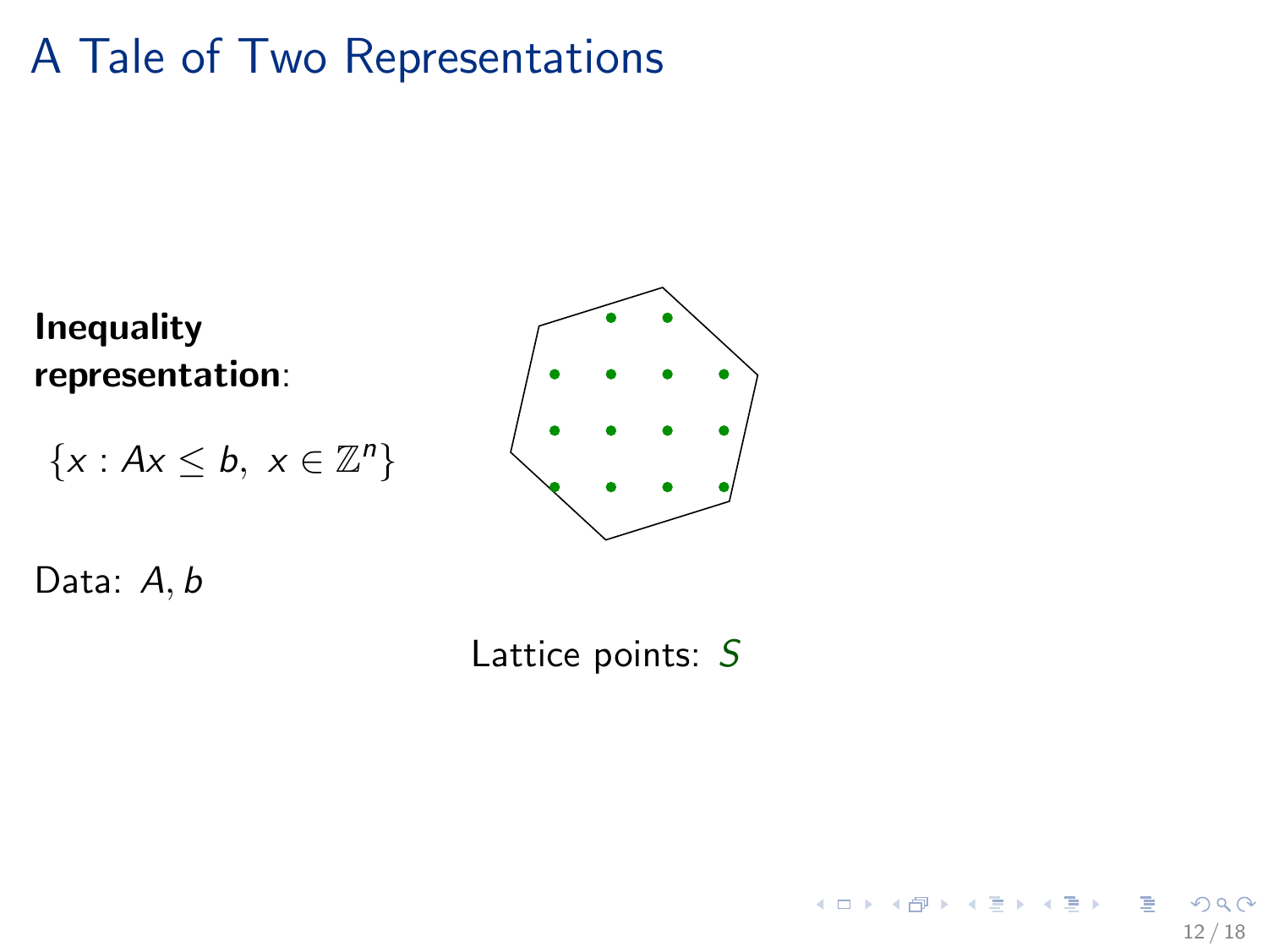### A Tale of Two Representations



12 / 18

 $200$ 

イロメ イ部メ イヨメ イヨメ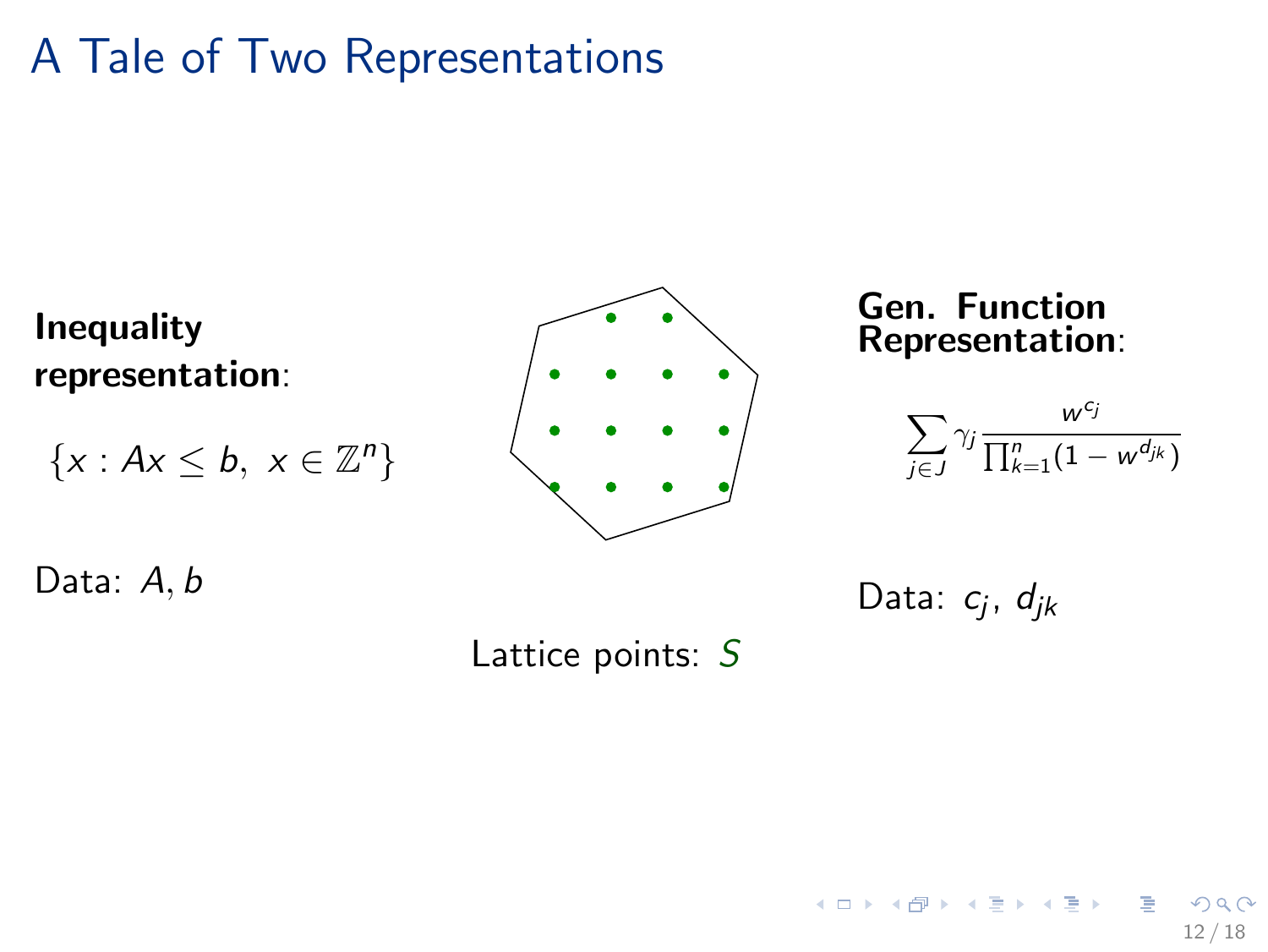K ロ ▶ K @ ▶ K 할 ▶ K 할 ▶ 이 할 → 900 13 / 18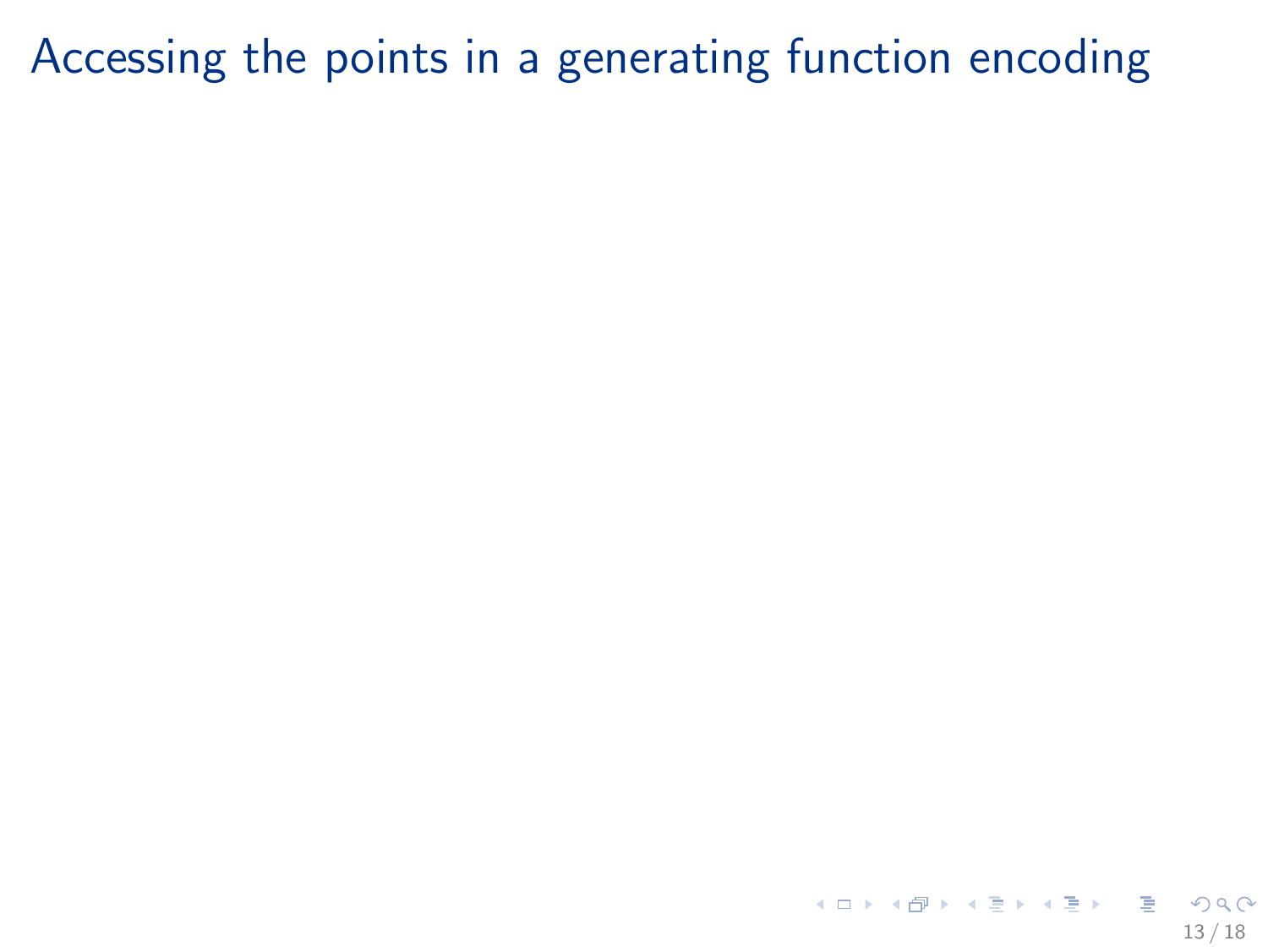$\triangleright$  Count the number of integer points in S in polynomial time. [Barvinok, 1994]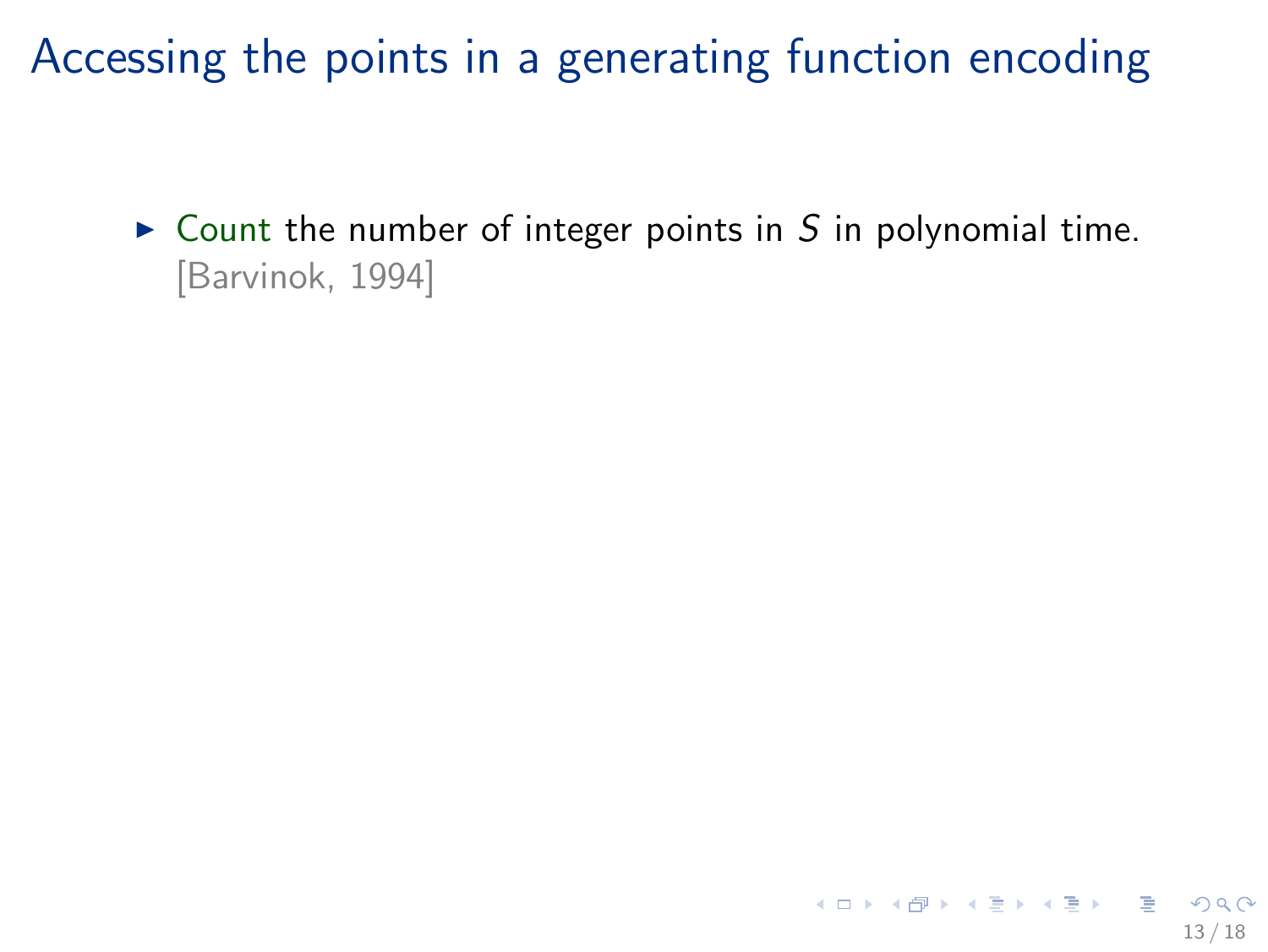► Count the number of integer points in S in polynomial time. [Barvinok, 1994]

#### Example

$$
\quad \blacktriangleright \ \ S = \{0,1,\ldots,1000\}
$$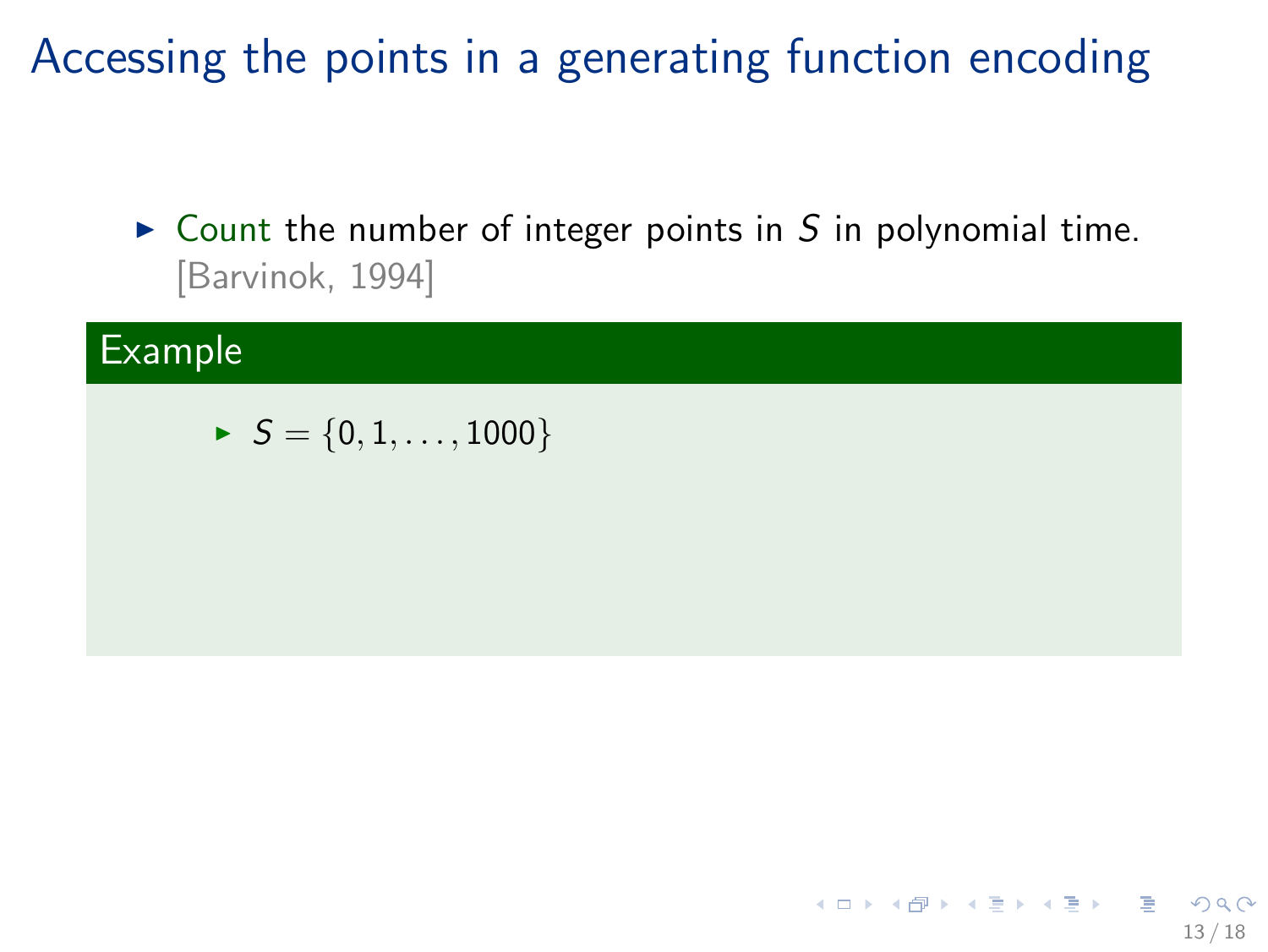► Count the number of integer points in S in polynomial time. [Barvinok, 1994]

13 / 18

K ロ ▶ K @ ▶ K 할 > K 할 > 1 할 → 9 Q Q

#### Example

$$
\quad \blacktriangleright \; S = \{0,1,\ldots,1000\}
$$

► 
$$
g(S, w) = 1 + w + w^2 + \dots + w^{1000}
$$
.  
Count: substitute  $w = 1$ , get  $g(S, 1) = 1001$ .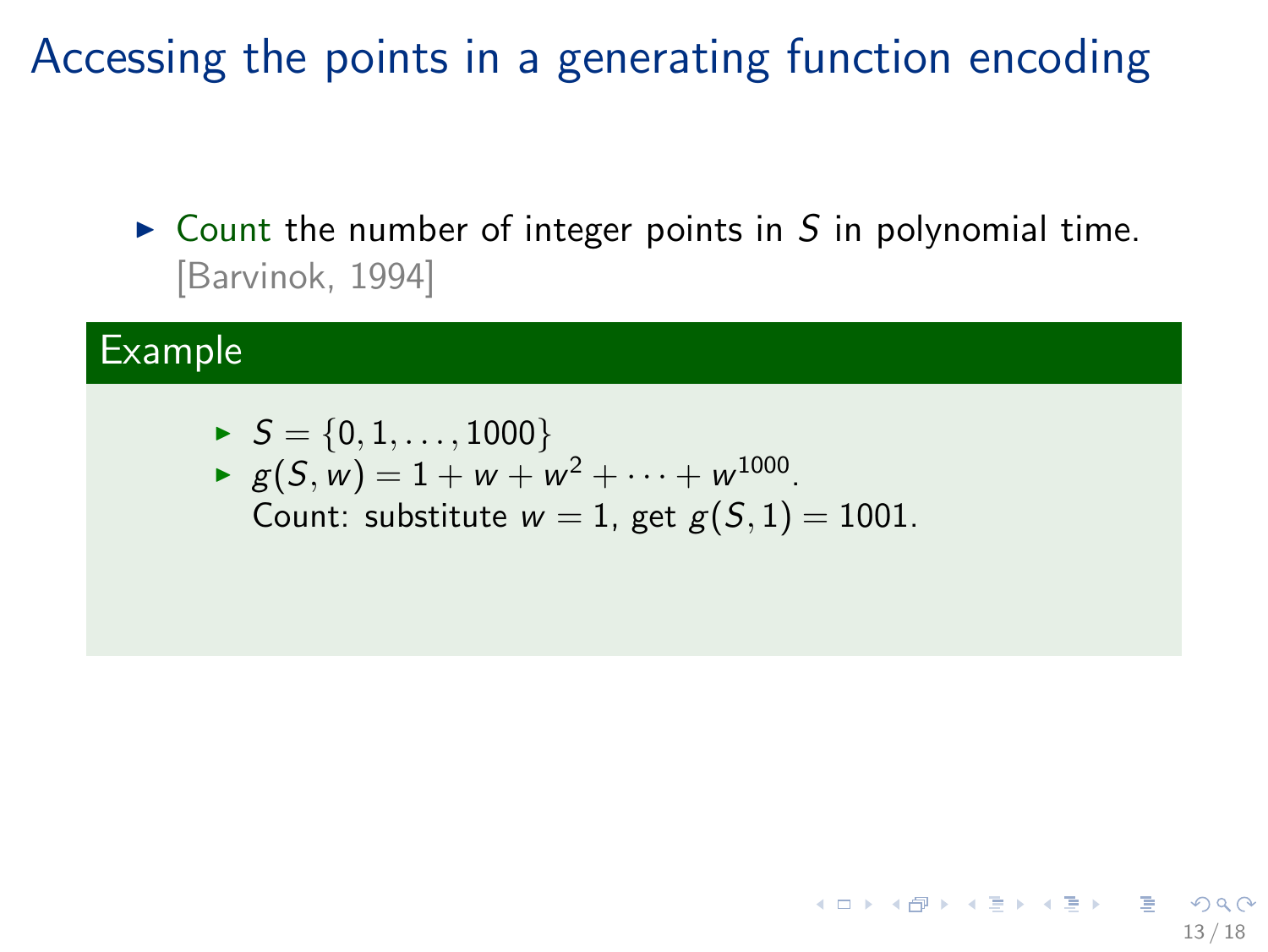► Count the number of integer points in S in polynomial time. [Barvinok, 1994]

#### Example

\n- $$
S = \{0, 1, \ldots, 1000\}
$$
\n- $g(S, w) = 1 + w + w^2 + \cdots + w^{1000}$ .
\n- Count: substitute  $w = 1$ , get  $g(S, 1) = 1001$ .
\n- $g(S, w) = \frac{1}{1 - w} - \frac{w^{1001}}{1 - w}$ .
\n- Count: take limit as  $w \to 1$ , get  $\lim_{w \to 1} g(S, w) = 1001$ .
\n

13 / 18

 $\Omega$ 

K ロンス 御 > ス ヨ > ス ヨ > 一 ヨ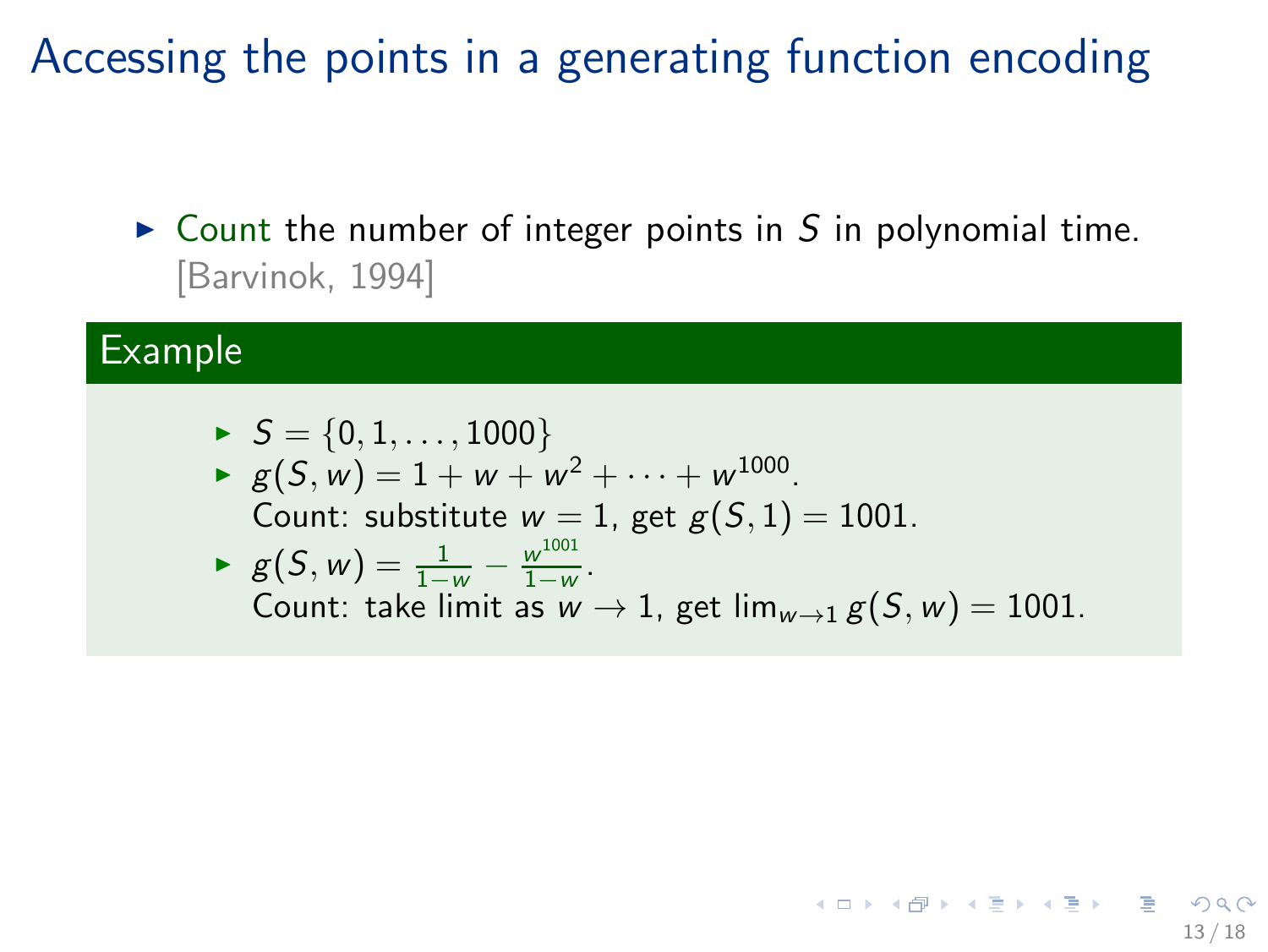$\triangleright$  Count the number of integer points in S in polynomial time. [Barvinok, 1994]

#### Example

\n- ▶ 
$$
S = \{0, 1, \ldots, 1000\}
$$
\n- ▶  $g(S, w) = 1 + w + w^2 + \cdots + w^{1000}$ .
\n- Count: substitute  $w = 1$ , get  $g(S, 1) = 1001$ .
\n- ▶  $g(S, w) = \frac{1}{1 - w} - \frac{w^{1001}}{1 - w}$ .
\n- Count: take limit as  $w \to 1$ , get  $\lim_{w \to 1} g(S, w) = 1001$ .
\n

Enumerate the elements of  $S$ : There exists a polynomial-delay enumeration algorithm which outputs the elements of *S*. [De Loera et al. 2007]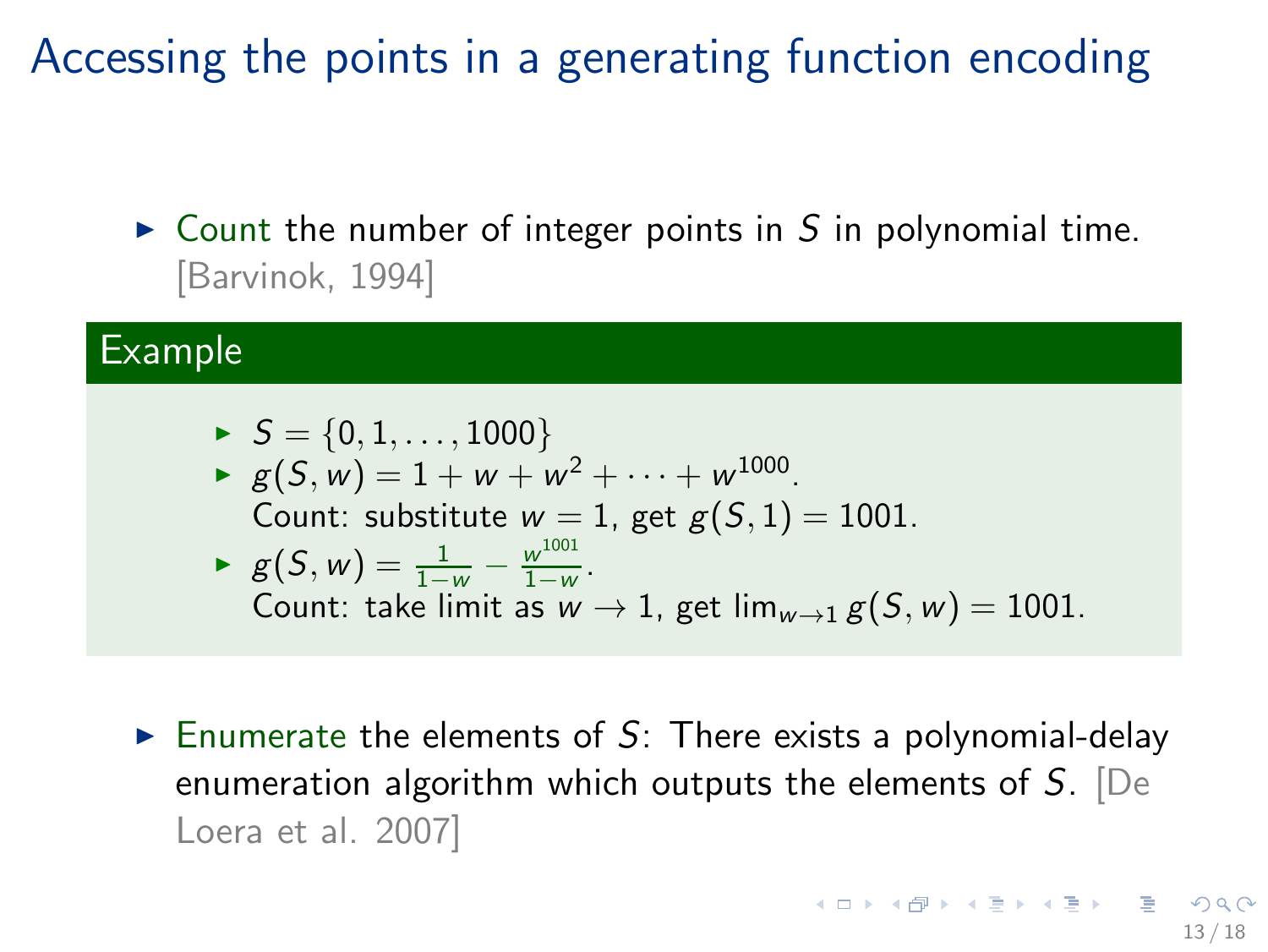K ロ ▶ K 個 ▶ K ミ ▶ K ミ ▶ │ 큰 │ K 9 Q Q 14 / 18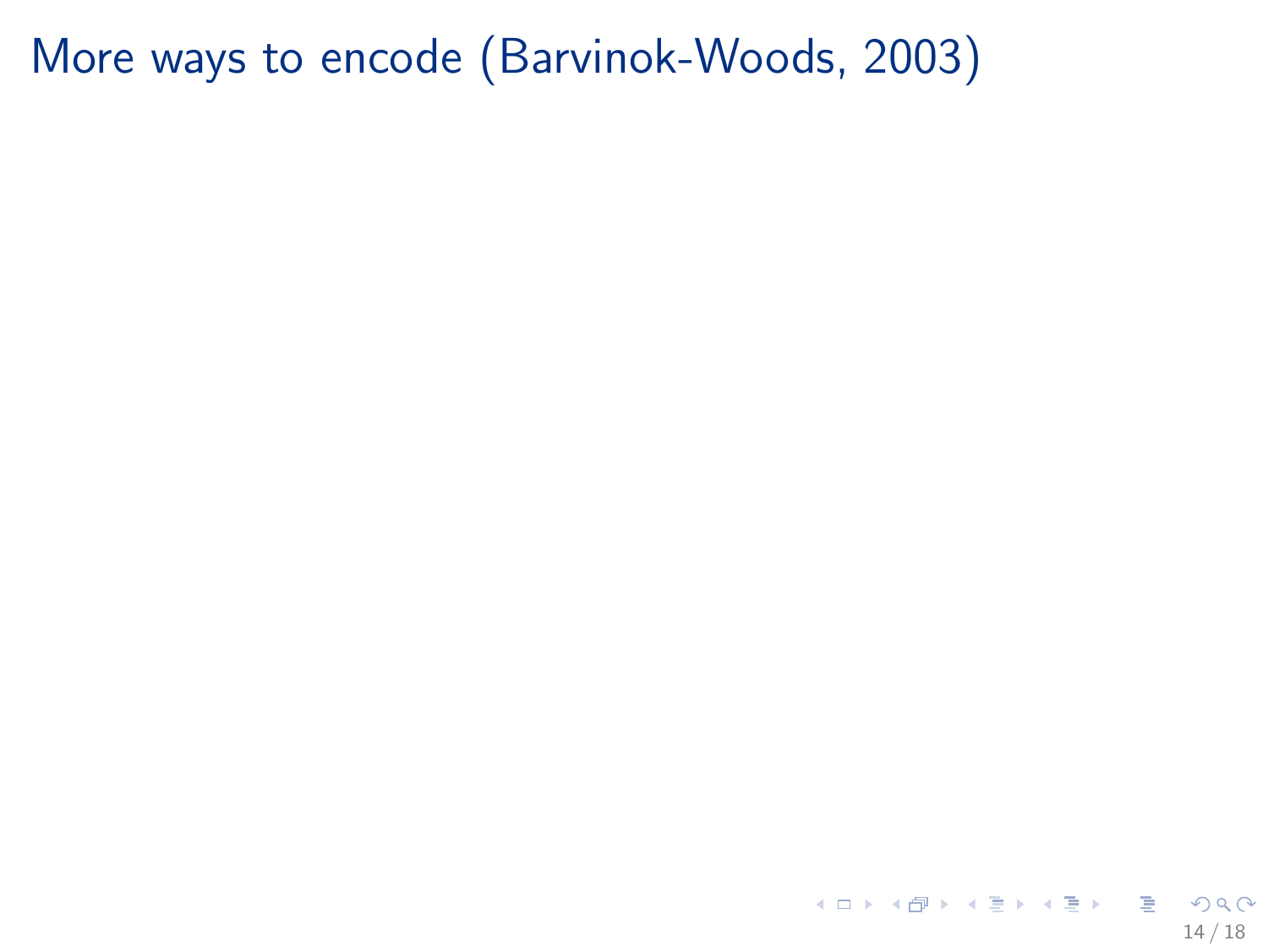Boolean combinations:

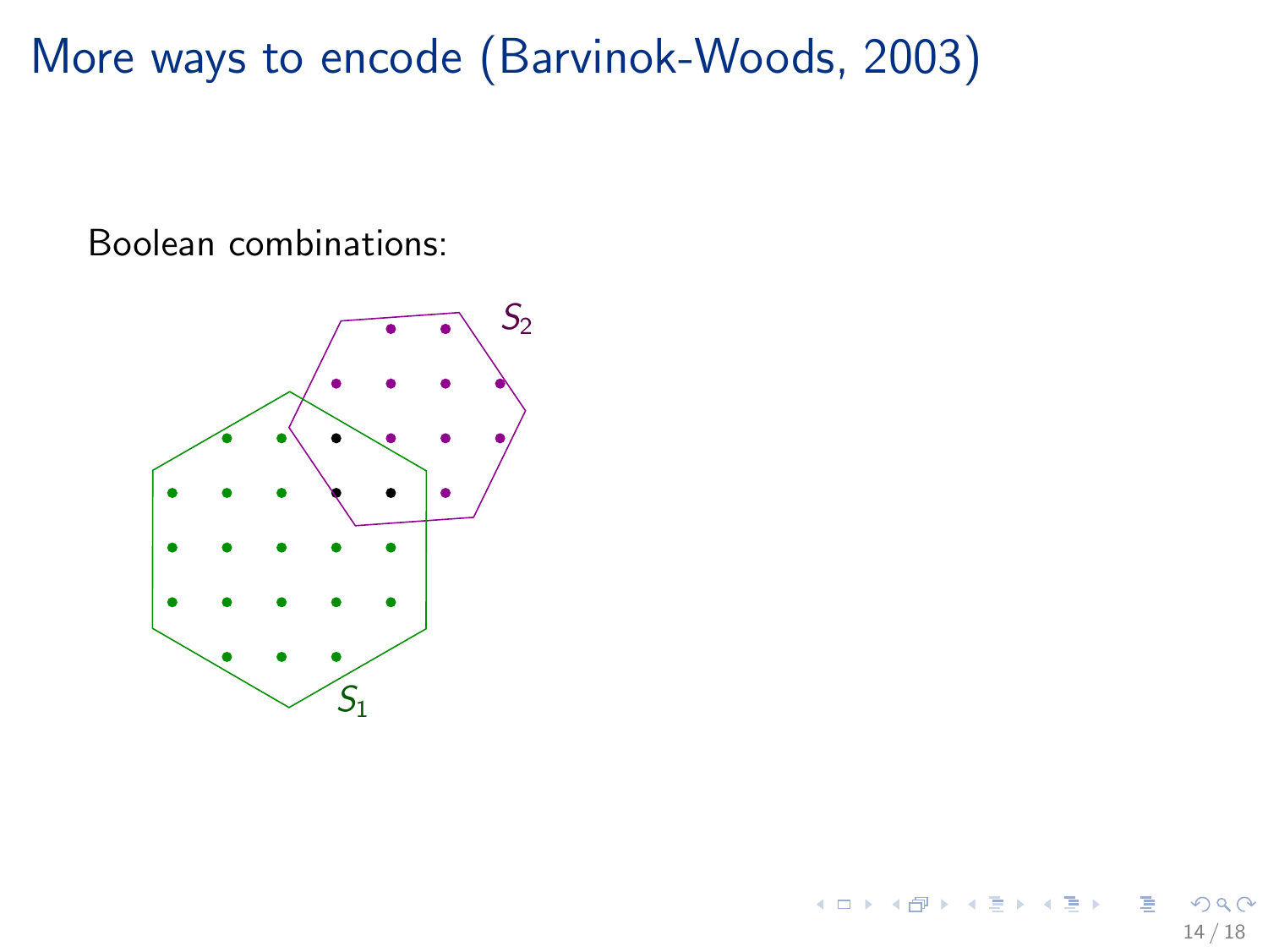Boolean combinations:

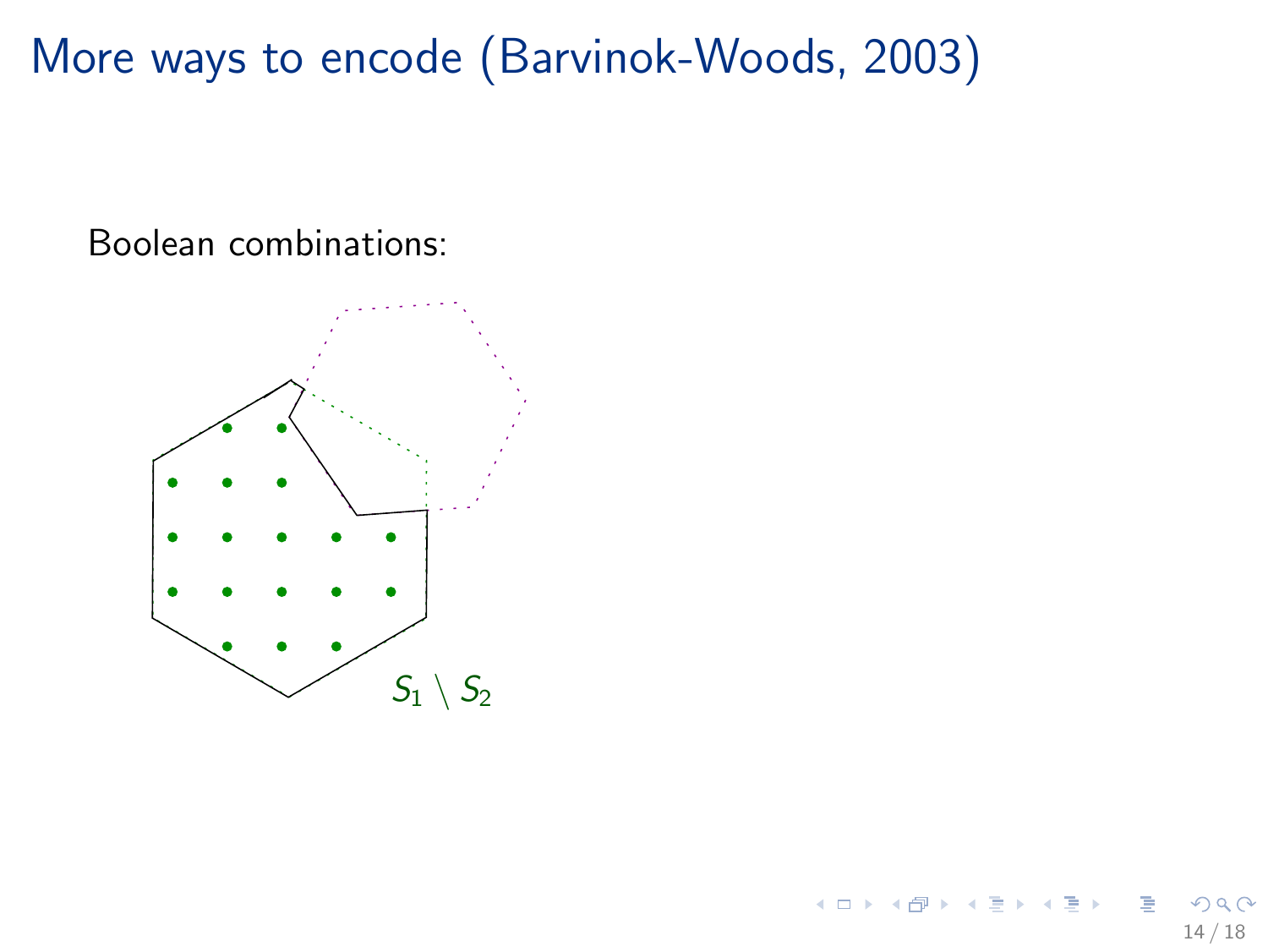Boolean combinations:



Disjoint unions:



 $g(S_1 \cup S_2, w) = g(S_1, w) + g(S_2, w)$ 

そロト  $\mathcal{A} \cap \mathbb{P} \rightarrow \mathcal{A} \ni \mathcal{B} \rightarrow \mathcal{A} \ni \mathcal{B}$  $\Omega$ 14 / 18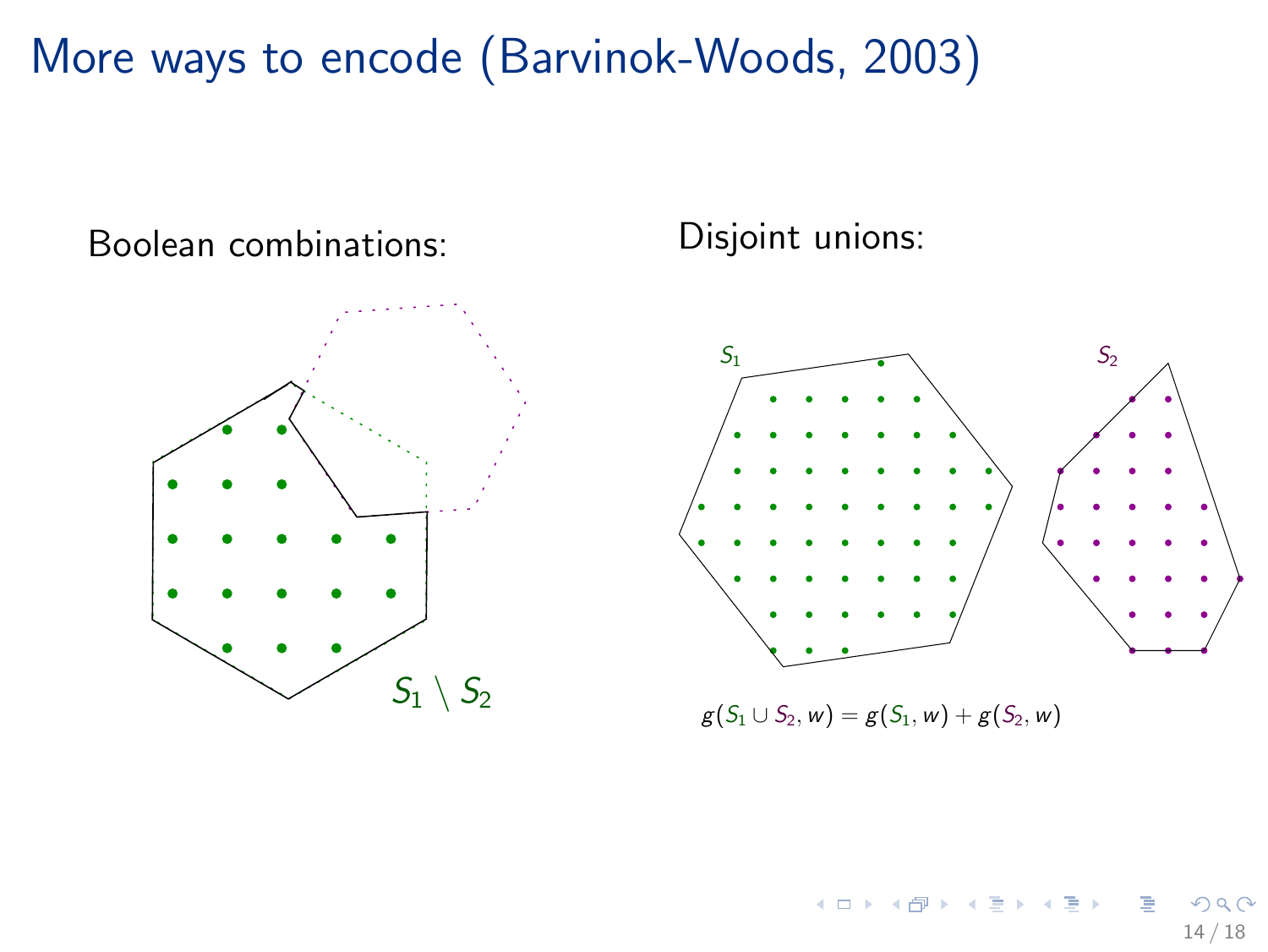Key insight into proof: Express PSNE via polytopes

► Want to encode *N*, the set of PSNE configurations

 $x \in N \iff \forall a \in A : (x_a = 0) \text{ OR } (\forall a' \in A, u_a(x) \geq u_{a'}(x + e_{a'} - e_a))$ 

 $\triangleright$  *D* is the set of configurations and candidate equilibria:

$$
D = \left\{ \mathbf{x} \in \mathbb{Z}^m : \sum_{a \in A} x_a = n, \mathbf{x} \ge \mathbf{0} \right\}
$$



メロメ メ都 メメ きょくきょ

 $X<sub>1</sub>$ 

15 / 18

 $200$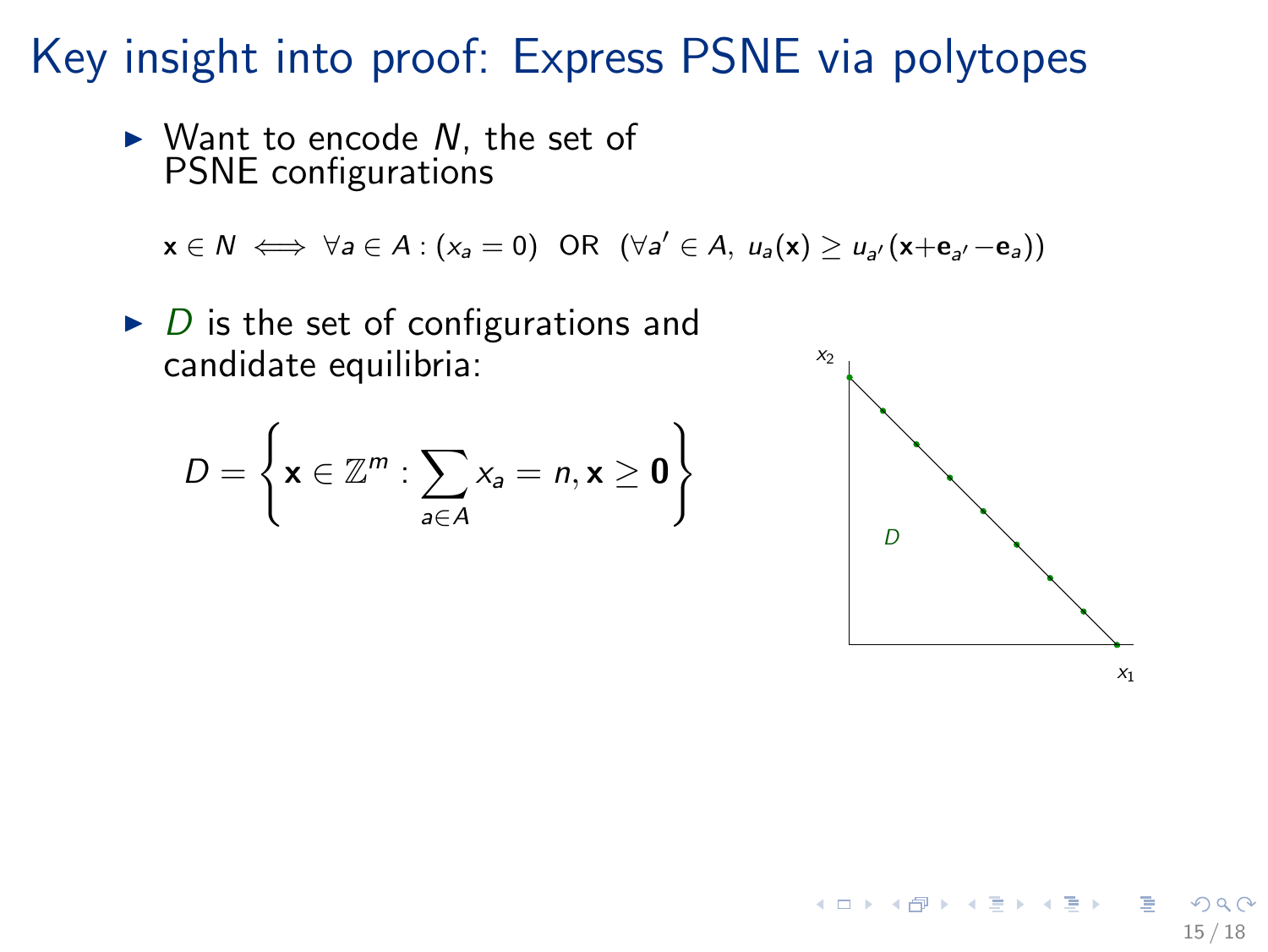Key insight into proof: Express PSNE via polytopes

► Want to encode N, the set of PSNE configurations

 $x \in N \iff \forall a \in A : (x_a = 0) \text{ OR } (\forall a' \in A, u_a(x) \geq u_{a'}(x + e_{a'} - e_a))$ 

 $\triangleright$  *D* is the set of configurations and candidate equilibria:

$$
D = \left\{ \mathbf{x} \in \mathbb{Z}^m : \sum_{a \in A} x_a = n, \mathbf{x} \ge \mathbf{0} \right\}
$$

 $\blacktriangleright$   $D_{a,a'}$  those configurations where it is profitable for a player playing action *a* to deviate.



イロメ イ部メ イヨメ イヨメ

15 / 18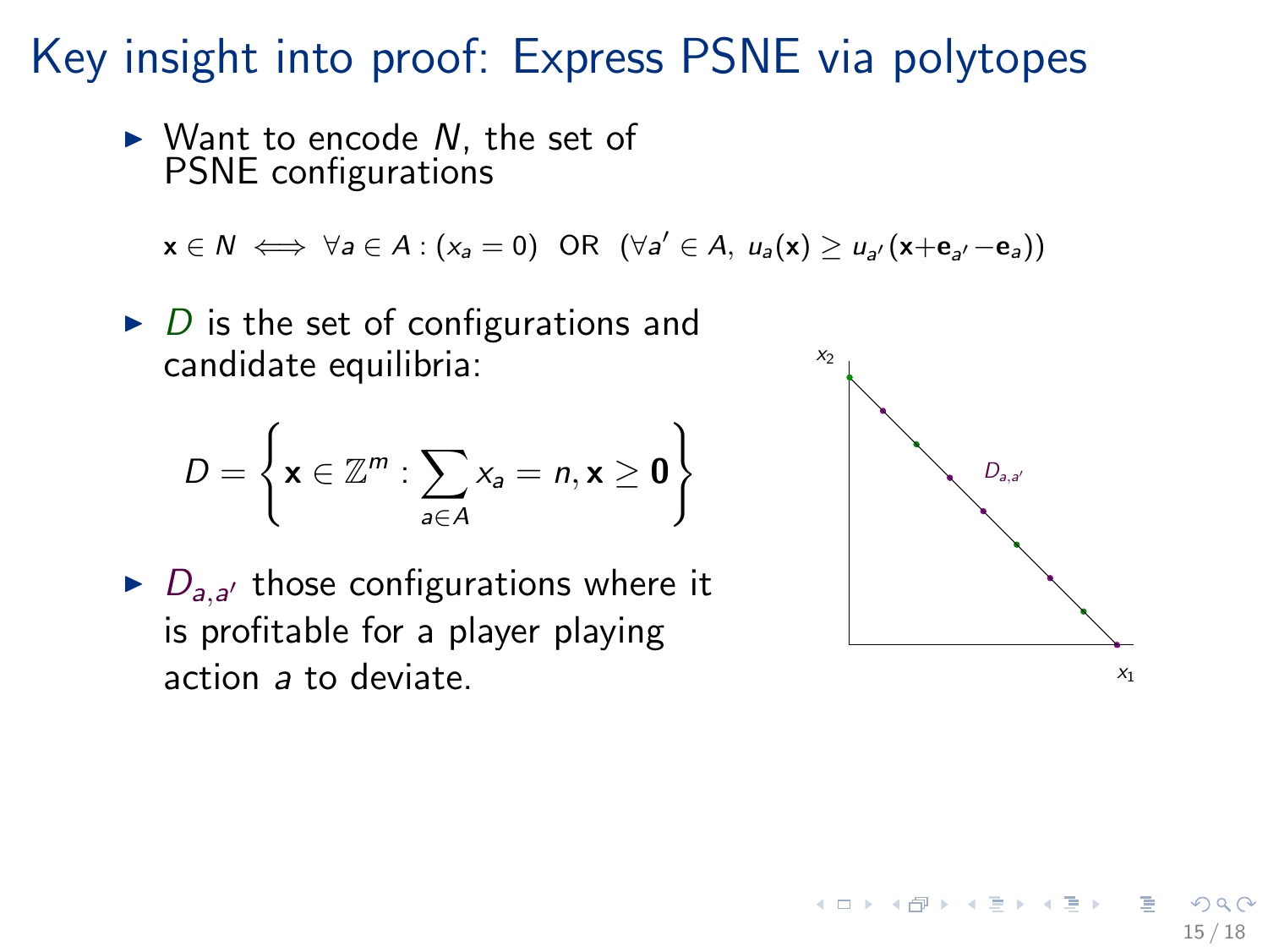Key insight into proof: Express PSNE via polytopes

► Want to encode N, the set of PSNE configurations

 $x \in N \iff \forall a \in A : (x_a = 0) \text{ OR } (\forall a' \in A, u_a(x) \geq u_{a'}(x + e_{a'} - e_a))$ 

 $\triangleright$  *D* is the set of configurations and candidate equilibria:

$$
D = \left\{ \mathbf{x} \in \mathbb{Z}^m : \sum_{a \in A} x_a = n, \mathbf{x} \ge \mathbf{0} \right\}
$$

 $\blacktriangleright$   $D_{a,a'}$  those configurations where it is profitable for a player playing action *a* to deviate.

$$
N=D\setminus \bigcup_{a,a'\in A}D_{a,a'}
$$



イロメ イ部メ イヨメ イヨメ

15 / 18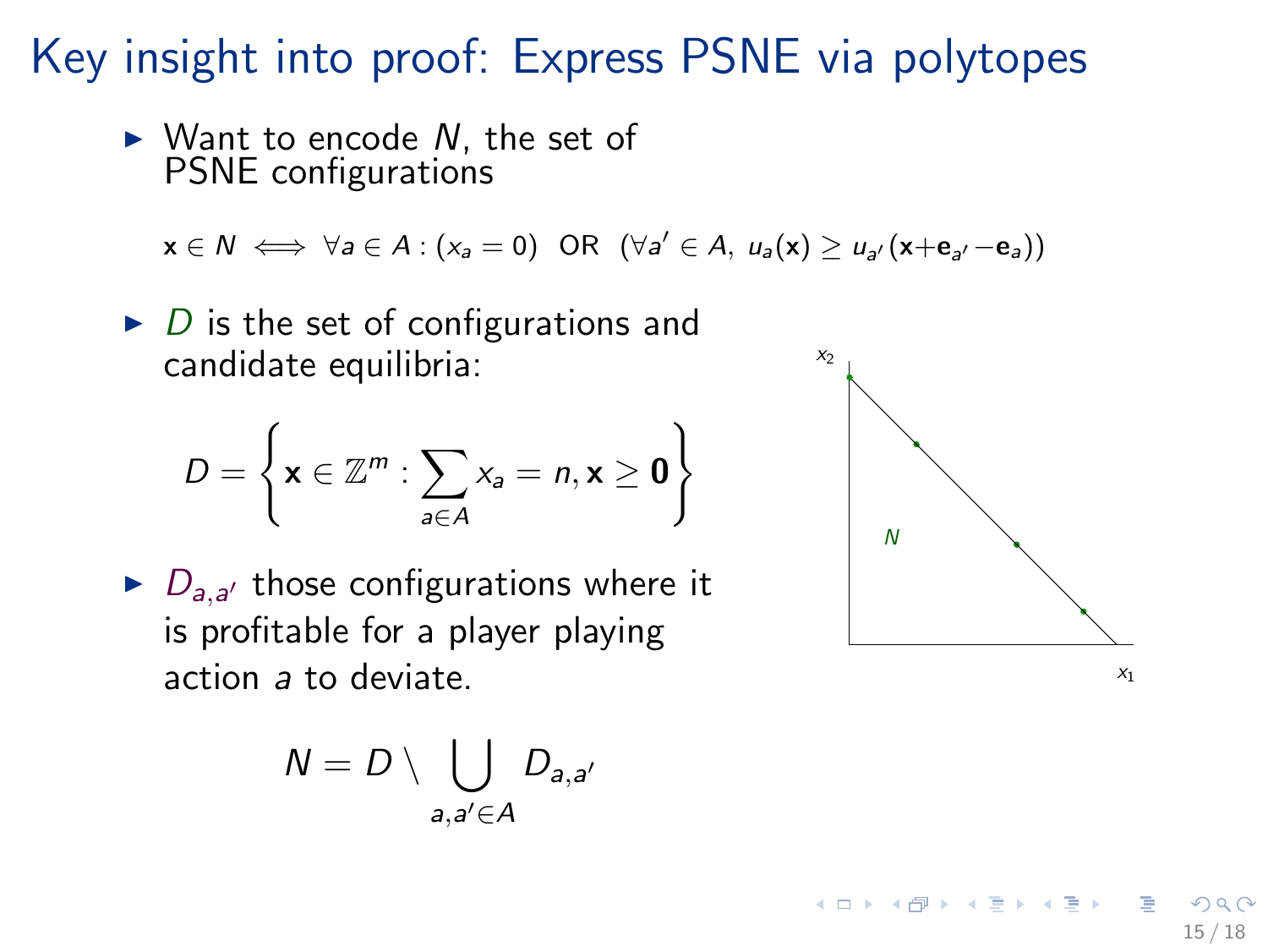$$
D_{a,a'} = \biguplus_{P_{a,j} \in \mathbf{P}_a} \biguplus_{P_{a',j'} \in \mathbf{P}_{a'}} \left\{ \begin{array}{l} \mathbf{x} \in D : x_a \geq 1, \mathbf{x} \in P_{a,j}, \\ \mathbf{x'} = \mathbf{x} + \mathbf{e}_{a'} - \mathbf{e}_a \in P_{a',j'} \\ f_{a,j}(\mathbf{x}) \leq f_{a',j'}(\mathbf{x'}) - 1 \end{array} \right\}
$$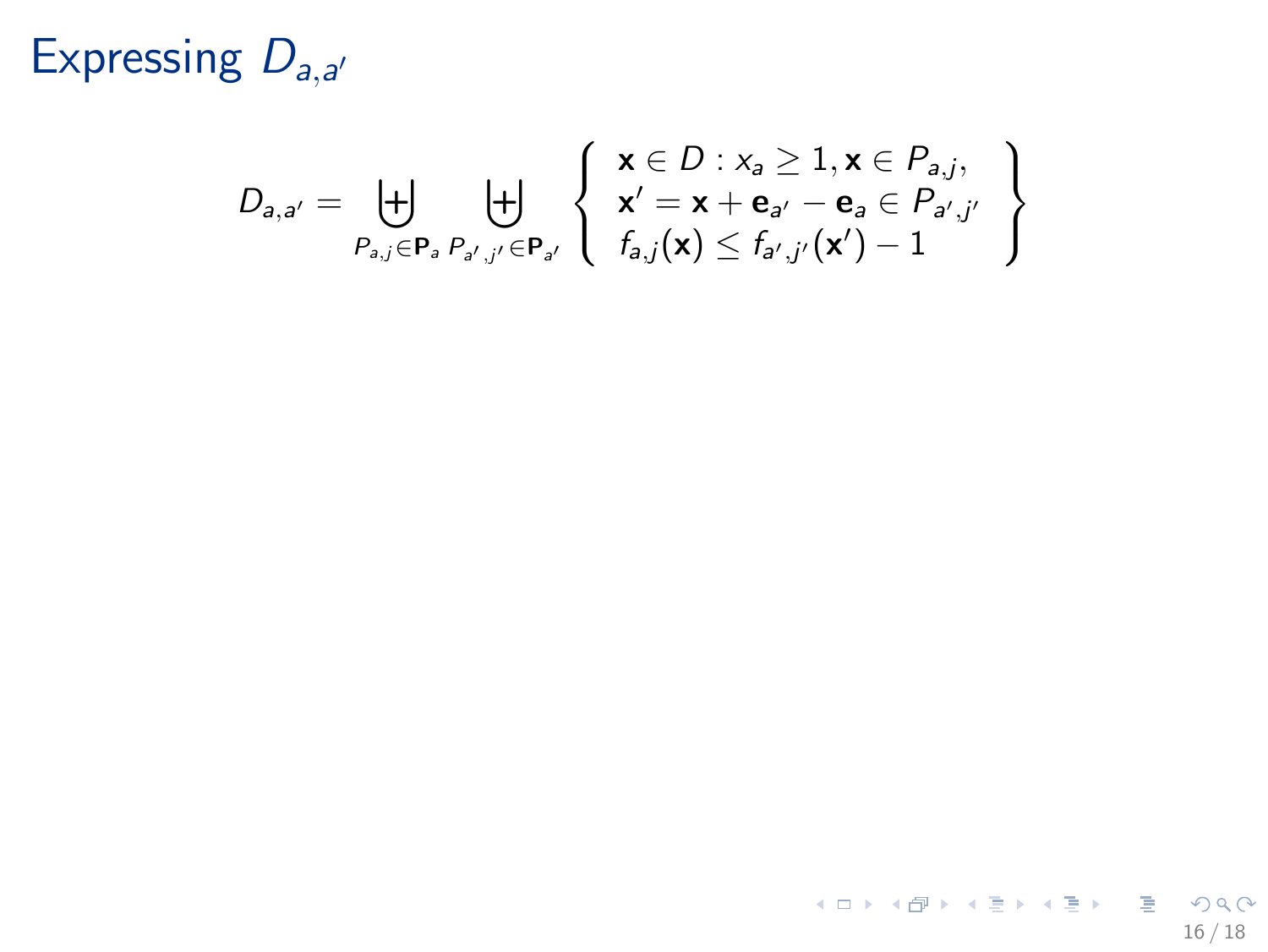$$
D_{a,a'} = \biguplus_{P_{a,j} \in \mathbf{P}_a} \biguplus_{P_{a',j'} \in \mathbf{P}_{a'}} \left\{ \begin{array}{l} \mathbf{x} \in D : x_a \geq 1, \mathbf{x} \in P_{a,j}, \\ \mathbf{x'} = \mathbf{x} + \mathbf{e}_{a'} - \mathbf{e}_a \in P_{a',j'} \\ f_{a,j}(\mathbf{x}) \leq f_{a',j'}(\mathbf{x'}) - 1 \end{array} \right\}
$$

- ▶ Polynomial number of disjoint unions
- ► Once the pieces  $P_{a,j}$  and  $P_{a',j'}$  fixed, can formulate profitable deviation as a set of linear constraints

16 / 18

K ロ ▶ K @ ▶ K 할 ▶ K 할 ▶ → 할 → 9 Q Q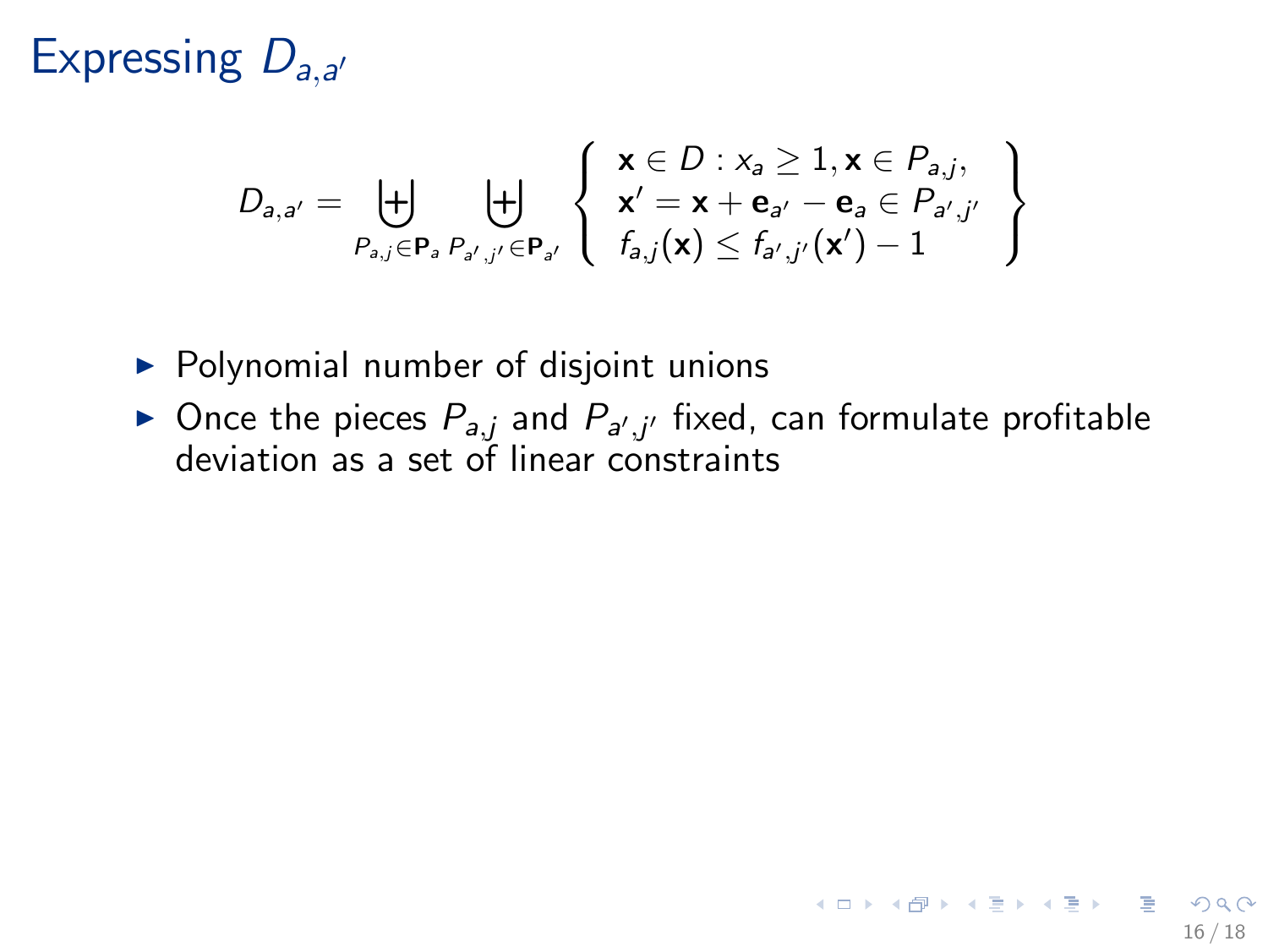$$
D_{a,a'} = \biguplus_{P_{a,j} \in \mathbf{P}_a} \biguplus_{P_{a',j'} \in \mathbf{P}_{a'}} \left\{ \begin{array}{l} \mathbf{x} \in D : x_a \geq 1, \mathbf{x} \in P_{a,j}, \\ \mathbf{x'} = \mathbf{x} + \mathbf{e}_{a'} - \mathbf{e}_a \in P_{a',j'} \\ f_{a,j}(\mathbf{x}) \leq f_{a',j'}(\mathbf{x'}) - 1 \end{array} \right\}
$$

- ▶ Polynomial number of disjoint unions
- ► Once the pieces  $P_{a,j}$  and  $P_{a',j'}$  fixed, can formulate profitable deviation as a set of linear constraints
	- $\blacktriangleright$   $x_a > 1$ : at least one player chose *a*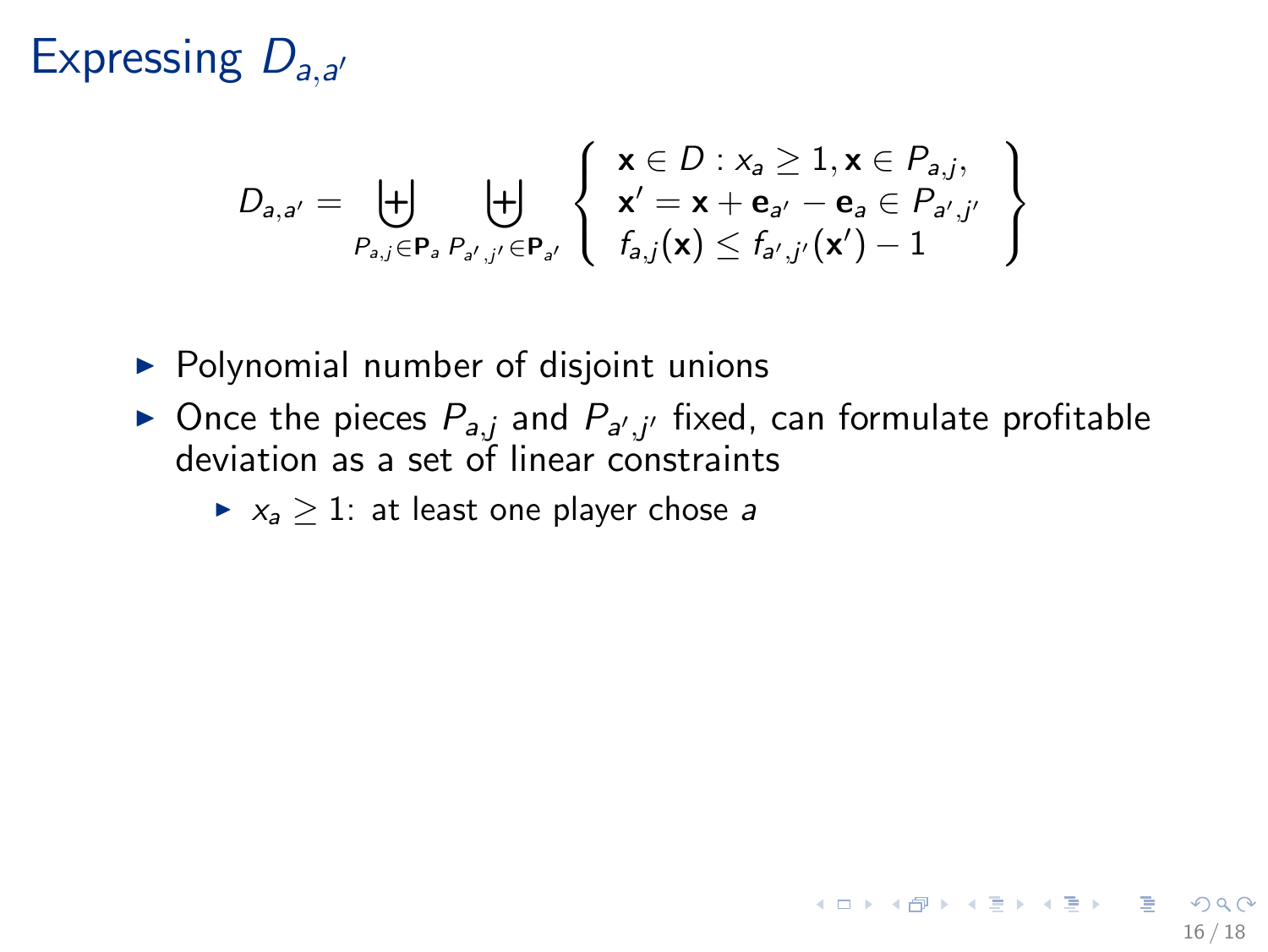$$
D_{\mathsf{a},\mathsf{a}'} = \biguplus_{P_{\mathsf{a},j} \in \mathbf{P}_{\mathsf{a}}, P_{\mathsf{a}',j'} \in \mathbf{P}_{\mathsf{a}'}} \left\{ \begin{array}{l} \mathbf{x} \in D : x_{\mathsf{a}} \geq 1, \mathbf{x} \in P_{\mathsf{a},j}, \\ \mathbf{x}' = \mathbf{x} + \mathbf{e}_{\mathsf{a}'} - \mathbf{e}_{\mathsf{a}} \in P_{\mathsf{a}',j'} \\ f_{\mathsf{a},j}(\mathbf{x}) \leq f_{\mathsf{a}',j'}(\mathbf{x}') - 1 \end{array} \right\}
$$

- $\triangleright$  Polynomial number of disjoint unions
- ► Once the pieces  $P_{a,j}$  and  $P_{a',j'}$  fixed, can formulate profitable deviation as a set of linear constraints

16 / 18

K ロ ▶ K @ ▶ K 할 > K 할 > 1 할 → 9 Q Q

- $\blacktriangleright$   $x_a > 1$ : at least one player chose *a*
- $\mathbf{x}' = \mathbf{x} + \mathbf{e}_{a'} \mathbf{e}_{a}$ : result of deviating from *a* to *a'*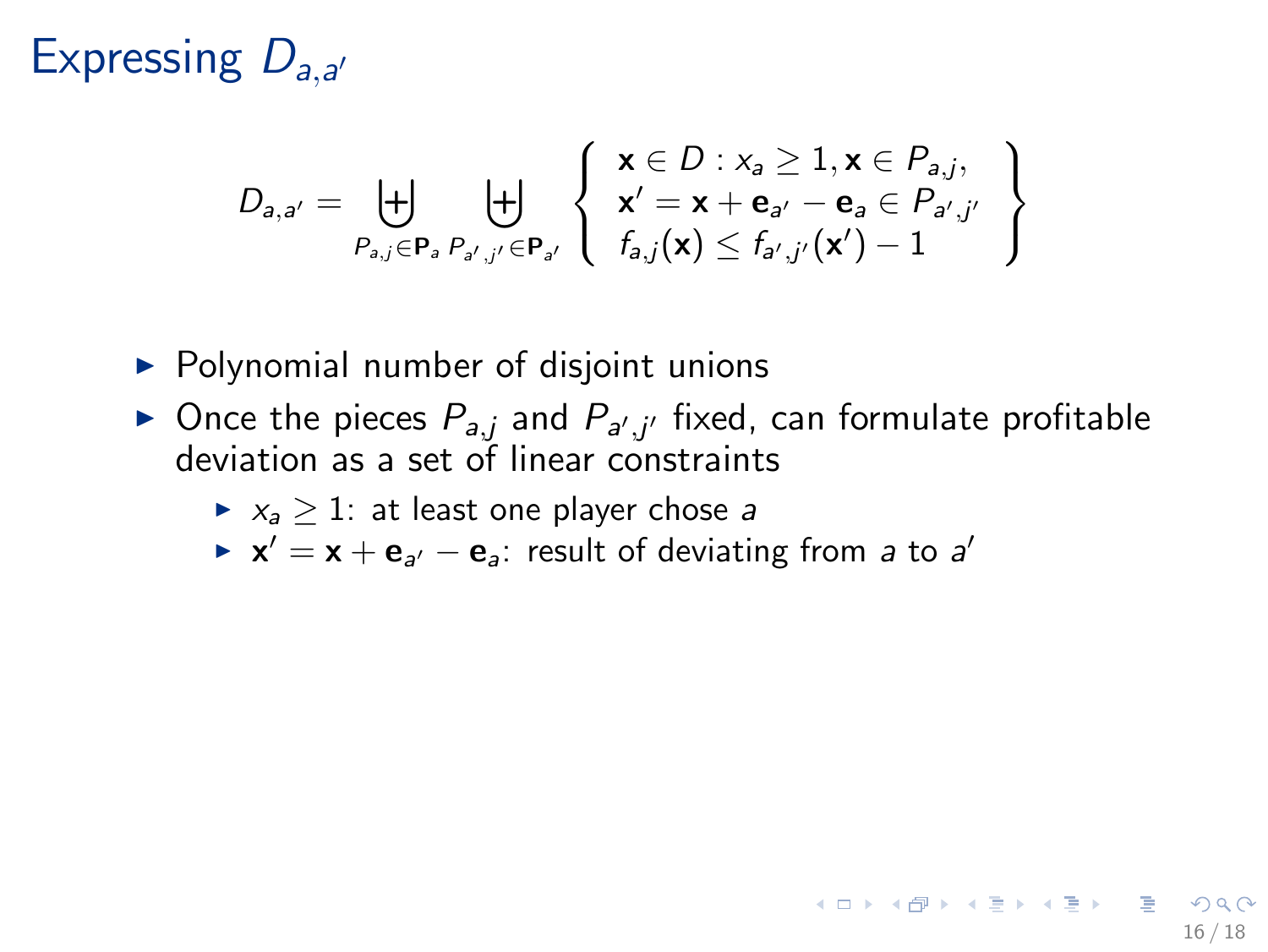$$
D_{\mathsf{a},\mathsf{a}'} = \biguplus_{P_{\mathsf{a},j} \in \mathbf{P}_{\mathsf{a}}, P_{\mathsf{a}',j'} \in \mathbf{P}_{\mathsf{a}'}} \left\{ \begin{array}{l} \mathbf{x} \in D : x_{\mathsf{a}} \geq 1, \mathbf{x} \in P_{\mathsf{a},j}, \\ \mathbf{x}' = \mathbf{x} + \mathbf{e}_{\mathsf{a}'} - \mathbf{e}_{\mathsf{a}} \in P_{\mathsf{a}',j'} \\ f_{\mathsf{a},j}(\mathbf{x}) \leq f_{\mathsf{a}',j'}(\mathbf{x}') - 1 \end{array} \right\}
$$

- $\triangleright$  Polynomial number of disjoint unions
- ► Once the pieces  $P_{a,j}$  and  $P_{a',j'}$  fixed, can formulate profitable deviation as a set of linear constraints
	- $\triangleright$   $x_a > 1$ : at least one player chose *a*
	- $\mathbf{x}' = \mathbf{x} + \mathbf{e}_{a'} \mathbf{e}_{a}$ : result of deviating from *a* to *a'*
	- ►  $f_{a,j}(\mathbf{x}) \leq f_{a',j'}(\mathbf{x}') 1$ : since utilities are integers, equivalent to  $f_{a,j}(\mathbf{x}) < f_{a',j'}(\mathbf{x}')$

16 / 18

K ロ ▶ K @ ▶ K 할 > K 할 > 1 할 → 9 Q Q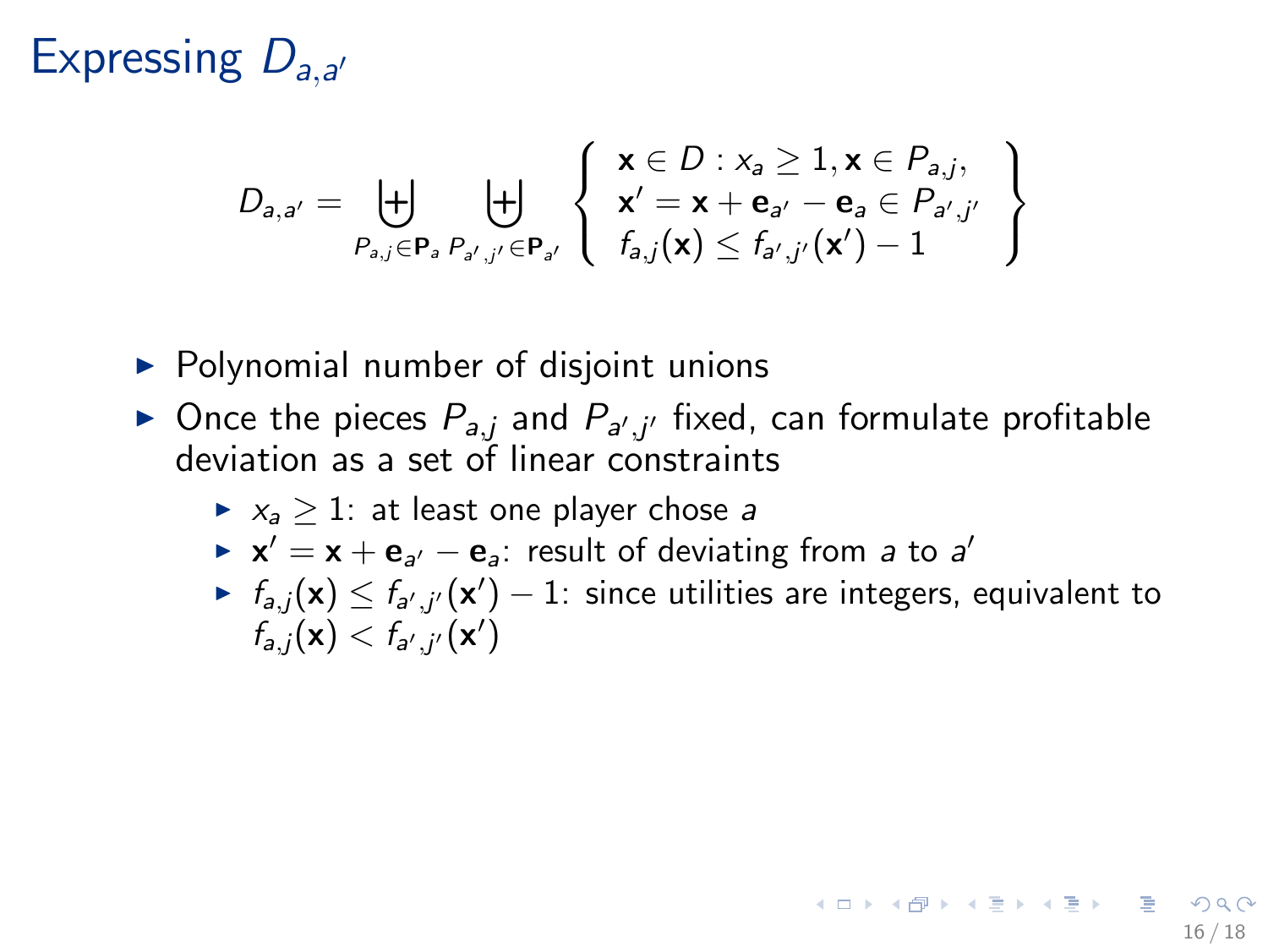$$
D_{\mathbf{a},\mathbf{a}'} = \biguplus_{P_{\mathbf{a},j} \in \mathbf{P}_{\mathbf{a}}, P_{\mathbf{a}',j'} \in \mathbf{P}_{\mathbf{a}'}} \left\{\begin{array}{l} \mathbf{x} \in D : x_{\mathbf{a}} \geq 1, \mathbf{x} \in P_{\mathbf{a},j}, \\ \mathbf{x}' = \mathbf{x} + \mathbf{e}_{\mathbf{a}'} - \mathbf{e}_{\mathbf{a}} \in P_{\mathbf{a}',j'} \\ f_{\mathbf{a},j}(\mathbf{x}) \leq f_{\mathbf{a}',j'}(\mathbf{x}') - 1 \end{array} \right\}
$$

- $\triangleright$  Polynomial number of disjoint unions
- ► Once the pieces  $P_{a,j}$  and  $P_{a',j'}$  fixed, can formulate profitable deviation as a set of linear constraints
	- $\triangleright$   $x_a > 1$ : at least one player chose *a*
	- $\mathbf{x}' = \mathbf{x} + \mathbf{e}_{a'} \mathbf{e}_{a}$ : result of deviating from *a* to *a'*
	- ►  $f_{a,j}(\mathbf{x}) \leq f_{a',j'}(\mathbf{x}') 1$ : since utilities are integers, equivalent to  $f_{a,j}(\mathbf{x}) < f_{a',j'}(\mathbf{x}')$
- ► Therefore *N* can be expressed as a short rational generating function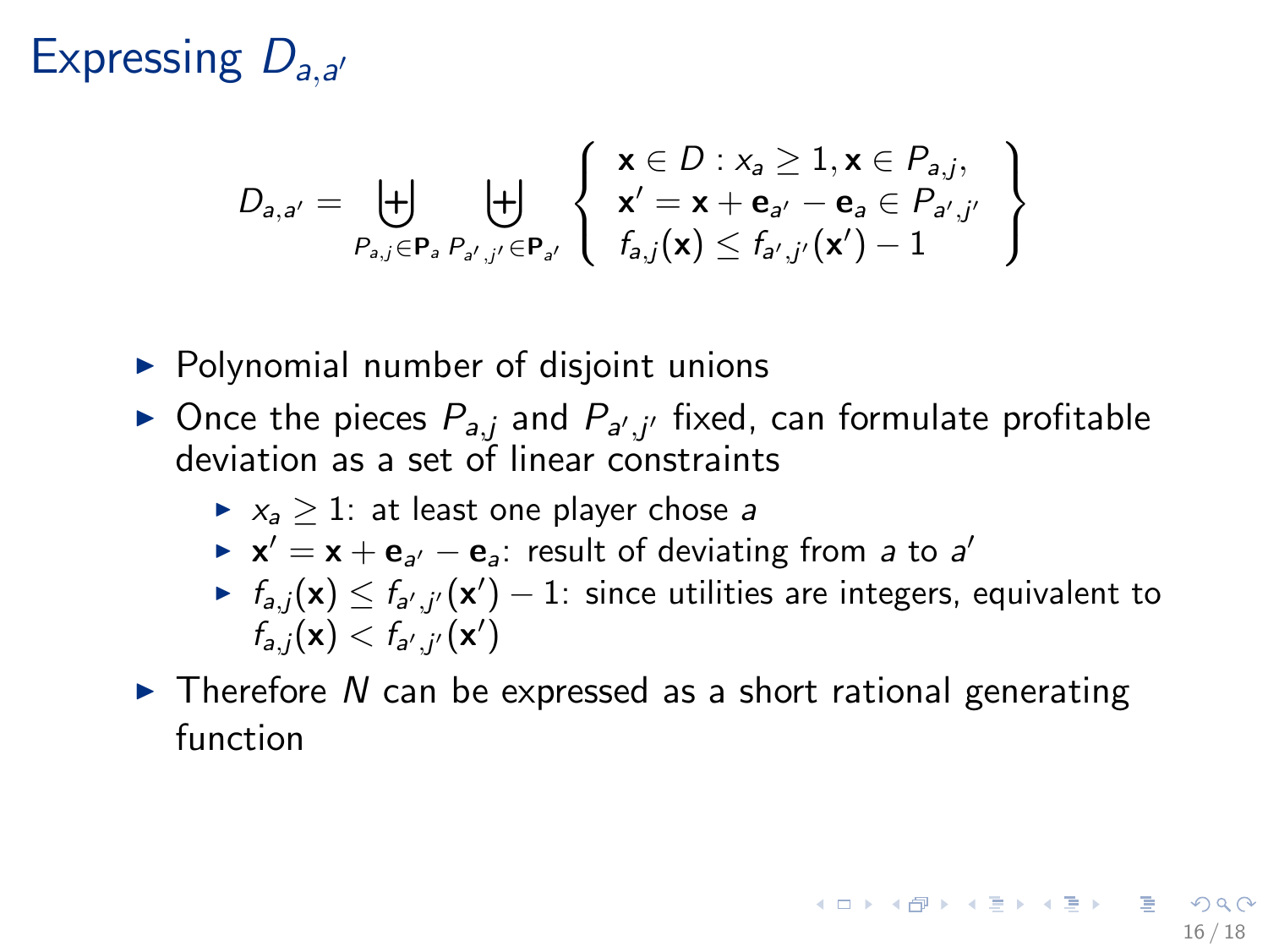$$
D_{\mathbf{a},\mathbf{a}'} = \biguplus_{P_{\mathbf{a},j} \in \mathbf{P}_{\mathbf{a}}, P_{\mathbf{a}',j'} \in \mathbf{P}_{\mathbf{a}'}} \left\{\begin{array}{l} \mathbf{x} \in D : x_{\mathbf{a}} \geq 1, \mathbf{x} \in P_{\mathbf{a},j}, \\ \mathbf{x}' = \mathbf{x} + \mathbf{e}_{\mathbf{a}'} - \mathbf{e}_{\mathbf{a}} \in P_{\mathbf{a}',j'} \\ f_{\mathbf{a},j}(\mathbf{x}) \leq f_{\mathbf{a}',j'}(\mathbf{x}') - 1 \end{array} \right\}
$$

- $\triangleright$  Polynomial number of disjoint unions
- ► Once the pieces  $P_{a,j}$  and  $P_{a',j'}$  fixed, can formulate profitable deviation as a set of linear constraints
	- $\triangleright$   $x_a > 1$ : at least one player chose *a*
	- $\mathbf{x}' = \mathbf{x} + \mathbf{e}_{a'} \mathbf{e}_{a}$ : result of deviating from *a* to *a'*
	- ►  $f_{a,j}(\mathbf{x}) \leq f_{a',j'}(\mathbf{x}') 1$ : since utilities are integers, equivalent to  $f_{a,j}(\mathbf{x}) < f_{a',j'}(\mathbf{x}')$
- ► Therefore *N* can be expressed as a short rational generating function
- ► Can check existence of PSNE via counting operation; find a sample PSNE via enumeration operation.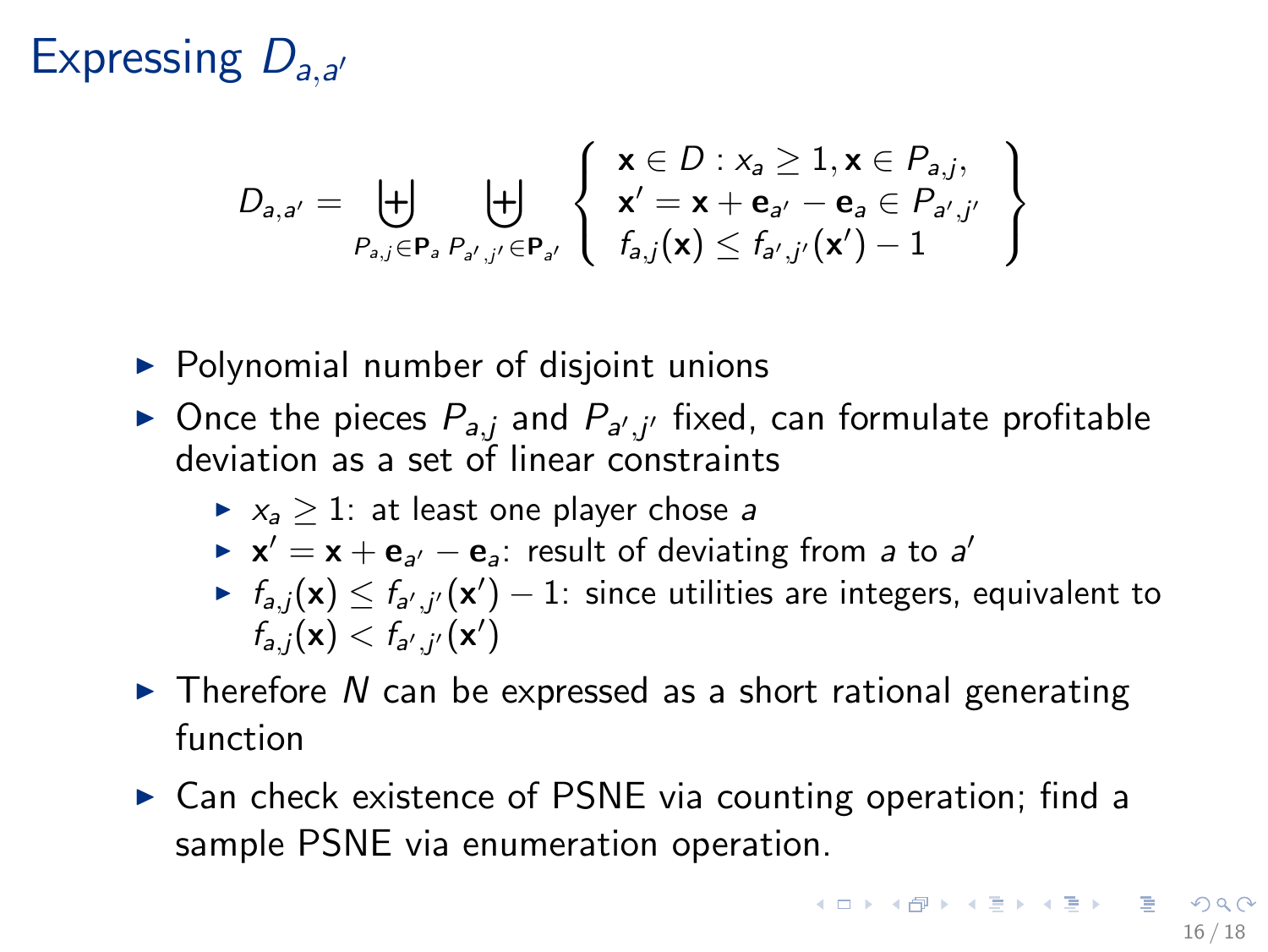#### Other results

- ► Find a PSNE that approximately optimizes the sum of the utilities (FPTAS).
- ► Encode the PSNEs of a parameterized family of symmetric games with utility pieces:

$$
f_{a,j}(\mathbf{x},\mathbf{p})=\alpha_{a,j}\cdot\mathbf{x}+\beta_{a,j}\cdot\mathbf{p},
$$

where **p** is a fixed dimensional integer vector of parameters inside a polytope.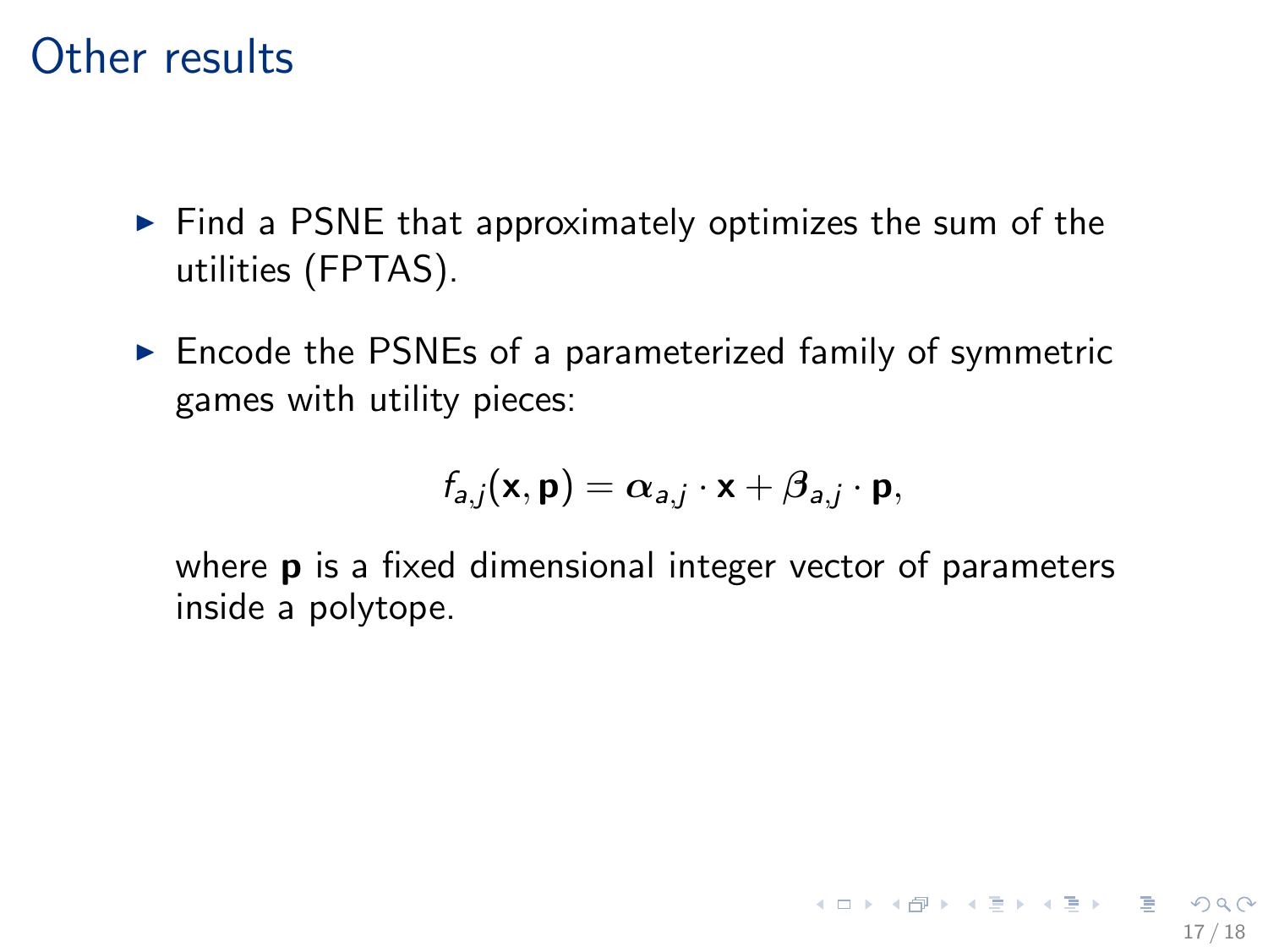#### Other results

- ► Find a PSNE that approximately optimizes the sum of the utilities (FPTAS).
- ► Encode the PSNEs of a parameterized family of symmetric games with utility pieces:

$$
f_{a,j}(\mathbf{x},\mathbf{p})=\alpha_{a,j}\cdot\mathbf{x}+\beta_{a,j}\cdot\mathbf{p},
$$

where **p** is a fixed dimensional integer vector of parameters inside a polytope.

- ► Answer questions about PSNEs of the family of games without solving each game
- $\triangleright$  e.g. finding parameter **p** that optimizes some objective.